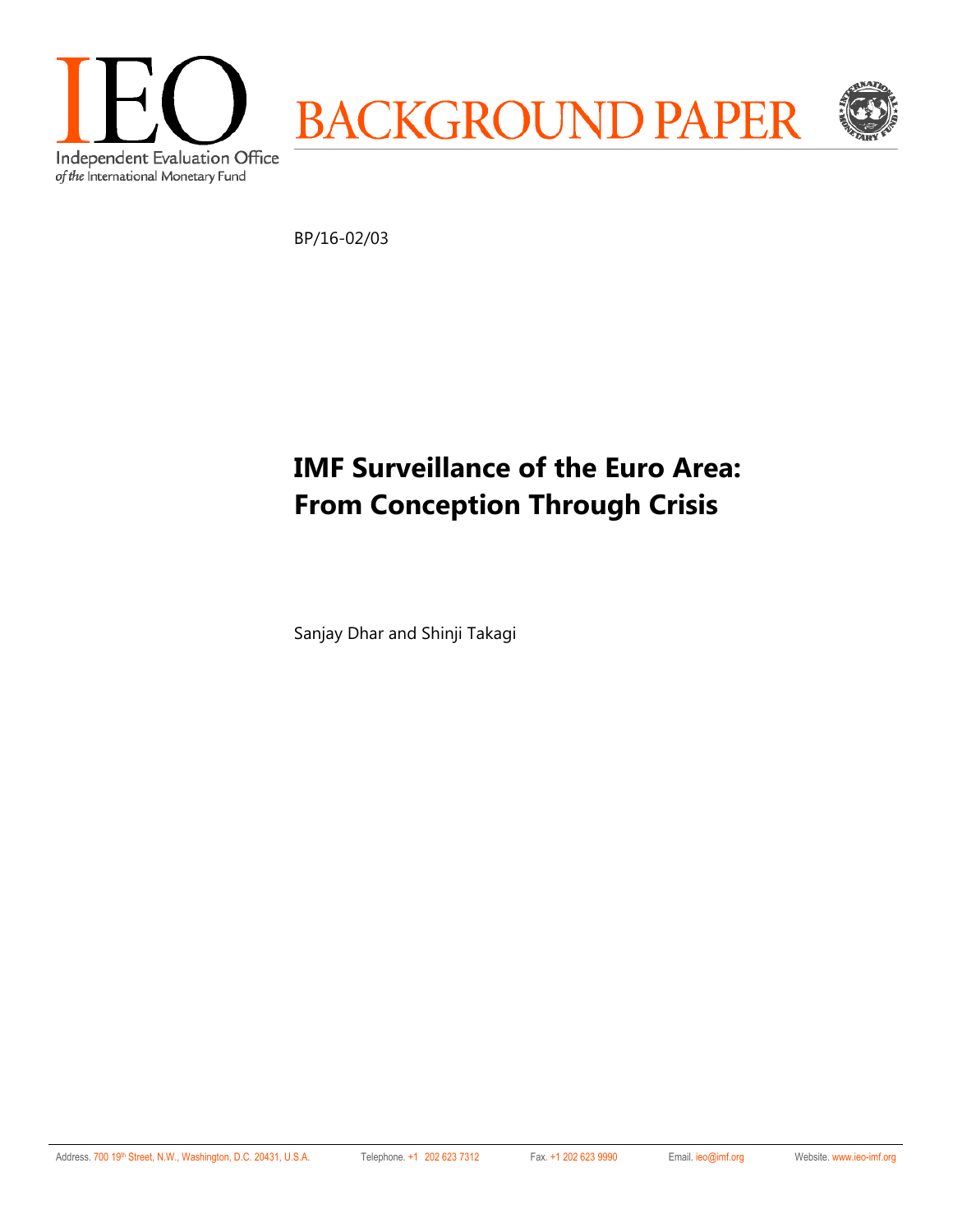© 2016 International Monetary Fund BP/16-02/03

#### **IEO Background Paper**

Independent Evaluation Office *of the* International Monetary Fund

IMF Surveillance of the Euro Area: From Conception Through Crisis

Prepared by Sanjay Dhar and Shinji Takagi

July 8, 2016

The views expressed in this Background Paper are those of the author(s) and do not necessarily represent those of the IEO, the IMF or IMF policy. Background Papers report analyses related to the work of the IEO and are published to elicit comments and to further debate.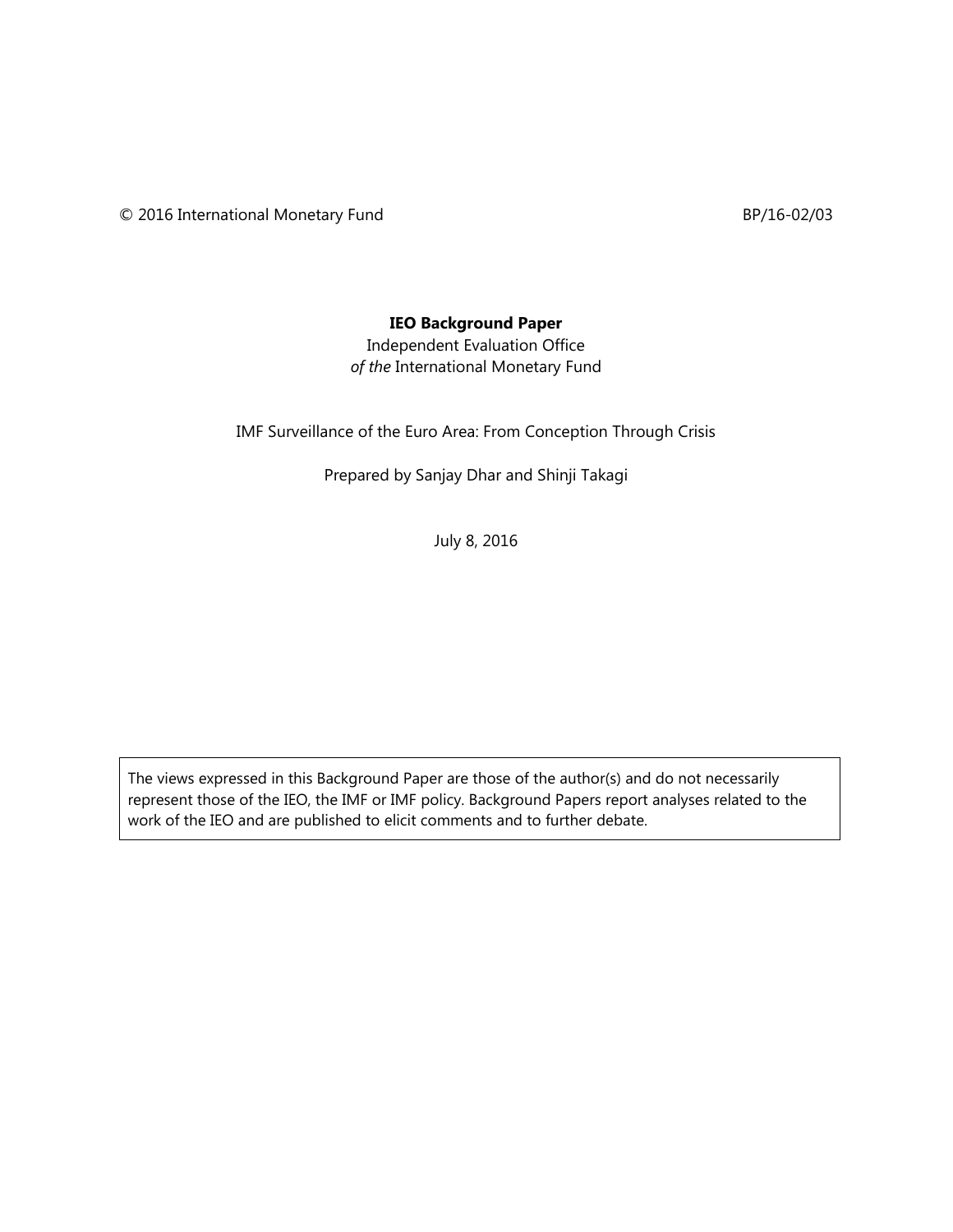| B. Linking National with Euro Area Level Surveillance: Fiscal and Structural Policies in |  |
|------------------------------------------------------------------------------------------|--|
|                                                                                          |  |
|                                                                                          |  |
|                                                                                          |  |
|                                                                                          |  |
|                                                                                          |  |
|                                                                                          |  |
|                                                                                          |  |
| Figures                                                                                  |  |
|                                                                                          |  |
|                                                                                          |  |
|                                                                                          |  |
|                                                                                          |  |
|                                                                                          |  |
|                                                                                          |  |
| 7. Sovereign Spreads Over 10-year German Bund, January 1, 2007 to May 1, 2012 22         |  |
|                                                                                          |  |
|                                                                                          |  |
|                                                                                          |  |
| <b>Tables</b>                                                                            |  |
|                                                                                          |  |
|                                                                                          |  |
|                                                                                          |  |
|                                                                                          |  |

#### **CONTENTS**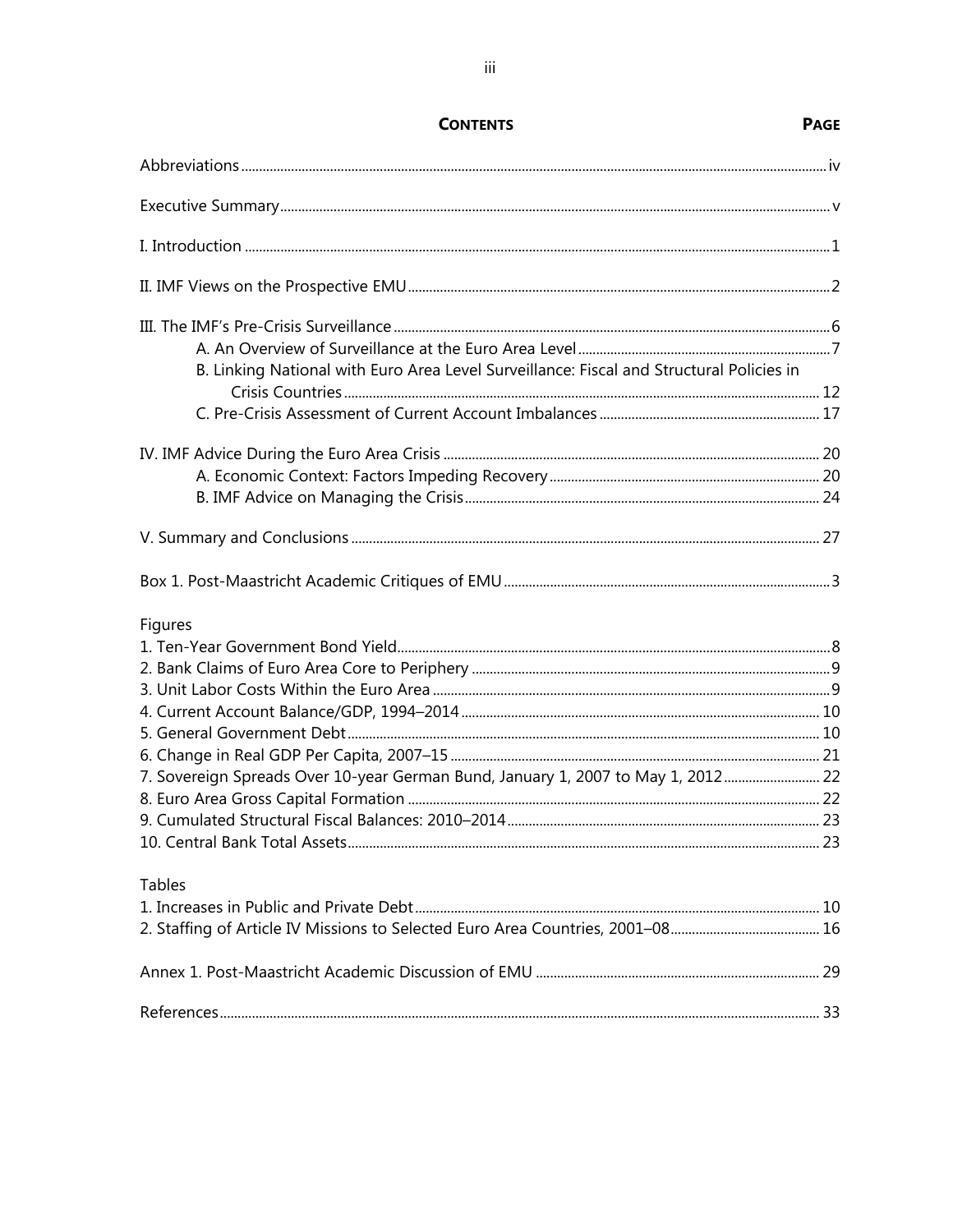#### **ABBREVIATIONS**

| CAB           | cyclically adjusted balance                  |
|---------------|----------------------------------------------|
| ECB           | European Central Bank                        |
| <b>ECOFIN</b> | Economic and Financial Affairs Council       |
| EDP           | Excessive Deficit Procedure                  |
| EMU           | Economic and Monetary Union                  |
| <b>EFSF</b>   | <b>European Financial Stability Facility</b> |
| <b>ESCB</b>   | European System of Central Banks             |
| FAD           | <b>Fiscal Affairs Department</b>             |
| <b>FDI</b>    | foreign direct investment                    |
| <b>FSAP</b>   | <b>Financial Sector Assessment Program</b>   |
| <b>FSSA</b>   | <b>Financial System Stability Assessment</b> |
| GDP           | gross domestic product                       |
| LTRO          | long-term refinancing operation              |
| <b>MCM</b>    | Monetary and Capital Markets Department      |
| <b>OCA</b>    | optimum currency area                        |
| OMT           | <b>Outright Monetary Transactions</b>        |
| SGP           | <b>Stability and Growth Pact</b>             |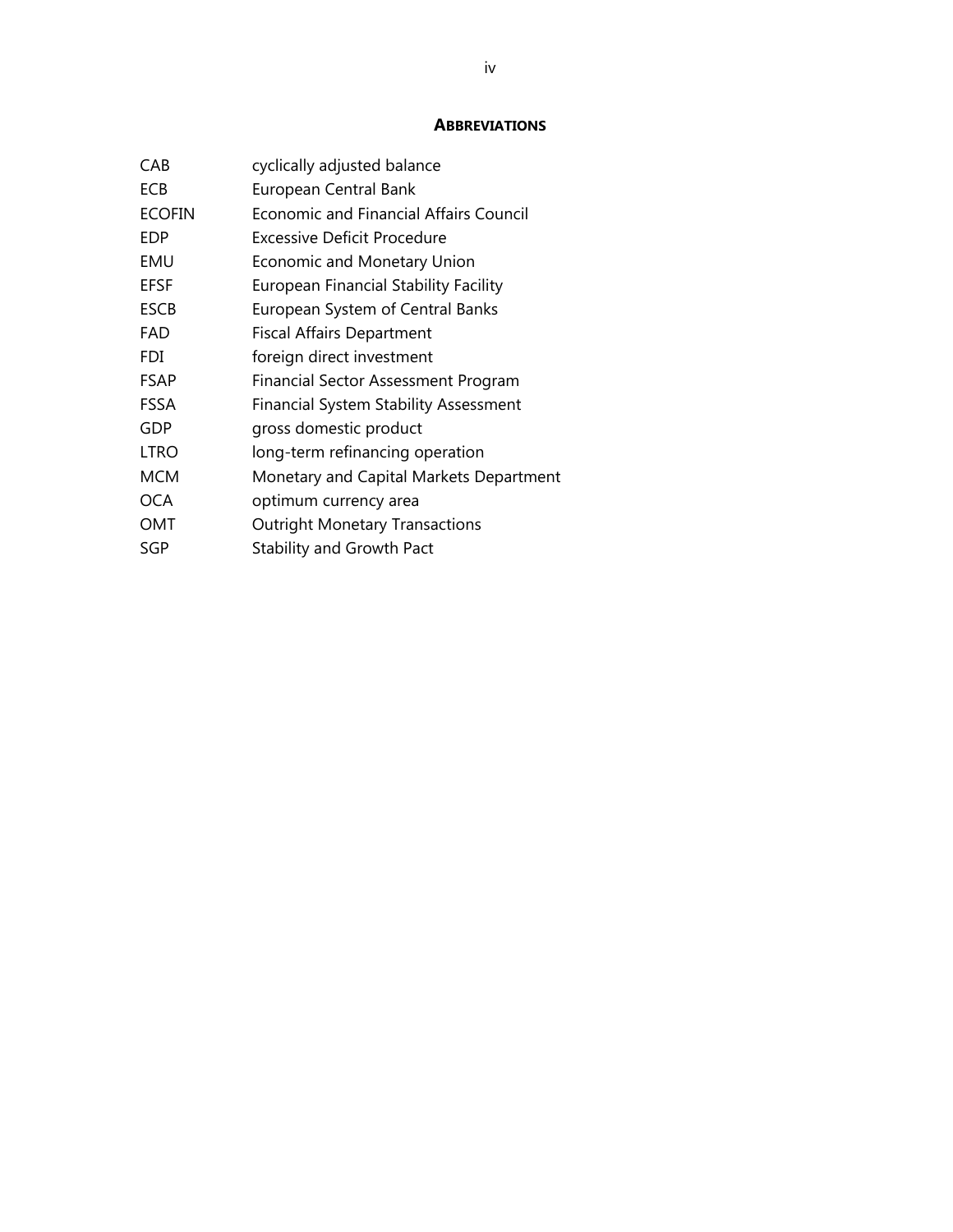#### **EXECUTIVE SUMMARY**

This paper evaluates the effectiveness of IMF surveillance of the euro area, from the conception of the euro to policy advice given during the euro area crisis. Prior to the adoption of the euro, the IMF's public statements emphasized the benefits of a single currency, while downplaying its much-debated shortcomings. In the run-up to the euro area crisis, IMF surveillance provided little insightful discussion of the concerns that would become paramount in the crisis to follow. Vulnerabilities from the extraordinary expansion of bank lending to the periphery were not adequately highlighted; risks to financing double-digit current account deficits were dismissed too readily; the implications of a change in investor sentiment under such circumstances were not assessed with rigor; and there was little discussion about the risks of a sovereign debt crisis, or how it could intensify the adverse feedback loops encompassing sovereigns and banks. Euro Area Policies Article IV consultations, instead of focusing senior policymakers' attention on systemic vulnerabilities, tended to downplay them, even in comparison to Article IV consultations with individual member countries.

After the crisis, the IMF became a strong proponent of expansionary monetary policy to support both the economy and financial sector, supported European Central Bank (ECB) measures to provide liquidity to banks, and played a key role in promoting a banking union. But it did not publicly articulate the role the ECB would ultimately have to play in resolving the crisis of confidence encompassing sovereigns and banks through mid-2012. More broadly, following the Lehman bankruptcy in 2008, and as vulnerabilities in Ireland and Greece mounted in 2009, IMF staff was not sufficiently concerned about the systemic reform implications for the euro area. Nor did it adequately argue for more sustained fiscal expansion in economies with the space to counter the falling demand and deflationary pressure emanating from the crisis. Instead, particularly during 2010–12, the staff called for all euro area members to initiate fiscal consolidation. The euro area dimensions of the crisis, including the constraints of adjustment within a currency union, were not sufficiently incorporated in the design of IMF-supported programs.

A common feature of IMF surveillance over almost 20 years was a tendency to side with the positions or views of authorities on most policy issues, undermining its effectiveness and independence. This tendency has been a long-standing weakness of IMF surveillance, documented on several occasions by the IEO and others, but appears especially germane for the euro area. The desire to maintain good working relationships with authorities is both understandable and important in a membership-based institution where national authorities are the shareholders. At the same time, the Fund's effectiveness as a guardian of global stability is diminished if it moderates the candor of its analysis for political considerations. Going forward, the IMF needs to ensure the independence of its analysis, including by fostering open discussion among staff, encouraging divergent views to be heard, and promoting greater diversity in the background and experience of key decision makers.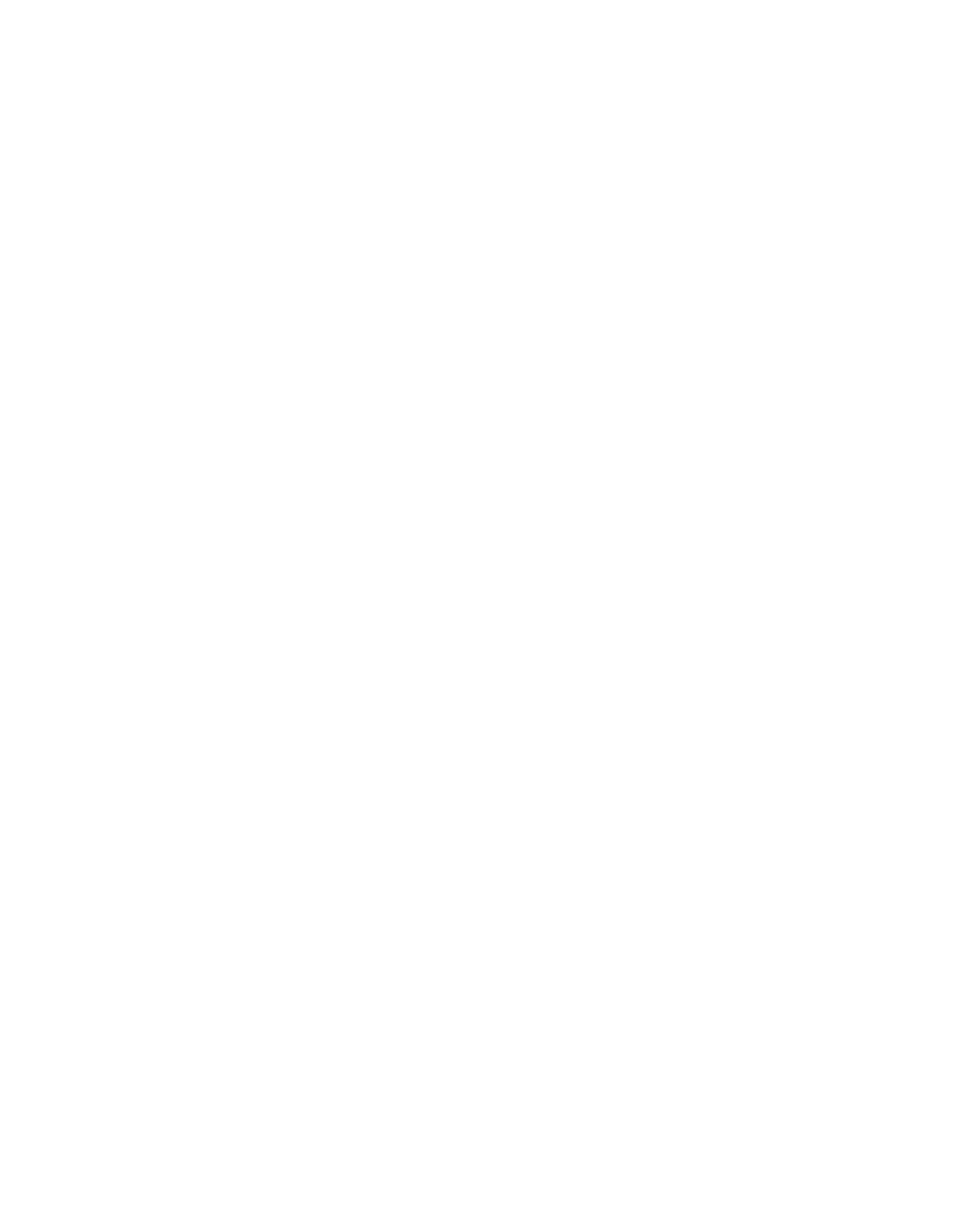### **I. INTRODUCTION**

1. This paper assesses the IMF's views on the architecture of the euro area as it was being designed and its surveillance of the euro area at vital points before and during the euro area crisis. The paper discusses IMF views on the design of the European Economic and Monetary Union (EMU) prior to its establishment, on the subsequent buildup of vulnerabilities before the crisis, and on the nature of IMF advice to respond to the crisis. Adopting such a long-term perspective enables the paper to identify common themes in IMF surveillance viewed at from critical junctures, and to provide a broader basis for drawing lessons going forward.

2. The signing of the Treaty on European Union (Maastricht Treaty) in 1992 prompted a large and mostly critical academic literature on EMU. The intensity of reservations about the euro area architecture, however, dissipated following the successful launch and operation of the euro, and robust growth in the periphery. Such growth was largely driven by a surge in borrowing in the euro area periphery, sourced from euro area banks in its core, encouraged by the perceived elimination of currency and country risks. The first decade of EMU was thus characterized by credit and asset price booms in some countries, divergences in productivity growth and inflation, and widening fiscal or current account imbalances across the currency union.

3. Euro area economic performance in the wake of the global financial crisis, however, was weakest among the major advanced economy blocs. Output had not recovered to its pre-crisis level through 2014, while unemployment was more than double the rate in the United States, United Kingdom, or Japan, and stood at depression era levels in some countries. A number of economies experienced deflation rendering debt resolution more difficult, while low inflation for the euro area as a whole made adjustment through internal devaluation more difficult in periphery economies. This paper discusses the advice the IMF provided to the European authorities to boost growth and to address area-wide adjustment issues when some periphery economies were in crisis.

4. The paper assesses the effectiveness of IMF surveillance against this background. It is based on a review of the IMF's published and internal documents; public statements by IMF Management; and interviews with current and former euro area and member country officials, members of the IMF Executive Board, Management, and staff. Where relevant, it also reflects upon the views of independent analysts, including those expressed in the academic literature. The paper complements parallel background papers to this evaluation, which discuss the IMF's surveillance and program engagement in individual crisis countries as well as IMF surveillance of financial and fiscal policies.

5. The rest of the paper is organized as follows. Section II assesses the IMF's views of the prospective EMU before the introduction of the euro in 1999 against the prevailing academic debate, which is elaborated upon in Annex 1. Section III reviews the IMF's pre-crisis surveillance of the euro area, focusing on its discussion of the buildup of vulnerabilities before the crisis. The section also examines how effectively surveillance at the euro area level complemented country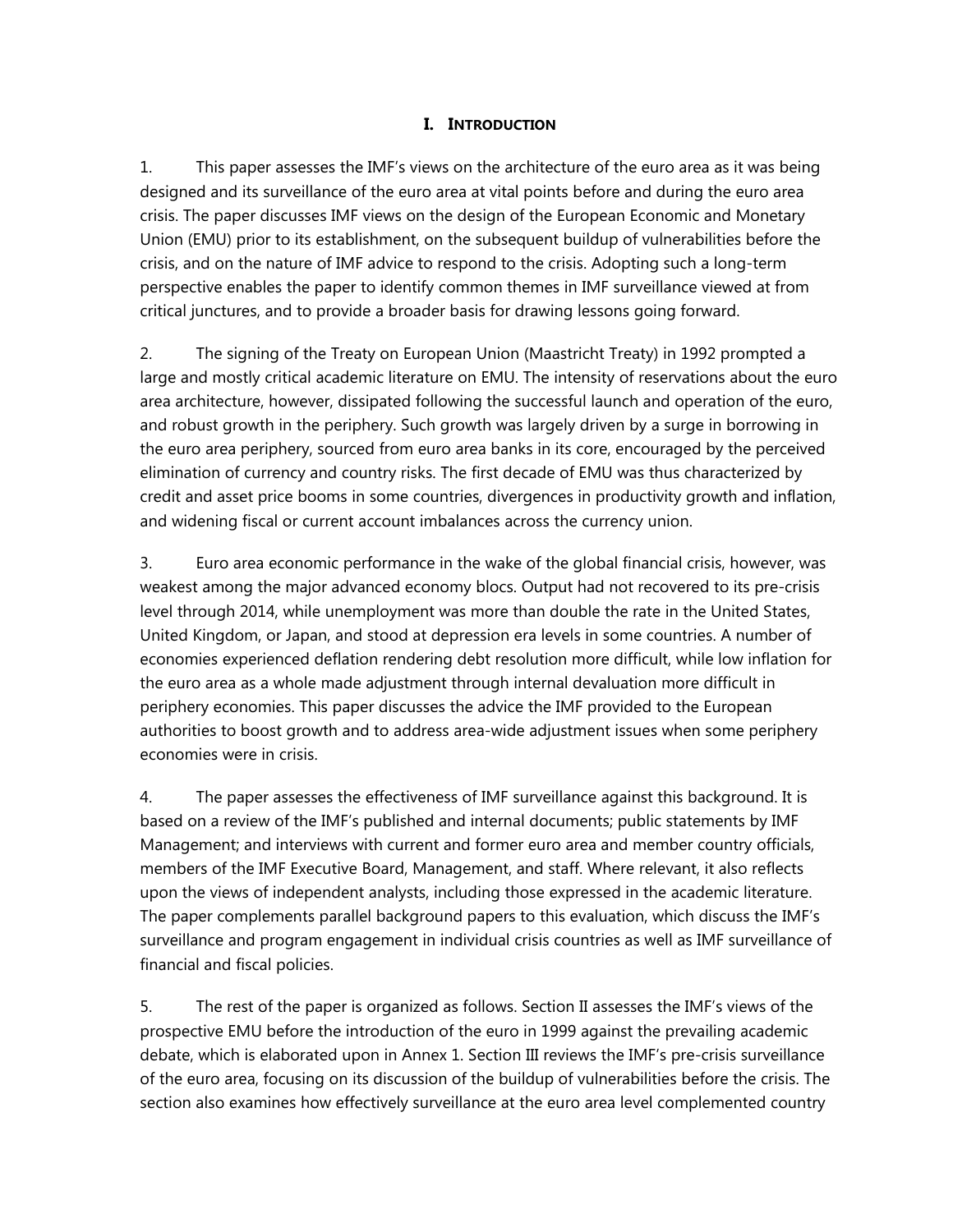level surveillance. Section IV assesses the IMF's advice on policies to respond to the euro area crisis and to overcome the constraints that undermined recovery in the crisis aftermath. Section V summarizes the paper's key findings.

### **II. IMF VIEWS ON THE PROSPECTIVE EMU**

*Europe has neither flexible wages nor functioning labor markets, but already has mass unemployment. EMU will add to it, both on the way there and once the system is trapped in fixed rates across vastly divergent countries. (Rudiger Dornbusch, 1996)* 

*Europe's common market exemplifies a situation that is unfavorable to a common currency. (Milton Friedman, 1997)* 

*Optimists about EMU think they can get along without stabilization policies other than the ECB's commitment to price stability. They would just rely on free markets to make the necessary adjustments to economic disturbances to the union as a whole or to member states. Prices and wages will, they trust, correct fluctuations in production and employment. … Europe is much less well equipped than the United States to adjust to interregional disturbances to economic activity both in the strength of forces of market adjustment and in the availability of governmental fiscal responses, automatic and discretionary. (James Tobin, 1998)* 

6. The central proposal of the Maastricht Treaty signed in 1992 was that the member states of the European Community would move towards a monetary union, anchored by a single currency managed by a central bank pursuing price stability.<sup>1</sup> There was no parallel proposal for fiscal integration or the establishment of institutions to provide a fiscal transfer mechanism within EMU. Instead, the focus of the Maastricht Treaty and the subsequent Stability and Growth Pact (SGP) of 1997 was on curtailing fiscal profligacy through rules limiting fiscal deficits and public debt, the prohibition of monetary financing of public deficits, and a no bailout clause precluding the assumption of liabilities of a member economy by the Union or its other members.<sup>2</sup> Bank regulation and supervision remained national competencies as did deposit insurance, rather than union-level functions, and national financial systems continued to be backed by national fiscal authorities.

7. EMU was first and foremost a political project. Whereas the choice of exchange rate regime was a matter for each member country, the IMF's surveillance role was to provide candid

 $1$  The terms "monetary union" and "currency union" are used interchangeably in this paper. McCarthy (2015) argues that the euro area should not be characterized as a monetary union but rather a common currency area.

<sup>&</sup>lt;sup>2</sup> Although the central bank was prohibited from purchasing sovereign debt from the issuer, it was not prevented from acquiring sovereign debt in secondary markets. Moreover, its collateral rules facilitated commercial bank financing of public deficits with funds borrowed from national central banks. Both actions were justified by the need to buttress the conduct of open market operations and repos.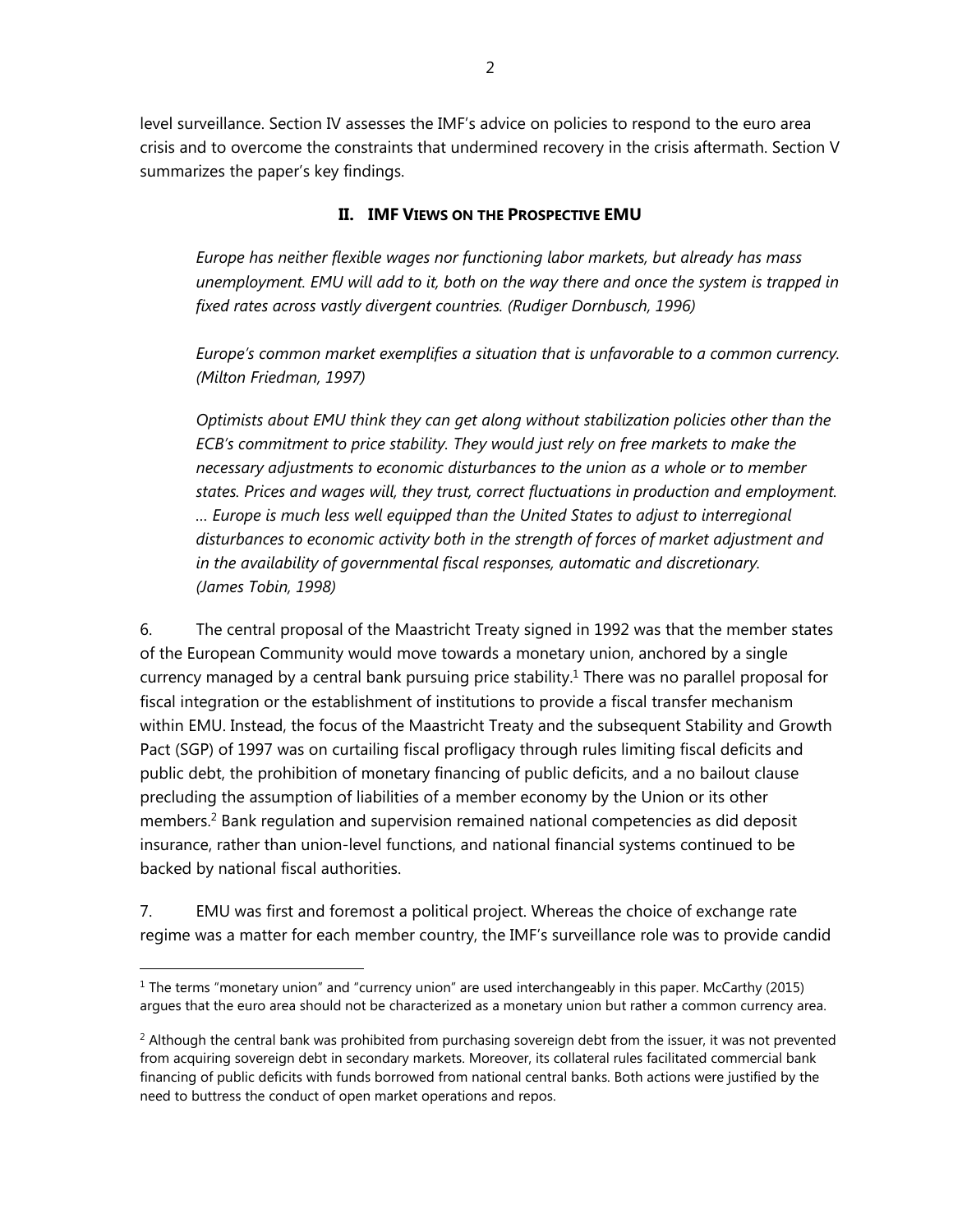advice to members on the consistency of that choice with the member's national policies and circumstances (IMF Articles of Agreement, Article IV). The Fund recognized the strong political backing for the prospective EMU and appropriately discussed how to improve its design. But the tone and substance of its public messages contrasted sharply with the dominant view among academic experts (Box 1 and Annex 1), as it tended to emphasize the advantages of the common currency and downplayed several of the concerns.

#### **Box 1. Post-Maastricht Academic Critiques of EMU**

The signing of the Maastricht Treaty in 1992 led to a large and mostly critical response from some of the most prominent economists of the era. The essence of the critique was that EMU, as envisaged, did not constitute an optimum currency area (OCA)—i.e., where the benefits of a common currency in terms of lower transaction costs and elimination of exchange rate risk would outweigh the costs. Rigid wages and immobile labor within an economic region characterized by wide disparities would render adjustment to asymmetric shocks very costly in terms of output and employment. This would particularly be the case since the means to provide automatic stabilizers or discretionary fiscal policy at the union level had been ruled out by design. Under these circumstances, fiscal harmonization in terms of the convergence criteria devised for EMU membership would not suffice to ensure stability, nor could it substitute for fiscal integration, or a mechanism for fiscal transfers. By contrast, a subset of EMU nations might indeed constitute an optimal currency area.

A parallel concern related to the implementation of macroeconomic policies. A single monetary policy, likely aligned to the low inflation core, would be pro-cyclical and potentially destabilizing for EMU members with higher inflation. The fiscal rules were criticized on the grounds that they could constrain countercyclical policy, in particular, the scope for fiscal expansion in a deflationary setting. At the same time, pecuniary penalties for SGP violations would be difficult to administer in practice.

In the late 1990s, however, an alternative view emerged suggesting that closer trade links within EMU, which a single currency would promote, would lead to greater synchronization of business cycles, thereby diminishing asymmetric shocks. This view gained influence in policy circles as the final stage of EMU approached.

Distinct from OCA-related concerns, there was also concern that the Maastricht Treaty did not pay enough attention to systemic risks or the capacity to resolve them at the EMU level. In particular, fiscal stress in one country could result in systemic problems for banks and sovereigns in other countries, while a sudden stop in one country could result in sovereign default within the EMU architecture. The prospect of financial integration further pointed to the need for a central authority with a market stability mandate, and a common financial regulatory and supervisory capacity. Some experts highlighted the need for an ECB mandate for financial stability, including an explicit lender of last resort capacity.

Source: Annex 1.

\_\_\_\_\_\_\_\_\_\_\_\_\_\_\_\_\_\_\_\_

#### 8. For example, IMF Managing Director Michel Camdessus remarked in a 1997 address:

Europe will reap a number of economic benefits from the introduction of a sound common currency. A common currency will lower transaction costs, reduce exchange risk, stimulate competition, and facilitate the broadening and deepening of European financial markets. It will also cement a larger economic space, which will then be better able to face external challenges and more impervious to adverse external shocks. All of these factors should contribute to sustained, non-inflationary growth and more rapid job creation, once structural impediments are removed.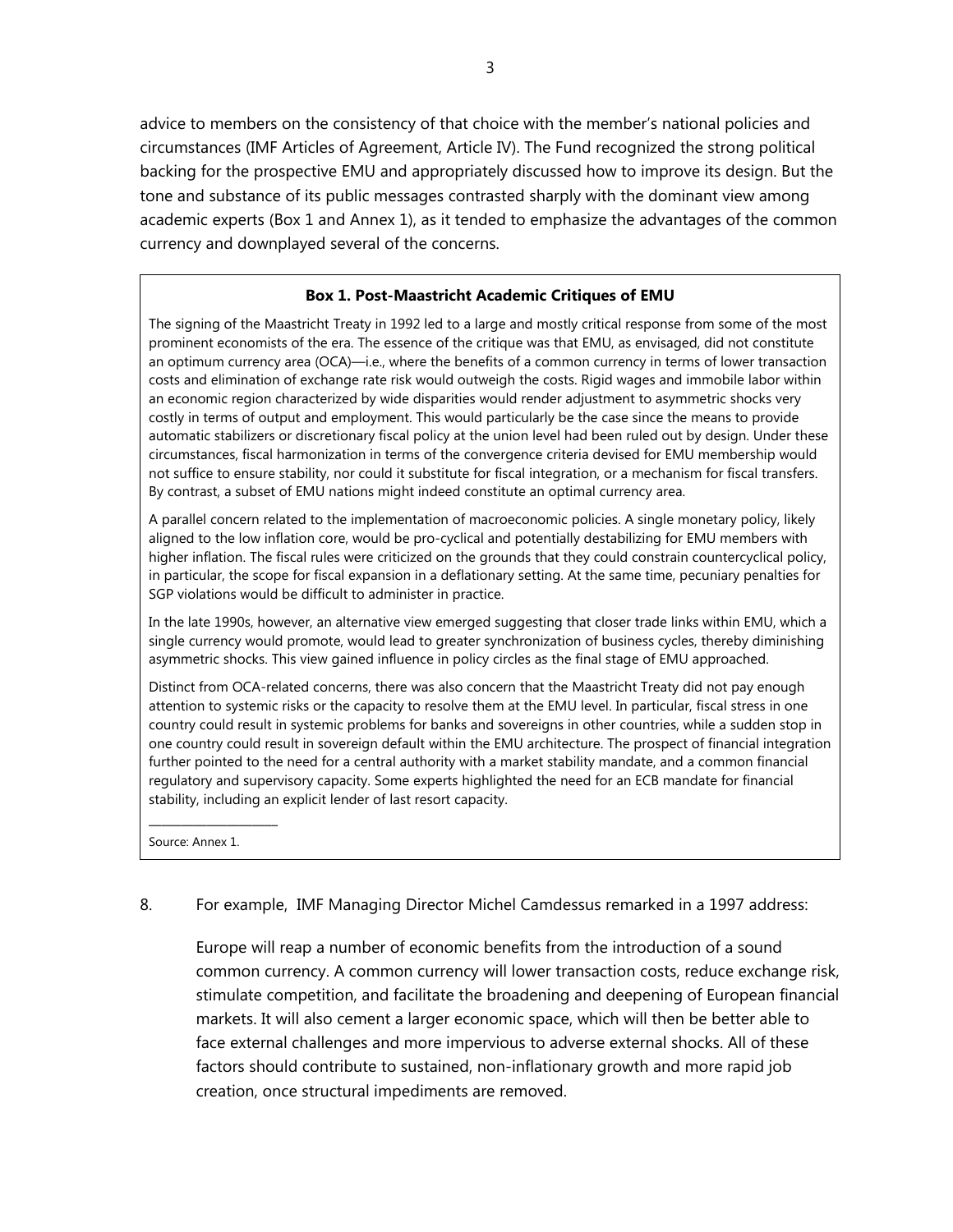9. The Maastricht monetary and fiscal framework was essentially endorsed:

The Statute of the European Central Bank guarantees the Bank's independence and gives clear priority to low inflation in the conduct of monetary policy. Moreover, the Stability and Growth Pact, with its early warning system and various procedures for enforcing appropriate fiscal adjustment, lays out a strong framework for maintaining budgetary discipline after January 1999. At the same time, the Pact appears to leave sufficient room to tailor policy prescriptions to fit individual country circumstances. All of this augurs well for EMU and the euro.

10. Although the Managing Director's remarks recognized that increased labor market flexibility would be needed to allow economies to adjust to asymmetric shocks, they were less concerned than many independent observers about the ease with which structural rigidities could be tackled. Indeed, the thrust of the advice was to avoid delays in EMU completion:

So what does all of this suggest about EMU? In my view, it suggests that this enterprise has been too long in the making, its foundation too solidly laid, and its achievement too important to European integration to court the uncertainties that would stem from its delay. In short, it is time to put to rest, once and for all, any lingering doubts about the future of EMU and to finish the job that is, in any case, so close to completion. (Camdessus, 1997)

11. The *World Economic Outlook (WEO)* which followed later that year (IMF, 1997a), analyzed these issues in greater depth. It recognized the importance of assessing countries' ability to absorb and adjust to asymmetric shocks in light of the loss of independent monetary and exchange rate policies at the national level. It was critical of the Maastricht framework for not explicitly recognizing the importance of flexible labor markets, and emphasized the need for comprehensively addressing labor market weaknesses. And it noted that if EMU was not accompanied by further progress with structural reforms and fiscal consolidation, there were likely to be serious consequences. But in contrast to most academic observers, the *WEO* was considerably more sanguine about the EMU monetary and fiscal architecture, concluding that:

In the monetary and fiscal areas, the emerging policy framework appears to strike a good balance between rules and the necessary scope for the exercise of judgment in the implementation of policies. …*Thus, the absence of a central fiscal function should not pose the problems that are commonly perceived.* (Emphasis added.)

12. The *WEO* came to this conclusion by suggesting that national governments in the euro area could adjust to temporary asymmetric shocks in the context of the flexibility allowed within the SGP. Moreover, it gave prominence to the emerging view that convergence within the monetary union would be facilitated by the common currency: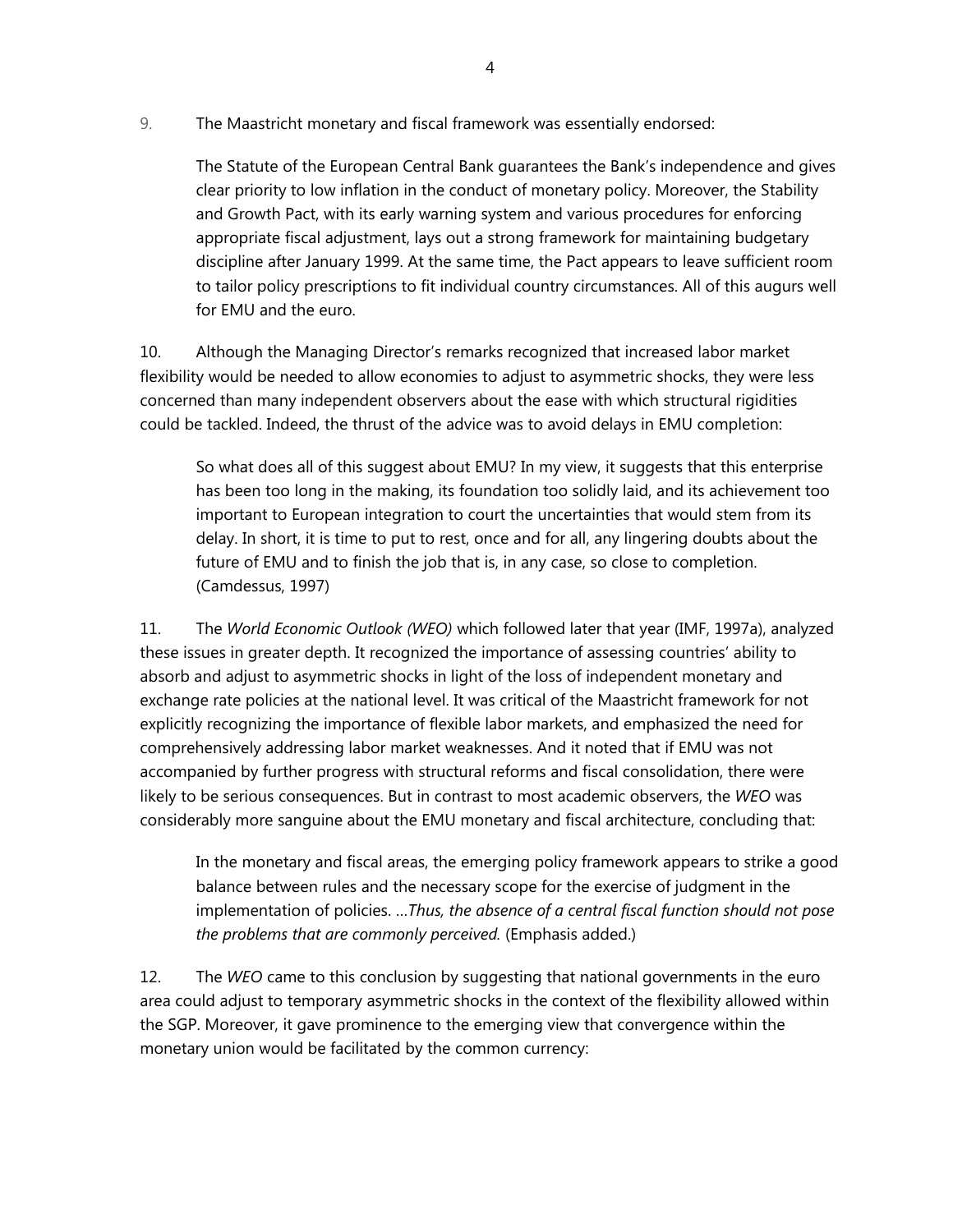…the incidence of asymmetric demand shocks in the EU may diminish after the euro is introduced, as asymmetric developments induced by national monetary policies or exchange rate movements within the euro area will no longer be a factor; and the discipline imposed by the Stability and Growth Pact should reduce the prevalence of fiscal shocks in the medium term.

13. The *WEO* stressed the need for both increased fiscal discipline and accelerated structural reforms to enhance labor market flexibility. But compared to outside observers it was overly optimistic that more flexible labor markets could obviate the need for greater fiscal transfers and integration. The continued emphasis on structural reforms in labor markets in the 1990s through the crisis aftermath is testament to the difficulty of achieving and sustaining reforms in this area. Moreover, the IMF's view that the SGP would provide sufficient flexibility to respond to asymmetric shocks without a centralized fiscal capacity did not conform to the dominant academic opinion at the time. $3$  Instead, the IMF's optimism on the incidence of asymmetric shocks conformed to that of European officials.

14. In contrast, the *International Capital Markets* report of November 1997 (IMF, 1997b) was more concerned about gaps in systemic risk management. Drawing on earlier work by IMF staff and others, it found ambiguity in the mechanisms for crisis resolution involving intra-European financial flows; it was critical of Maastricht's silence on lender of last resort functions, the lack of a central authority with the mandate to ensure market stability over the euro-wide financial system, and the lack of explicit and universal cooperation and information-sharing arrangements between the European System of Central Banks (ESCB), ECB, and relevant supervisors.

15. Finally, in the context of considering possible use of Fund resources by a member of the euro area, an IMF Board paper (IMF, 1998) discussed a number of scenarios, which anticipated problems that would arise more than a decade later:

In principle, however, circumstances could arise in which the financial system would become segmented, such as if it were perceived that a member might depart from the union. In such circumstances, exchange risk may reappear. But even in the absence of exchange risk, lenders could still be deterred by other sources of country-specific risk, including … risk relating to the solvency of the national government. In the unlikely event that such risks assumed significant proportions, residents of an EMU member could find themselves unable to borrow, on suitable terms, as much as is appropriate and necessary to avoid measures destructive of national or international prosperity.

<sup>&</sup>lt;sup>3</sup> The IMF's position on this point appears to have changed in the crisis aftermath in its discussion of the need for a fiscal union in its 2012 Euro Area Policies Article IV report. Some of the same ideas were floated earlier, for example, by the Managing Director in 2010 (Strauss-Kahn, 2010).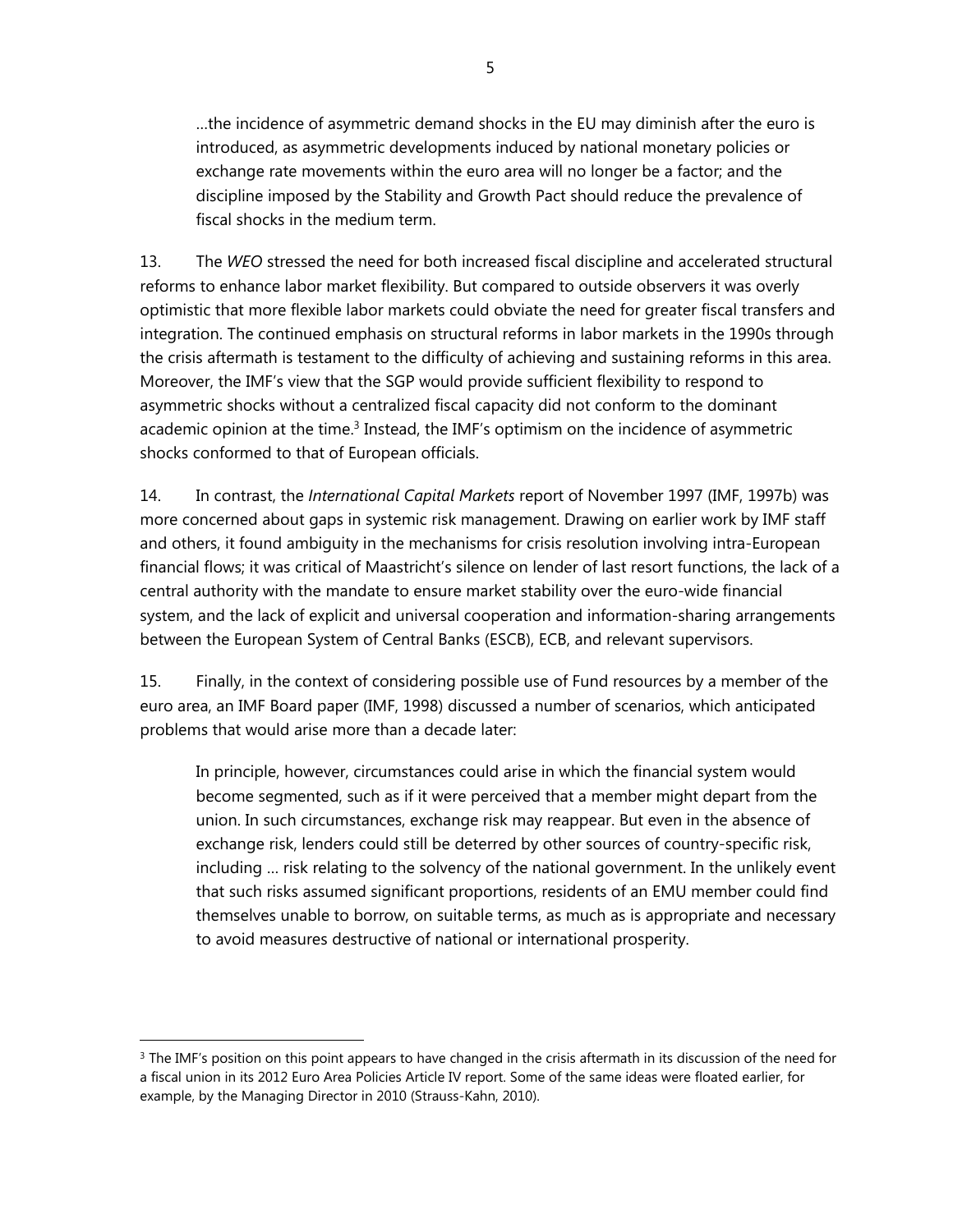16. The same paper went on to predict:

 $\overline{a}$ 

Such circumstances could warrant a request for use of the Fund's general resources by an EMU member … A variety of circumstances could arise where such a need might be discerned, including through exceptional financing or liquidity support by the ECB, supplemented, perhaps, by evidence of interest rate pressures and market segmentation.

The insights from such reports were, however, lost in the euphoria of the pre-crisis period.

17. The IMF's generally sanguine view was evident in its assessment of Greece's EMU entry.<sup>4</sup> In its last Article IV Consultation on Greece (September 1999) prior to its prospective EMU entry in January 2001, the IMF raised a number of concerns. Its focus was appropriately on fiscal policy as well as structural reforms to sustain the recent reduction in inflation that Greece had attained.<sup>5</sup> Nevertheless, the IMF's headline statement below, as signaled in the first paragraph of the Staff Appraisal, was encouraging of a Greek EMU entry:

The stability-oriented economic policy pursued over the past years has succeeded in placing Greece squarely on the road to joining EMU by the target date of January 1, 2001 albeit with the recourse to indirect tax cuts to restrain inflation within the Maastricht criterion during the relevant reference period. The achievements to date are impressive: growth is strong, wage increases are moderate, fiscal developments are better than budgeted, and some appreciable advances have been recorded in the structural area.

### **III. THE IMF'S PRE-CRISIS SURVEILLANCE**

*A major effect of EMU is that balance of payments constraints will disappear in the way they are experienced in international relations. Private markets will finance all viable borrowers, and savings and investment balances will no longer be constraints at the national level. (European Commission, 1990)* 

18. At the launch of the euro in January 1999, the IMF adopted a dual-track approach to its surveillance of the euro area: it continued to conduct Article IV consultations, usually annually, with individual member countries of the euro area; in addition, the IMF held twice-yearly staff discussions with the institutions responsible for common policies in the euro area and issued an annual staff report followed by a formal Board meeting on the first round of discussions. The

<sup>4</sup> Many academic critiques of EMU considered a common currency suitable for a subset of prospective EMU member countries with comparable industrial structures and incomes. In effect, their reservations amounted to concerns that the EMU architecture was unsuitable if membership was to be broadened to the periphery.

 $5$  Inflation was being reduced with the help of indirect tax cuts, while public debt was estimated at 106 percent of GDP in 1998.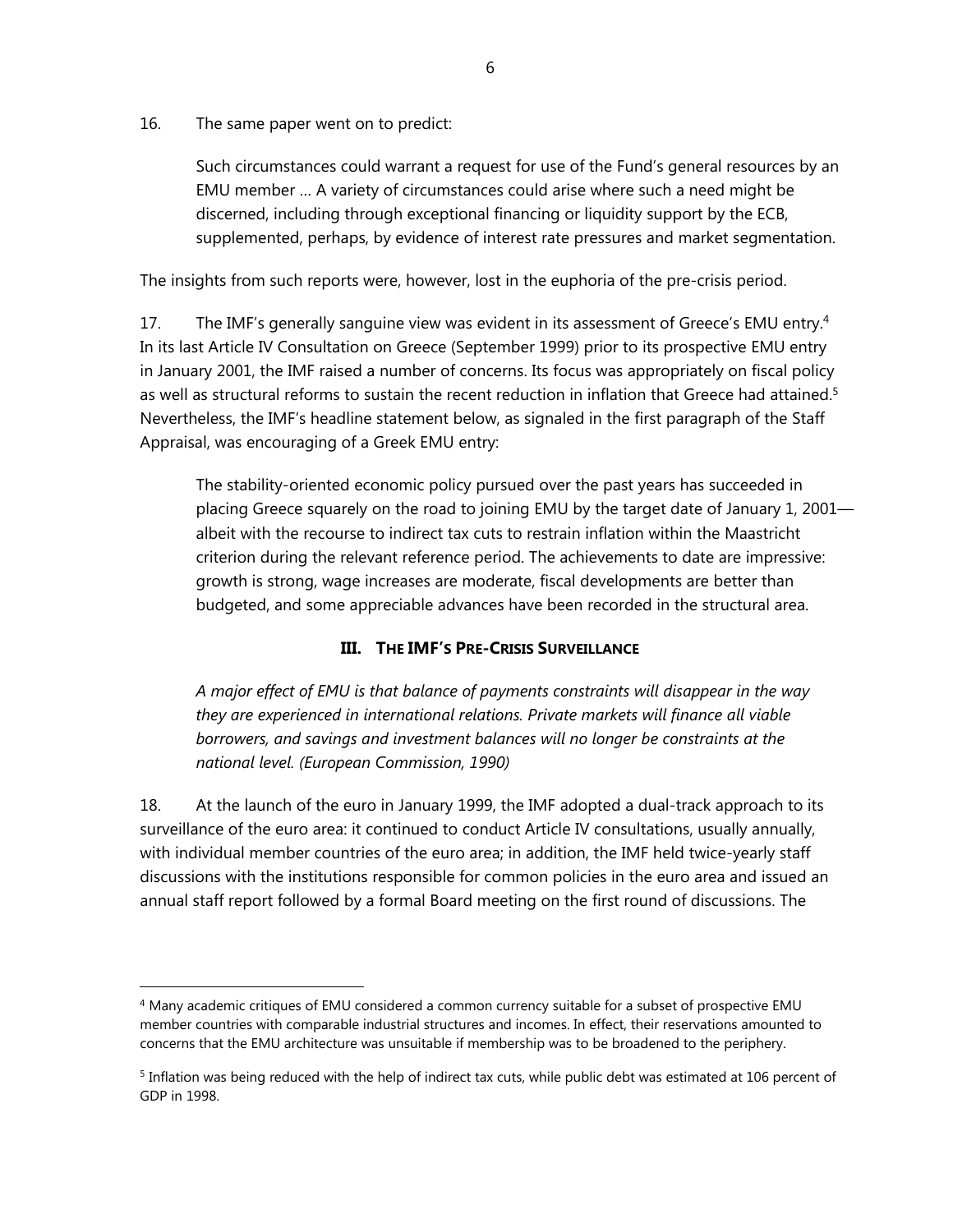twice-yearly staff discussions would be "considered an integral part of the Article IV process for each member" (Executive Board Decision No. 11846-(98/125)).

19. This section discusses IMF surveillance during the first decade of the euro, focusing on how it alerted policymakers to vulnerabilities that would impact the euro area and its members. The section first provides an overview of surveillance at the euro area level (i.e., in the context of "Euro Area Policies" Article IV Consultations), then discusses the effectiveness with which national and euro area level surveillance were integrated, and closes by assessing how the IMF approached the possibility of balance of payments crises in the currency union—arguably the most egregious shortcoming of its surveillance during this period.

### **A. An Overview of Surveillance at the Euro Area Level**

20. The early years of EMU were marked by improved macroeconomic performance in several areas. The achievement of price stability and confidence in the new currency through a series of external shocks provided a welcome contrast to the turbulence European currencies had witnessed in earlier decades. Relatively strong growth in Greece, Ireland, Spain, and initially Portugal after their EMU entry appeared to vindicate the European single currency project. In this environment, the broader set of concerns among EMU critics dissipated, while attention was directed at slow growth in Germany and violation of the SGP fiscal deficit rule by Germany and France.

21. The IMF's early surveillance of the euro area thus tended to be congratulatory, and applauded progress on long-sought-after structural reforms:

The launch of the euro is a defining event in the history of modern Europe. An unparalleled example of economic and political cooperation, this project has overcome many challenges in realizing the long-held dream of monetary union, initially for eleven EU countries. EMU offers participating countries and the world economy the promise of greater economic stability and enhanced economic performance. (Euro Area Policies: 1999 Article IV)

As regards structural policies, all euro-area representatives and the mission agreed that progress in product and labor market reforms was bringing about a significant transformation in the microeconomic structure of the euro area, evidenced by greater market integration and competition, falling utility prices, and increased employment content of economic growth in many countries… (Euro Area Policies: 2000 Article IV)

22. The robust performance of the periphery economies, however, was fueled by an extended surge in borrowing from banks in the euro area core, as the creation of the single currency was perceived by markets to have eliminated risk from cross-border lending, as reflected in the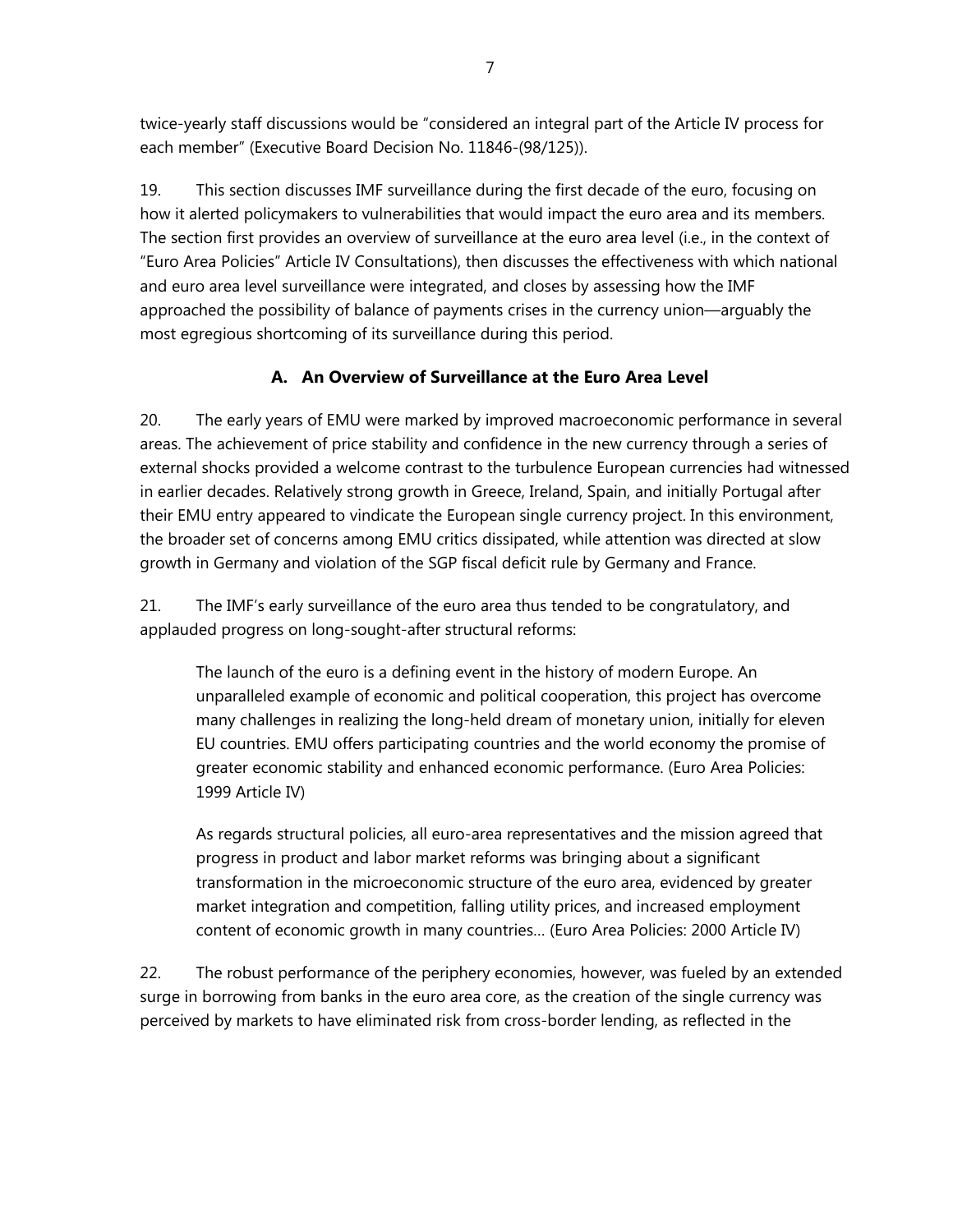convergence of borrowing rates within the euro area (Figure 1).<sup>6</sup> The euro area periphery's debt to banks in the euro area core rose about eightfold between 1999 and mid-2008 (Figure 2). The counterpart to this borrowing was rapid credit expansion in the periphery, accompanied by higher than euro area average inflation, an appreciating real exchange rate, rising unit labor costs (Figure 3), and ultimately double digit current account deficit/GDP ratios (Figure 4). The higher inflation reduced real interest rates relative to the euro area core, further stimulating spending in the periphery. Current account deficits in the euro area periphery were almost entirely financed by private capital flows originating from within the euro area.



23. The main driver of credit growth in periphery economies was growth in private sector borrowing: private debt expanded at a faster pace than public debt (Table 1), and was also substantially higher in absolute terms.<sup>7</sup> In some periphery economies, local banks served as the intermediary between banks in the euro area core and their governments; as such, the figures for (gross) private debt expansion may be inflated. In the aggregate, however, public sector

<sup>&</sup>lt;sup>6</sup> Spreads over German sovereign borrowing rates had begun to fall in the mid-1990s in anticipation of the introduction of the euro. Krugman (2012) describes the credit fueled expansion in the periphery as the mother of asymmetric shocks, inherent to but unanticipated by the euro design. Obstfeld (2013) observes that although the growth in capital flows and banking was a global phenomenon, it was accentuated in the euro area by the integration of financial markets, and in part by a lack of credibility embodied in the no bailout clause. Others have noted that the ECB's collateral policy, which initially did not differentiate across EMU members, also alleviated market perceptions of risk (Kopits, 2016). Sovereign yields were also compressed under EU prudential rules that sovereign debt of euro area members would carry zero risk weight for purposes of calculating regulatory capital.

 $7$  For the euro area as a whole, De Grauwe (2010) reports private debt growing at an annual pace of over 35 percent during 2005–07, while public debt was growing by below 5 percent in the same period.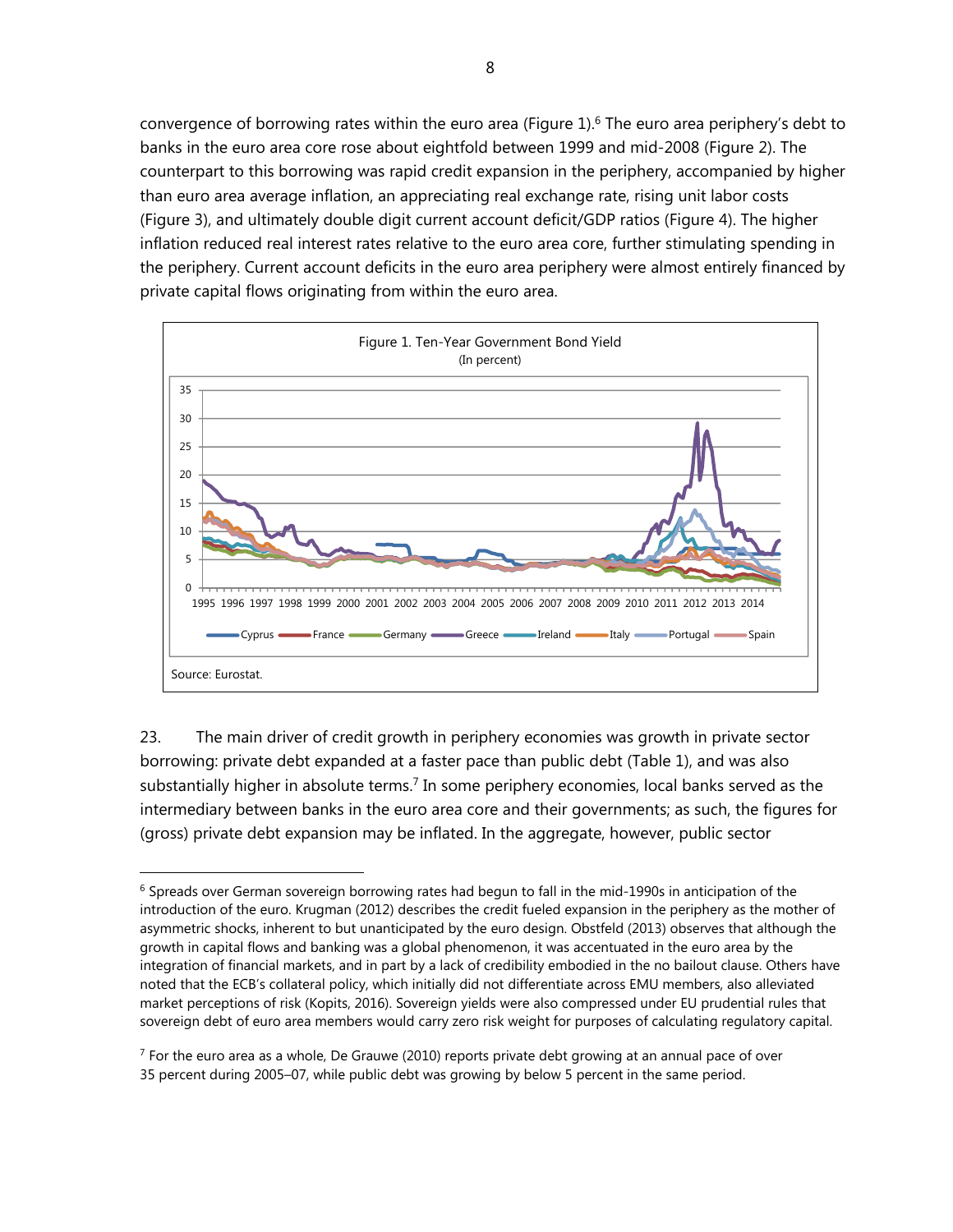borrowing was not the primary factor driving higher borrowing in the euro area: between 1999 and 2007, public debt/GDP for most countries and the euro area as a whole fell (Figure 5); and even in Greece, the ratio was up only marginally during this period, albeit from a high initial level.<sup>8</sup>





<sup>&</sup>lt;sup>8</sup> These trends should not be taken to infer that faster debt reduction in countries with both high and moderate public debt would not have been beneficial in managing the subsequent crisis. In particular, the decline in public debt ratio in several countries was facilitated by lower borrowing costs, which were largely spent rather than used to reduce fiscal deficits. Moreover, windfall revenues from real estate bubbles were not adequately provisioned for, as discussed below.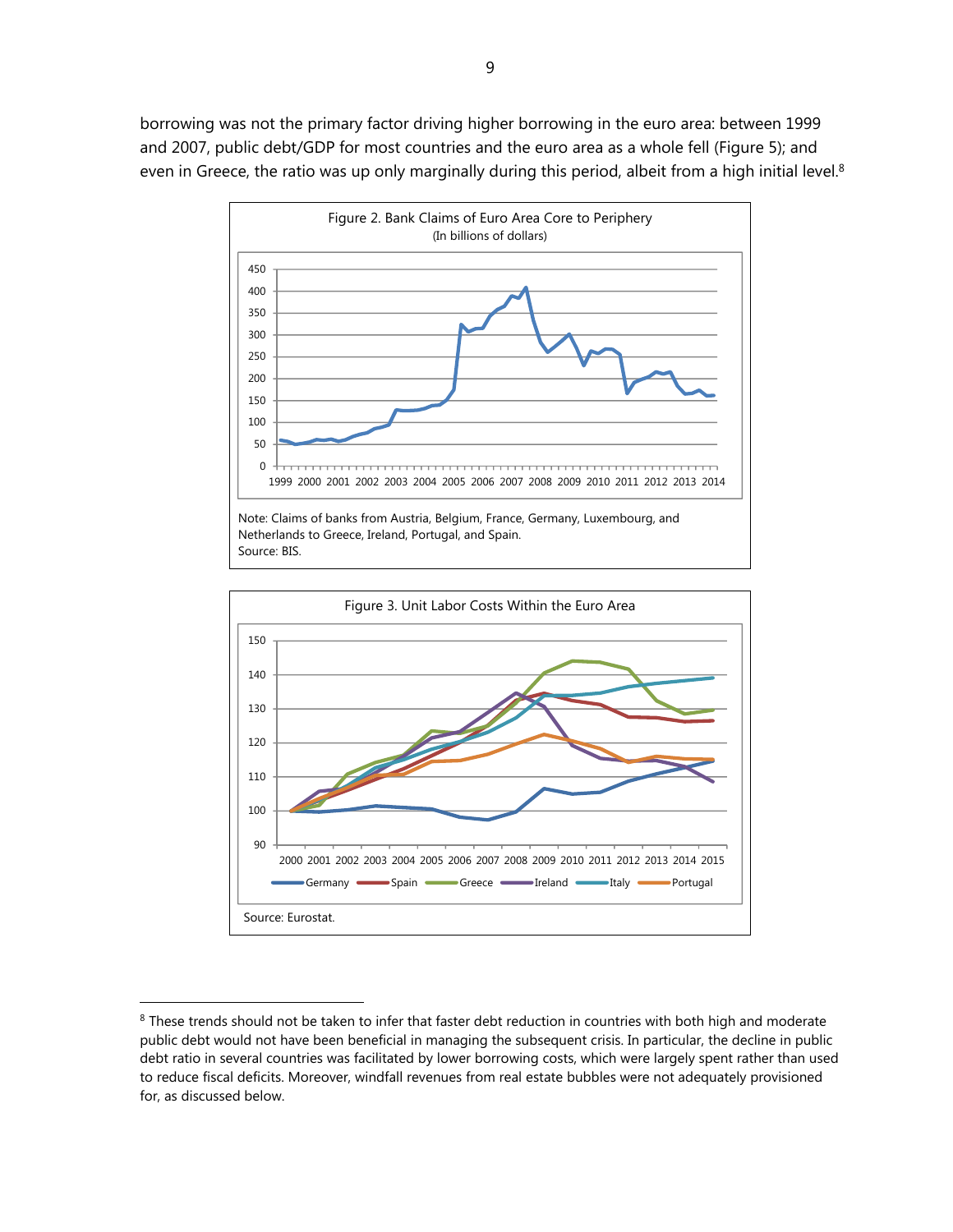

| Table 1. Increases in Public and Private Debt |                                                                           |                     |  |  |  |  |
|-----------------------------------------------|---------------------------------------------------------------------------|---------------------|--|--|--|--|
| Country                                       | General government                                                        | Private sector debt |  |  |  |  |
|                                               | debt 1998-2007,                                                           | 1998-2007,          |  |  |  |  |
|                                               | percentage change                                                         | percentage change   |  |  |  |  |
| Greece*                                       | 70.2                                                                      | 177                 |  |  |  |  |
| Ireland**                                     | 16.3                                                                      | 111                 |  |  |  |  |
| Italy                                         | 27.6                                                                      | 98.1                |  |  |  |  |
| Portugal                                      | 108                                                                       | 151                 |  |  |  |  |
| Spain                                         | 10.8                                                                      | 265                 |  |  |  |  |
|                                               | * Greece: growth during 2001 to 2007 (i.e., since joining the euro area). |                     |  |  |  |  |

\*\*Ireland: growth during 2001 to 2007 due to lack of data dating back to 1998. Source: OECD.

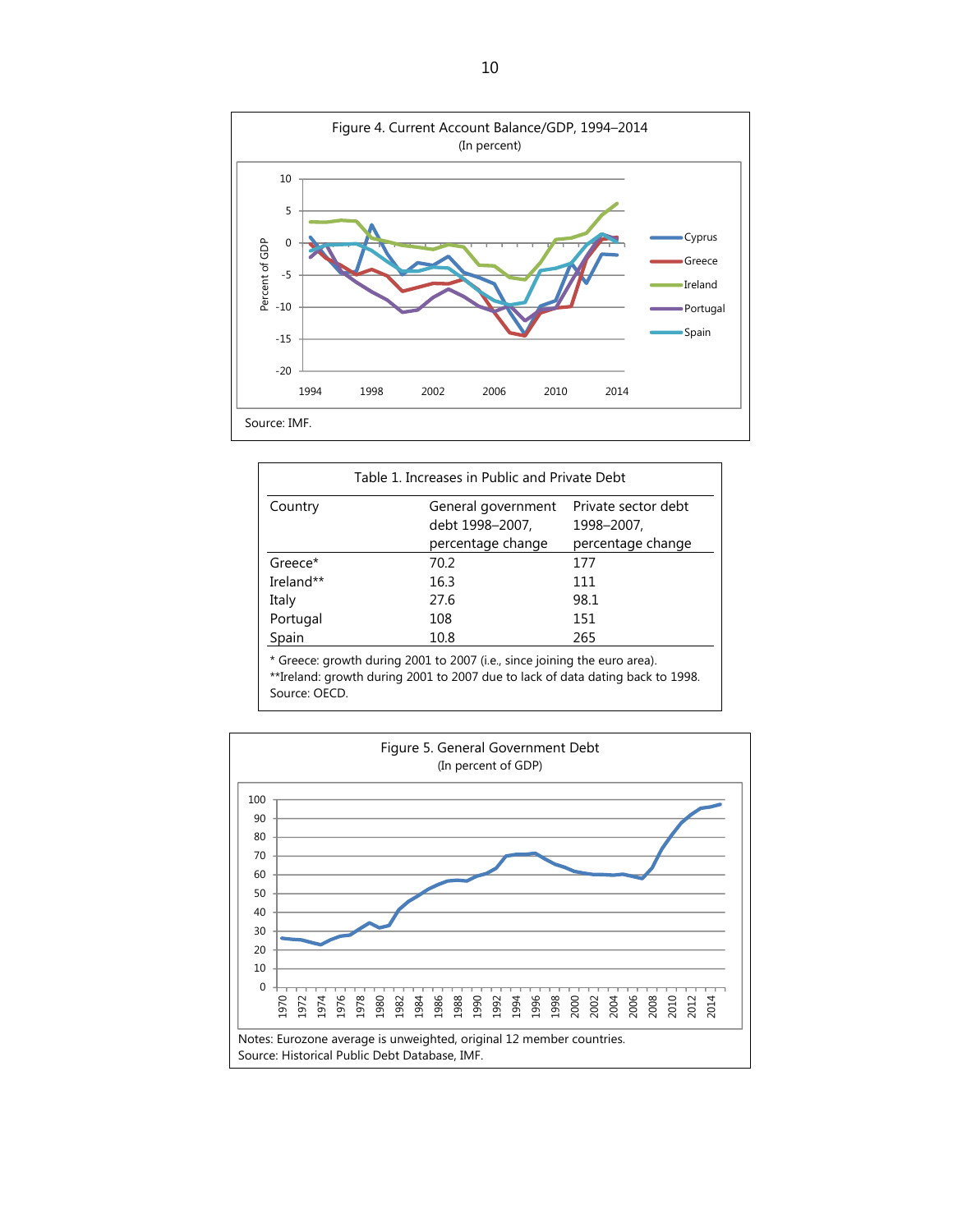24. For the most part, IMF surveillance at the euro area level overlooked the fragility posed by the private credit-fueled rise in current account deficits until *after* the Greek crisis erupted in late 2009. It applauded the integration of the euro area bond market as signified by the convergence of yields, with little concern about the growth of private credit this was fueling:

EMU has fostered a deeper, more liquid, complete, and increasingly integrated government bond market. The convergence of yields shows the degree of integration of euro-area government bond markets. Furthermore, in the wake of EMU the volatility of yields has declined significantly and has been increasingly driven by common factors. (Euro Area Policies—Selected Issues Paper, 2005)

Monetary and credit dynamics are strong. … These developments, together with strong asset (notably housing) price dynamics, were seen to confirm the stimulative impact of the historically low level of interest rates. (Euro Area Policies: 2006 Article IV)

25. While concerns were expressed about vulnerabilities arising from rising asset prices in individual countries, they were undermined by the tendency to aggregate individual country trends, which obscured intra-euro vulnerabilities:<sup>9</sup>

At the area-wide level, accelerating credit growth does not raise prudential concerns. (Euro Area Policies: 2006 Article IV)

26. The tendency to downplay vulnerabilities via aggregation was also evident in the discussion of the current account, which was roughly in balance for the euro area as a whole. It was against this background that the Euro Area Policies Article IVs of 2006–07 discussed how Europe might contribute to addressing global imbalances (through structural reforms, inter alia, via greater integration of bond, equity, bank and mortgage markets), without pointing out the financing risks of the growing current account deficits in some member countries of the euro area.

27. Through mid-2008, when the subprime crisis in the United States had already caused significant turmoil in financial markets on both sides of the Atlantic, including the euro area, there was little warning from the IMF about reversal risks from a decade of capital flows into the euro area periphery that had fueled excessive borrowing and asset bubbles. Thus the 2008 Article IV adopted a favorable view of the stability offered by EMU and drew comfort from the improving fiscal position:

<sup>9</sup> Article IV reports at the country level tended to discuss the risks of credit expansion more thoroughly. For example, the 2006 Article IV consultation for Spain noted that the main risks identified by the earlier Financial System Stability Assessment (FSSA) under the Financial Sector Assessment Program (FSAP) related to rapid credit growth and a potential downturn in the housing market. (It also reported that the FSSA/FSAP for Spain found a highly dynamic and competitive financial system under strong prudential supervision and regulation.)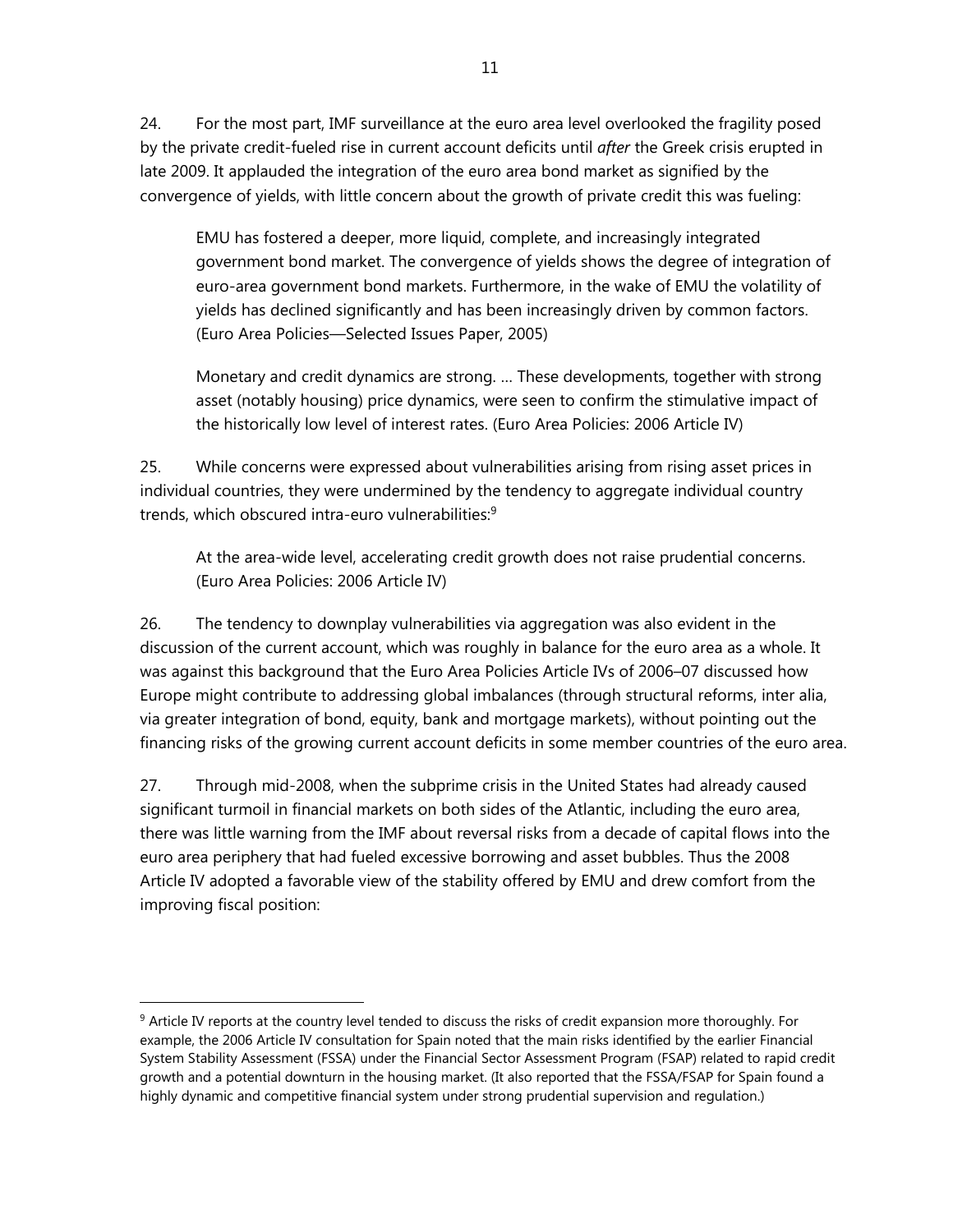Ten years after its launch, monetary union is a distinct and promising success. EMU's macroeconomic policy framework has brought stability...

The fiscal position of the euro area improved in 2007 and now compares favorably to that in other parts of the world, marking a success for the reformed Stability and Growth Pact. In structural terms, the fiscal accounts of the euro area as a whole reached a closeto-balanced position. All excessive deficit procedures vis-à-vis euro area countries have been closed ... Concurrently, the general government debt ratio continued to fall. (Euro Area Policies: 2008 Article IV)

28. In mid-2009, nine months after the Lehman collapse, the Euro Area Policies Article IV noted that the "correction of home-grown imbalances" could exacerbate the global financial turmoil. But it was only in mid-2010—*after* the Greek crisis had erupted—that IMF surveillance finally acknowledged the nature of systemic fragilities posed by the excessive borrowing by periphery economies since the advent of EMU:

Domestic imbalances linked to unsustainable credit and construction booms, a lack of fiscal restraint, and unsustainable wage developments all contributed significantly. As a result, unsustainable asset and demand booms emerged in some places, and a common monetary policy became increasingly ill-suited for individual parts of the region, creating destabilizing real interest and exchange rate dynamics. The exchange rate being well above fundamentals for an extended period before the crisis aggravated these dynamics: it hurt deficit countries more than surplus countries, reflecting diverging wage developments and specialization patterns. (Euro Area Policies: 2010 Article IV)

# **B. Linking National with Euro Area Level Surveillance: Fiscal and Structural Policies in Crisis Countries**

29. Article IV Consultations with member countries in the euro area highlighted to a greater extent vulnerabilities that would become relevant in the crisis, while missing others:

 *Greece.* Article IV consultations with Greece following its EMU entry in 2001 consistently stressed the need for fiscal consolidation. The call for consolidation became more determined in 2004 when a data revision revealed that Greece's fiscal deficit had never fallen below 3 percent of GDP during 1997–2003. In 2005, staff pushed for deep reforms to tax administration and expenditure management, as recommended by earlier IMF technical assistance, and the IMF continued to make the case for fiscal policy adjustment and reform to reduce the deficit throughout the pre-crisis period. The need for structural reforms, especially in labor and product markets, was also noted nearly every year as competitiveness was being eroded by rapid wage growth. In the early years, this was cast in terms of the country's need to accelerate convergence through maintaining sustained growth; in subsequent years, the rationale was the need to contain upward price and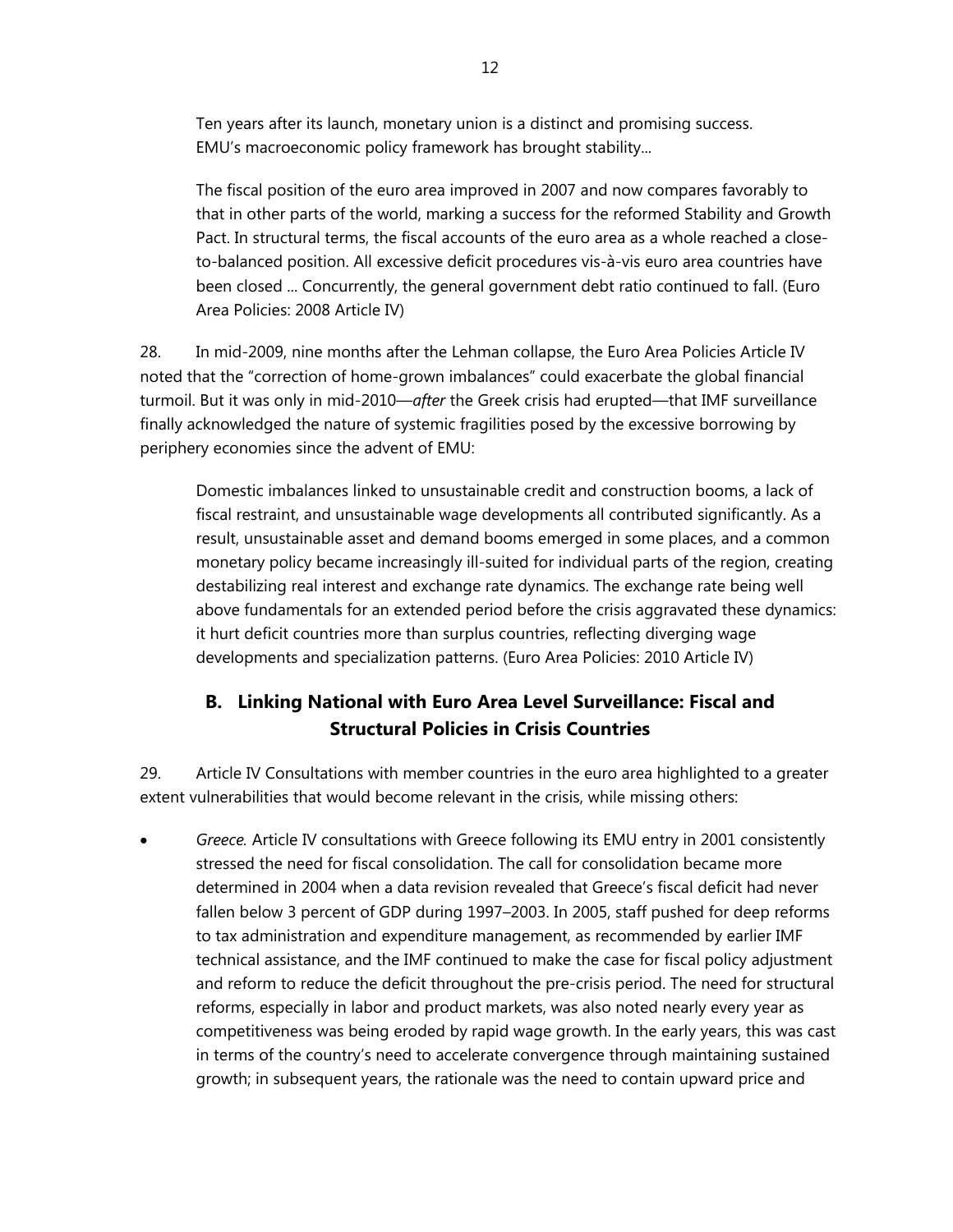wage pressure by improving the functioning of the labor market and promoting competition in the product market.

- Not enough attention was paid, however, to the fundamental obstacles to enacting and sustaining the structural reforms that were assessed to be perennially needed.<sup>10</sup> IMF staff tended to praise the authorities for any reform announced or implemented without assessing its impact; and practically any reform was cast in a positive light, albeit with a caveat that more was needed. For example, the 2007 Article IV consultation discussed in favorable terms the reforms in tax administration and expenditure control being implemented under the National Reform Program (2005–08) as well as the passage in November 2007 of the Law on Tax Evasion. In reality, very little substantive reforms were being implemented. To the contrary, the Greek government was legislating numerous structural impediments in the product market during 2004–09 (Katsoulakos, Genakos, and Houpis, 2015; Mitsopoulos and Pelagidis, 2011; Pelagidis and Mitsopoulos, 2014).
- *Ireland.* Article IV consultations for Ireland took place against the background of the country's impressive growth, accompanied by strong FDI inflows and a low stock of government debt (25 percent of GDP in 2007). While the current account remained in near balance until 2004, staff saw signs of overheating in the form of price and wage pressure, rapid private credit growth, and asset (especially house) price inflation. As a result, staff pressed for tighter fiscal policy, initially so as to make it neutral over the cycle; from 2004, the IMF began to call for modest longer-term fiscal tightening. The 2006 Article IV consultation noted that growth was too dependent on construction activity and that banks' reliance on wholesale borrowing made the financial system vulnerable to a "change in international sentiment toward Ireland." The 2007 Article IV noted that rapid credit growth had led to vulnerabilities, including the high share of lending to the real estate sector and the growing reliance of banks on wholesale funding, which was potentially more volatile than retail funding.
- Even so, IMF surveillance did not discuss the risks posed by the size of the banking system relative to GDP, and the consequent high cost of resolving a banking crisis. Instead, it took comfort from the favorable indicators of banking resiliency, favorable recent stress test results, and strengthened regulation and supervision that were in line with the recommendations of the 2006 FSAP Update. Moreover, the IMF's analysis lacked specificity. It did not pay sufficient attention to the composition of government revenue and therefore overestimated the structural fiscal position (at the peak of the housing boom, nearly one-third of government revenues were directly related to the property market). As a consequence, there was a massive discrepancy between pre- and post-crisis estimates of the cyclically adjusted balance (CAB): for example, the 2007 staff report

 $10$  For a succinct statement of these obstacles, see Phelps (2015).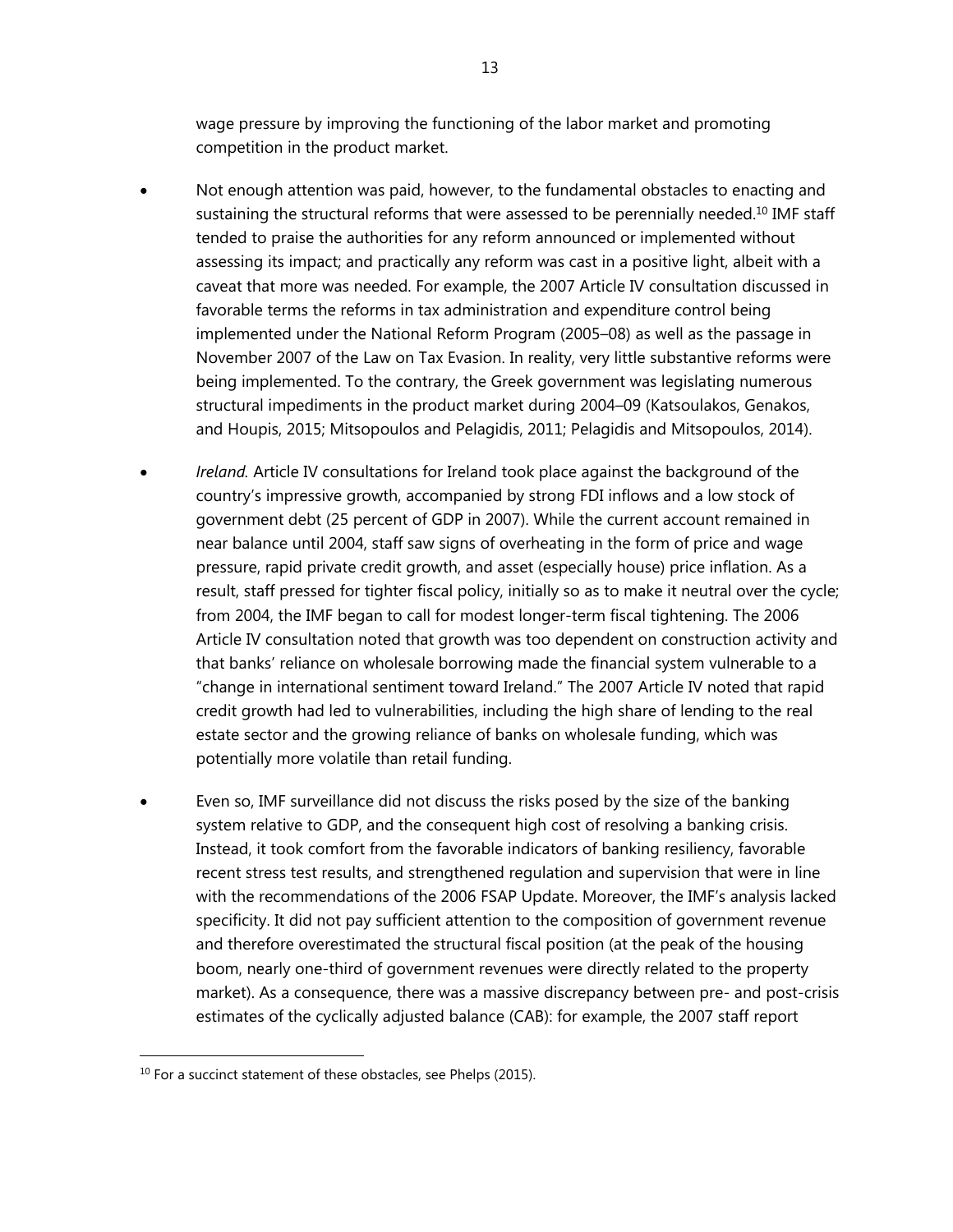estimated the CAB to be in small surplus in 2007, whereas the 2009 report re-estimated the 2007 CAB as a deficit of 8.7 percent (Donovan, 2016).<sup>11</sup>

- *Portugal.* Article IV consultations with Portugal consistently called for tighter fiscal policy, initially in the context of emerging macroeconomic imbalances amid rapid growth. In 2000, Portugal became the first country to be subjected to the EU's Excessive Deficit Procedure under the SGP. Staff argued that significant fiscal tightening through ambitious spending cuts was necessary to contain the wage and price pressure. As growth decelerated in 2001 and recession set in from 2002, the need for fiscal consolidation began to be framed in terms of ensuring debt sustainability against the background of population aging. Staff also highlighted the need for structural reforms in labor and product markets in order to maintain medium-term growth necessary for convergence.
- As in other countries, however, IMF staff was too sanguine that EMU membership protected against a reversal of the capital inflows that characterized Portugal's first decade in the euro area, when the current account deficit averaged nearly 10 percent of GDP. By mid-decade, moreover, staff appear to have misdiagnosed the root causes of Portugal's persistent current account deficit: there was too little emphasis on rising imports and residential investment accompanied by declining private savings, and too much emphasis on declining competitiveness even though the export share of GDP and unit labor costs in manufacturing were both stable (Eichenbaum and others, 2016). As a result, IMF staff was insufficiently focused on the need to boost private savings and facilitate private sector deleveraging.

30. IMF surveillance at the euro area level ideally would have been used to warn about vulnerabilities with potentially systemic implications, or of problems afflicting more than one country. But hardly any of the issues identified as important in national surveillance were highlighted at the euro area level as a catalyst for policy adjustment or to bring to bear peer pressure. According to some European and IMF officials interviewed for this evaluation, part of the explanation may be that discussions tended to focus, perhaps justifiably, on larger, more systemically important countries, such as Germany and France.

31. On the fiscal policy framework, IMF staff was in favor of stronger fiscal consolidation than required under the SGP, and supported greater use of automatic fiscal stabilizers. It pointed out deficiencies such as the SGP's focus on nominal targets that promoted pro-cyclicality, its lack of enforcement capacity, and, following the suspension of the excessive deficit procedure by the ECOFIN against France and Germany in 2003, how to restore credibility. While IMF advice was appropriate in its own right, it was unable to translate into concrete action.

 $11$  A similar problem is evident from the difference between the IMF's pre- and post-crisis estimates of Spain's structural fiscal balance.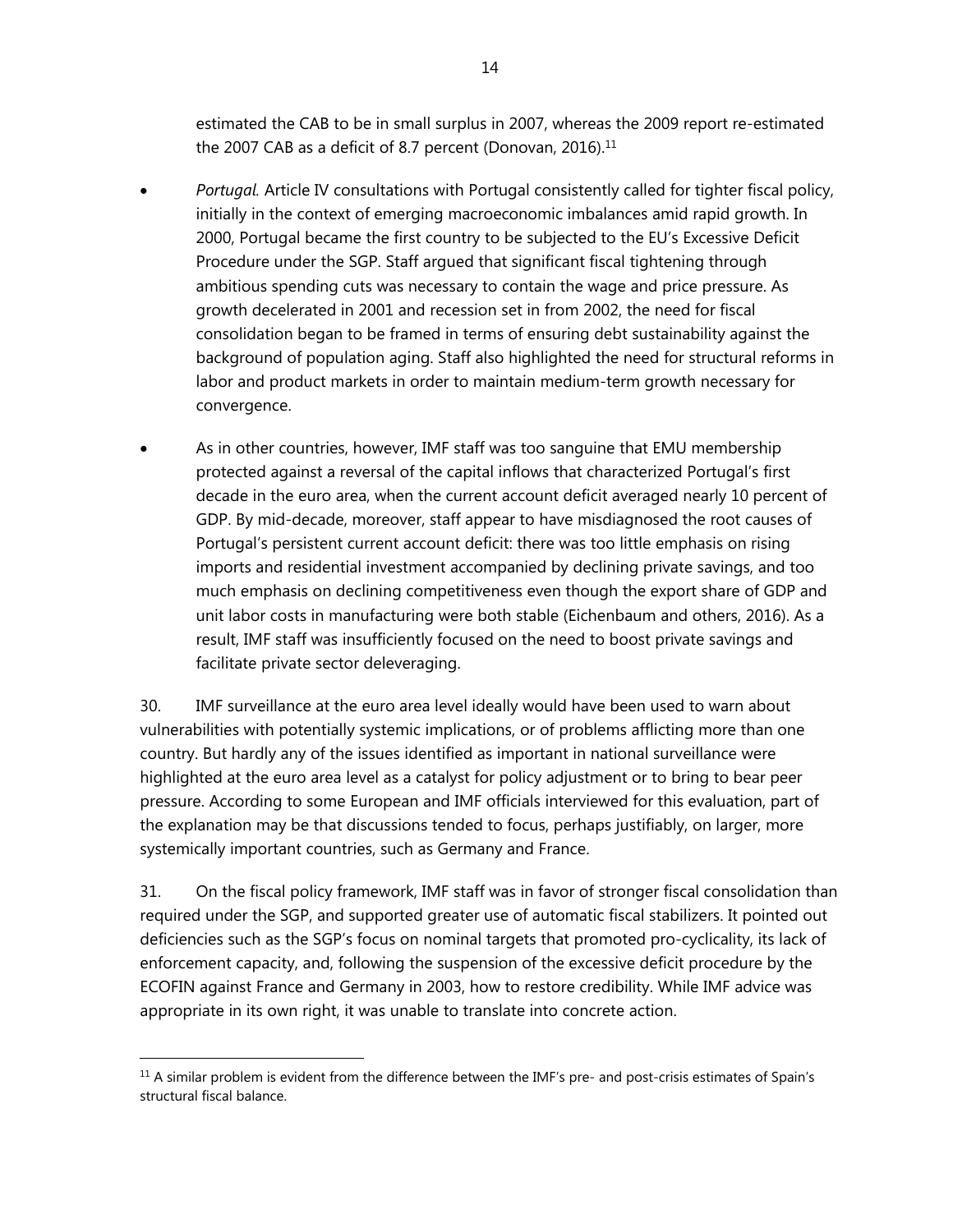32. Euro area surveillance called attention to the need for structural reforms, especially in the labor market, in order to raise labor market participation and to increase productivity, but policy advice was framed in such a way as to lack specific references to individual countries where action needed to take place. The advice also lacked sufficient specificity (e.g., "staff urged the authorities to make the labor market more flexible"), without giving some indication of the impact of individual measures. By not offering advice on implementation, how to overcome constraints, and the likely impact of a recommended policy measure, the likelihood of any policy action, small to begin with, was diminished further. In this context, a task force of the European Central Bank, in its review of IMF surveillance in the euro area, recommended that the IMF "provide stronger and more clearly formulated policy recommendations on structural reforms, including their estimated impact" (ECB, 2015).

33. IMF surveillance also did not analyze the adverse consequence of failing to address the identified fiscal or structural issues promptly, especially given the constraints posed by the monetary union. Nor did it discuss the euro area-wide implications of policy inaction in individual countries. Relevant national policies were rarely discussed in euro area consultations as a means to highlight symptoms of individual or systemic vulnerability; in particular, there was no instance in which the imbalances that were accumulating in peripheral countries were seen as posing risks and vulnerabilities for the area as a whole (Schinasi, 2012). Moreover, policy advice was not prioritized in term of macro-criticality, so that focus was not always consistent from year to year, and was overly dependent on the whim of the mission chief. Some staff interviewed for this evaluation noted that there was a limit to their ability to repeat the same advice from year to year without becoming trite.

34. In summary, at the risk of replicating what has already been observed elsewhere (e.g., Pisani-Ferry, Sapir and Wolff, 2011), we can characterize the manner in which the IMF's pre-crisis surveillance fell short as a catalyst for needed policy adjustment in individual countries, in the following way. First, the IMF's analysis or advice lacked sufficient specificity to trigger policy reaction (IMF, 2011). Second, IMF staff praised country authorities for any reform without assessing its impact. Finally, even staff's sound advice on fiscal policy or structural reforms was not offered with sufficient urgency, as it was concurrently accompanied by the judgment that currency union membership protected against balance of payments crises (Section III.C).

35. A common thread in these weaknesses is the IMF staff's lack of sufficient familiarity with country-specific details. Part of the reason may be that area department missions to Greece, Ireland, and Portugal experienced more frequent turnover in mission members, as reflected in the shorter duration of country assignment, while the size of missions to these countries was also smaller (Table 2). These missions also tended to have less likelihood of participation from fiscal or financial experts from functional departments. Finally, the downsizing of IMF staff, which began in 2008, may have contributed to undermining surveillance in the euro area: for example, there was no Article IV Consultation for Ireland in 2008 even though Irish property prices were already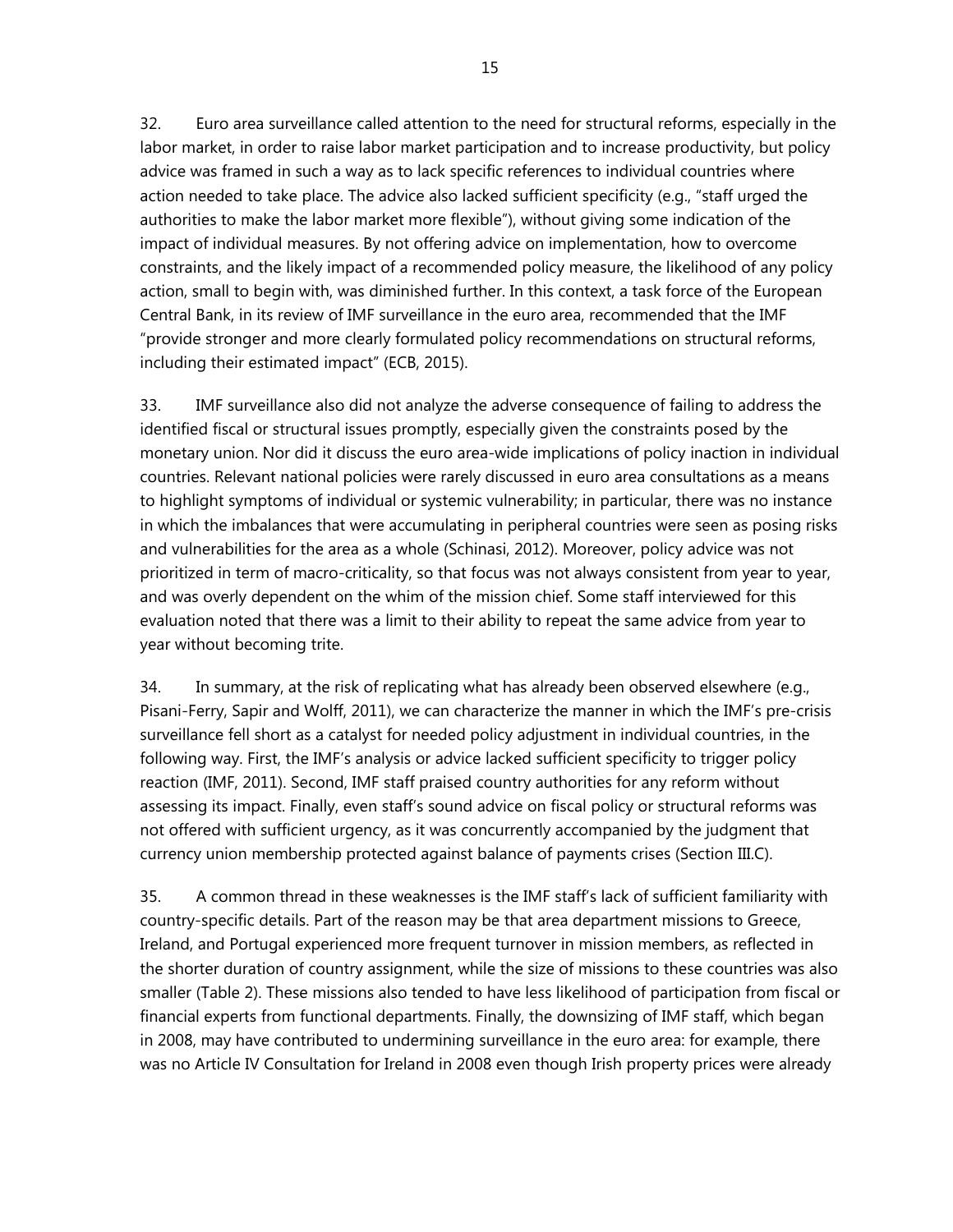| (Number of missions unless otherwise noted) |                       |                              |                                                                                                        |  |               |  |  |  |
|---------------------------------------------|-----------------------|------------------------------|--------------------------------------------------------------------------------------------------------|--|---------------|--|--|--|
|                                             | Number of<br>missions | Average size<br>(In persons) | Average length of Missions with<br>country assignment <sup>1</sup> FAD participation MCM participation |  | Missions with |  |  |  |
| France                                      |                       | 6.4                          | 2.5                                                                                                    |  |               |  |  |  |
| Germany                                     | 8                     | 6.3                          | 2.4                                                                                                    |  |               |  |  |  |
| Greece                                      | 6                     | 4.2                          | 1.7                                                                                                    |  |               |  |  |  |
| Ireland                                     |                       | 4.1                          | 1.7                                                                                                    |  |               |  |  |  |
| Italy                                       |                       | 5.9                          | 2.3                                                                                                    |  |               |  |  |  |
| Portugal                                    |                       | 4.0                          | 1.8                                                                                                    |  |               |  |  |  |
| Spain                                       |                       | 4.7                          | 1.4                                                                                                    |  | 3             |  |  |  |

falling with severe repercussions for the financial sector. While this cannot be the whole story, at least it indicates the priority the IMF gave—rightly or wrongly—to less systemic countries.

36. IMF surveillance of financial supervision and resolution in the early years of the monetary union served a more useful function, as discussed in more detail by Schinasi (2012) and Veron (2016). For example, the *International Capital Markets* report, and beginning in 2002, the *Global Financial Stability Report*, discussed systemic risks and vulnerabilities associated with the euro area's financial stability architecture for preventing, managing, and resolving systemic problems. A broad concern expressed in IMF surveillance was that the nationally-oriented financial stability framework would be inadequate in handling euro-wide problems or crises. IMF staff continued to warn policymakers through the mid-2000s of the inadequacy of the prevailing system for banking crisis management and resolution and called for creating a framework with more centralized supervisory and resolution capacities. Several European officials interviewed for this evaluation expressed high marks for this aspect of the IMF's euro area surveillance, though some IMF staff alluded to internal pressure against excessively critical analysis.<sup>12</sup>

37. Even so, IMF surveillance did not adequately warn about the vulnerabilities stemming from the extraordinary expansion of credit to the euro area periphery. The growing size of bank assets relative to GDP, coupled with sovereign responsibility for the rescue of national banking systems, undermined the sovereign's own creditworthiness.<sup>13</sup> IMF surveillance did not foresee how severely banking stress—already elevated as a result of the fallout from the global financial

 $12$  At the same time, the IMF was becoming too enamored by the U.S. approach to financial innovation as a means to embellish profitability without adequate attention to risk, encouraging, for example, Germany in 2006 to boost its bank profitability by enabling more financial innovation (IEO, 2011).

 $<sup>13</sup>$  Eichengreen and Wyplosz (1998) spelled out a scenario linking the fate of sovereigns and banks even prior to</sup> the decade-long expansion in bank lending (Annex 1).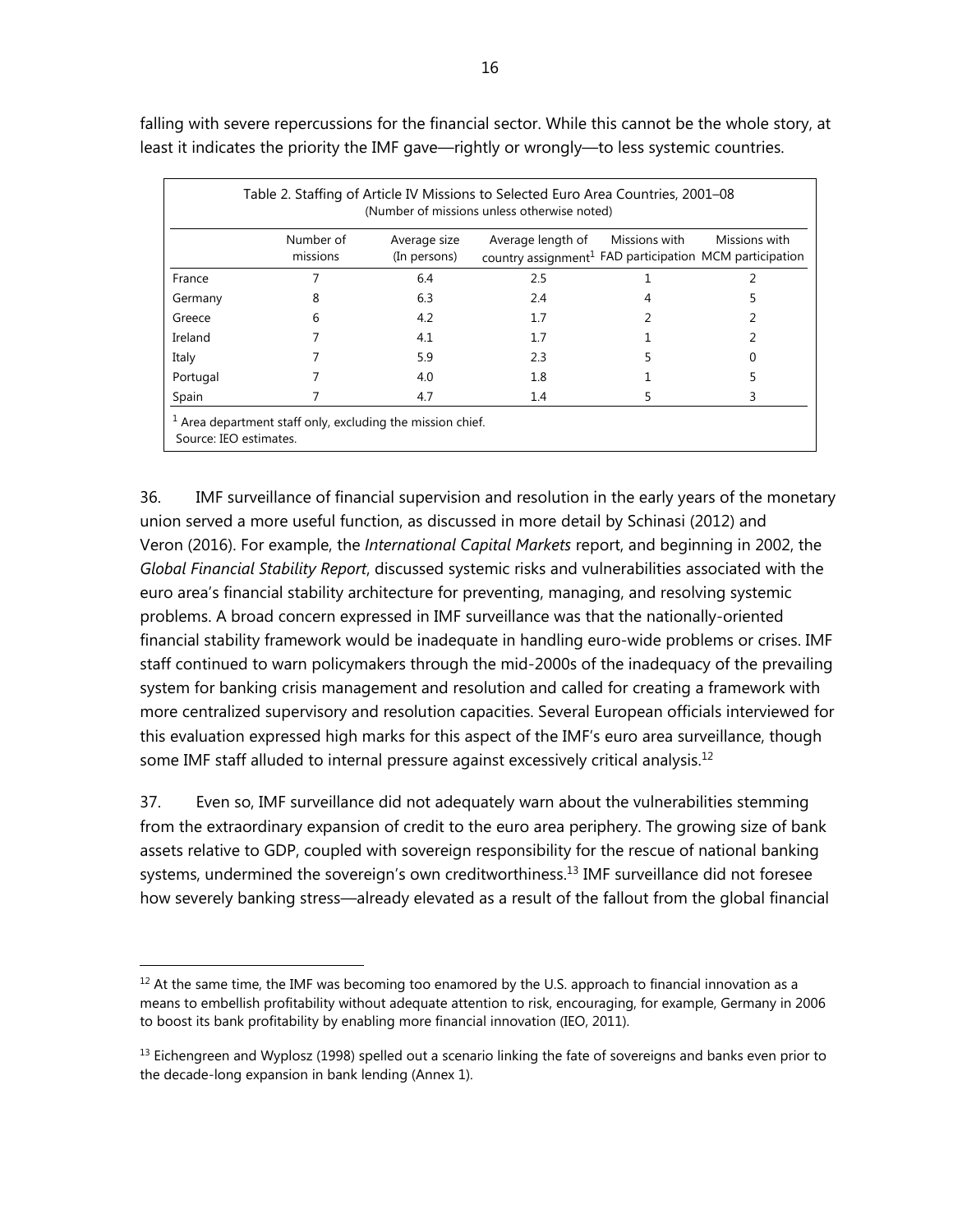crisis—could become intertwined with sovereign debt problems in the euro area.14 Coupled with its failure to contemplate the possibility of a sudden stop in capital flows (discussed below), the IMF was not well positioned to provide adequate warnings on the fragility of the euro area in the face of the shocks triggered by the U.S. financial crisis.

38. European policymakers considered IMF surveillance "to be of little help," with the analysis and tone "too close to the official line of the Commission and the ECB" (Pisani-Ferry, Sapir, and Wolff, 2011), a view confirmed by some European officials interviewed for this evaluation. Thus, while IMF surveillance identified many of the pertinent issues, it failed to warn the authorities and the world of the crisis that was about to engulf the currency union.

## **C. Pre-Crisis Assessment of Current Account Imbalances**

39. A common characteristic of most Article IV reports in countries with large current account deficits was the assertion that EMU membership protected the country from external financing difficulties. In the early years of the euro this issue was nuanced in the sense that the need for (gradual) adjustment was not ruled out:

Countries that run current account positions that are *fundamentally* unsustainable… will eventually have to revise their consumption profile downwards to repay their debts, even in the context of a currency union. What is different is the nature of the required adjustment. Whereas beforehand the change in real exchange rates required to correct these imbalances could be achieved quickly through movements in the value of the currency, the adjustment will now have to come from domestic wages and prices. However, with monetary union reducing individual countries' vulnerability to shifts in market sentiment, adjustment can probably be spread out over a longer time horizon. (Portugal: 2000 Article IV Consultation)

40. Through 2007, the IMF continued to downplay the risk of external financing disruptions:

Given Spain's membership in EMU and the strength of its financial sector, availability of external financing is not a constraint. (Spain: 2007 Article IV Consultation)

This stance, however, appeared to soften in the 2007 Article IV on Greece, issued in 2008 (when the current account deficit was estimated at 14 percent of GDP), although even in this case, the disclaimer about external financing protection due to EMU membership was included:

In view of Greece's EMU membership, the availability of external financing is not a concern …While the risk of transmitting vulnerabilities to the euro area is very small

<sup>&</sup>lt;sup>14</sup> Exposure to U.S. subprime assets and the wholesale funding model utilized by banks were clearly not confined to the euro area. But substantial exposure to sovereigns—whose securities would be perceived as more risky—by euro area banks added an extra layer of vulnerability.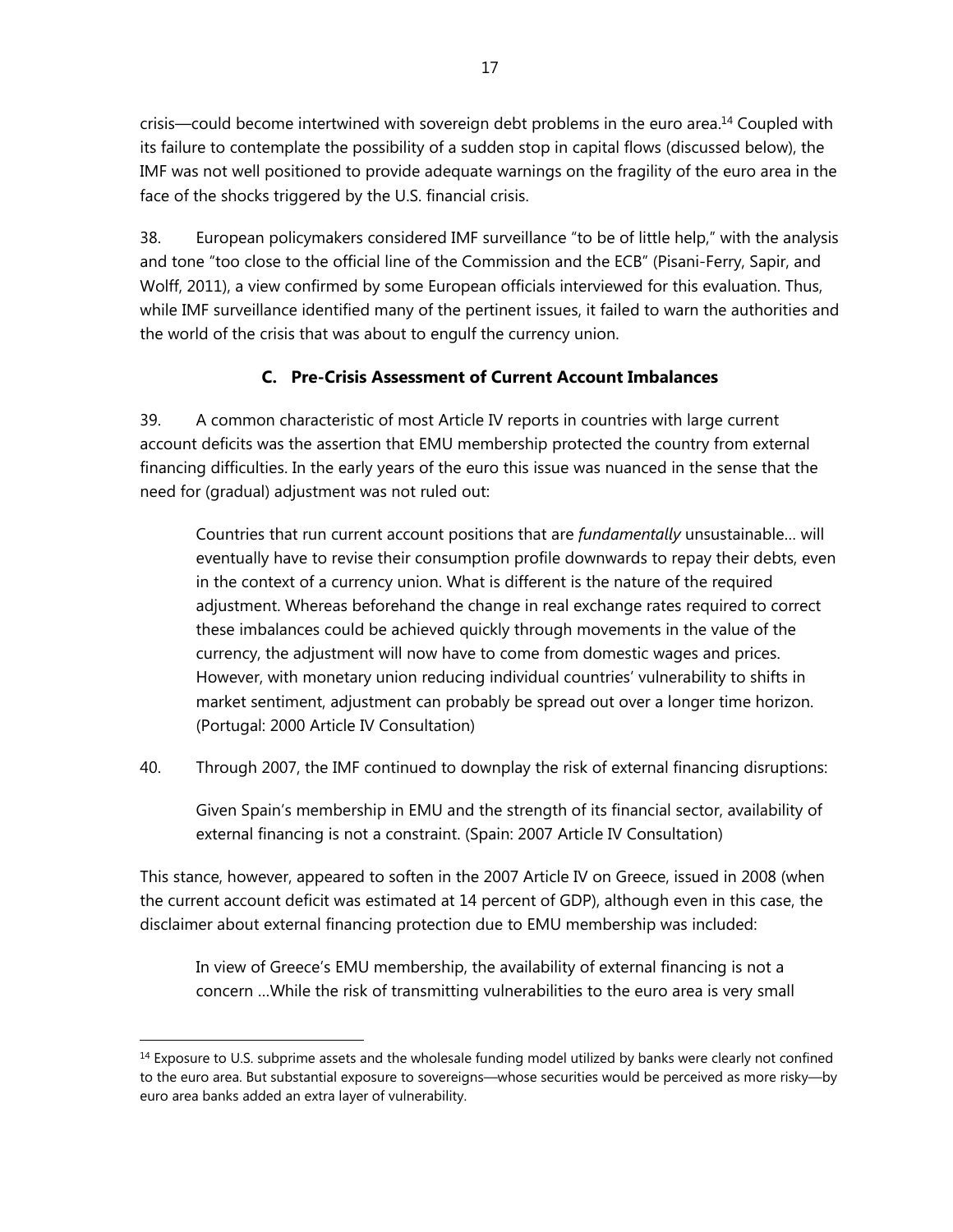reflecting Greece's small relative size, large persistent current account deficits would increase the vulnerabilities to a reversal in market sentiment, leading to a corrective retrenchment of private sector balance-sheets in the face of rising indebtedness, and a possible appreciable rise in the cost of funding over time. (Greece: 2007 Article IV Consultation)

41. IMF staff typically approached the divergent current account balances within the euro area from trade and competitiveness perspectives. For example, the 2001 Article IV Consultation for Portugal suggested that, in order to contain the current account deficit, structural reforms should be implemented to shift resources from the nontradable to the tradable goods sector. Likewise in 2003, the IMF explained Greece's large current account deficit in terms of falling competitiveness and export market share and called for wage moderation to restore competitiveness. Such analyses and recommendations were clearly pertinent. But in the process, the financing aspect of the deficit was downplayed, notwithstanding the scenario outlined by the IMF in 1998 (Section II), in which "an EMU member could find themselves unable to borrow, on suitable terms, as much as is appropriate and necessary to avoid measures destructive of national or international prosperity."

42. Staff appear to have understood the adjustment mechanism, not in terms of a sudden stop followed by a balance of payments crisis, but in terms of the price-specie-flow-like mechanism analyzed by Meade (1953) for a hypothetical common currency area in Europe.<sup>15</sup> Such a view contrasted with an insight provided by Garber (1998, 1999), who articulated how large one-way flows of capital could result and a currency crisis ensue in EMU once the ECB's willingness to provide unlimited credit was challenged by the market. In the event, a currency crisis of the type predicted by Garber did not materialize as the crisis countries were allowed to accumulate TARGET liabilities, i.e., public capital inflows replaced the outflows of private capital (Merler and Pisani-Ferry, 2012). Even so, the mechanism of a sudden stop, and the balance of payments pressure, experienced by Greece, Ireland, and Portugal were almost exactly as predicted by Garber.

43. Staff's assessment of current account deficits in the periphery appeared to reflect a standard textbook view. An influential paper by Blanchard and Giavazzi (2002), for example, argued that they were an expected and desirable phenomenon as euro area members became more integrated in goods and financial markets, allowing poorer countries to borrow more at lower costs to catch up with the higher income countries. Commenting on this paper, however, Gourinchas (2002) outlined how large current account deficits in Greece and Portugal could lead

<sup>&</sup>lt;sup>15</sup> Meade (1953) argued that, for the price-specie-flow-like mechanism to work, member countries must give up domestic stabilization policies, a condition that is likely to be met only if there are union-wide stabilization policies. He also argued that, given the slow pace of price and quantity adjustment, there must be a system of providing accommodating financing: "[T]here must be some accommodating finance to cover deficits in the balances of payments during the temporary period when changed price relationships are working out their full effect" (p. 37).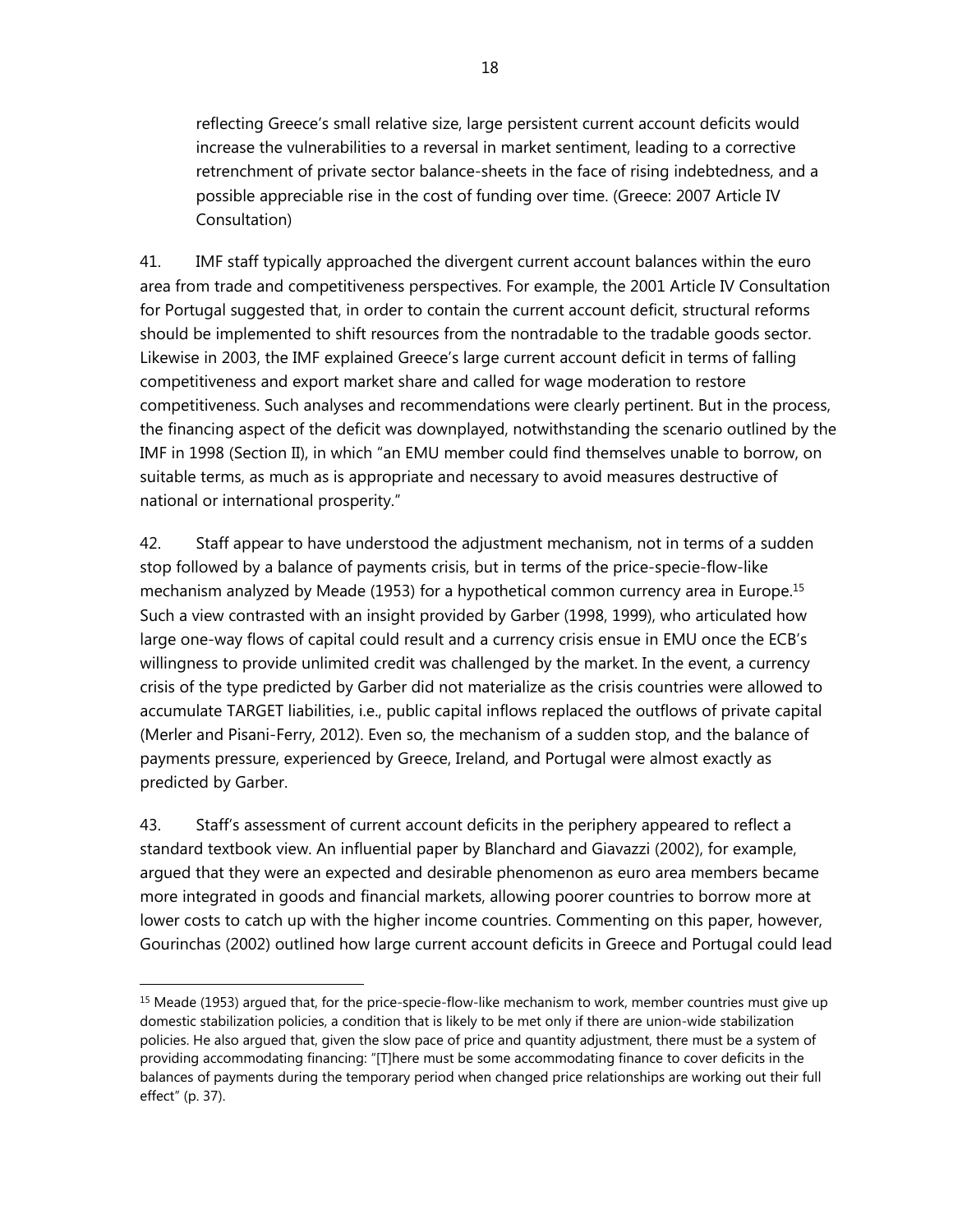to illiquidity and default following a sudden stop (Annex 1), while Sims (2002) argued that the balance sheets and financial institutions of such countries should be carefully monitored given the prevalence of financial problems in countries experiencing large capital inflows. Sims observed there had been a number of defaults by U.S. states in the early history of U.S. financial integration.

44. IMF staff's hands-off approach to current account imbalances within the euro area contrasted with its advice elsewhere. For example, in other parts of the world, if a country was relying entirely on private capital flows to increase government consumption or fuel a real estate boom, this surely would have been a source for concern. Indeed, for several years before the global crisis, IMF staff was concerned that the United States, whose current account deficit peaked at 6 percent of GDP, could be susceptible to a dollar crisis precipitated by a drying up of capital inflows. Moreover, a number of East Asian and Latin American countries with far smaller current account deficits than in southern Europe had experienced capital account crises in the previous decade.

45. In fact, euro area economies were arguably *more* susceptible to the consequence of a change in investor sentiment compared to countries that could issue debt in their own currency.16 Individual economies experiencing credit-fueled overheating could not adjust their exchange rate, while monetary policy for the euro area as a whole could not reasonably be tailored to their needs. Their room for maneuver was therefore primarily limited to tighter fiscal and prudential policies, which proved insufficient.<sup>17</sup>

46. Some staff members were aware of pertinent euro area vulnerabilities. In internal comments, they were concerned by the large current account deficits in individual countries, the difficulties of designing an appropriate monetary policy across disparate parts of the euro area, and therefore of providing sufficient safeguards in countries with credit and asset booms, and by the no bail-out clause in the presence of these vulnerabilities. Even so, according to interviews with staff, there emerged an official position within the IMF, that EMU membership safeguarded individual economies from risks confronting those outside the monetary union. In considering

 $<sup>16</sup>$  Giavazzi and Spaventa (2010) noted that vulnerable euro area members were more susceptible to deteriorating</sup> investor sentiment than other weak countries around the world because they did not have their own central bank as "market maker of last resort."

<sup>&</sup>lt;sup>17</sup> Ireland and Spain ran nominal fiscal surpluses continuously during 1999–2007, sharply reducing their public debt/GDP ratios to well below Maastricht thresholds. Ex post, their pre-crisis cyclically adjusted fiscal positions were determined to be in large deficit by the IMF—but only after the crisis. Spain's macro-prudential policies were well regarded before the crisis.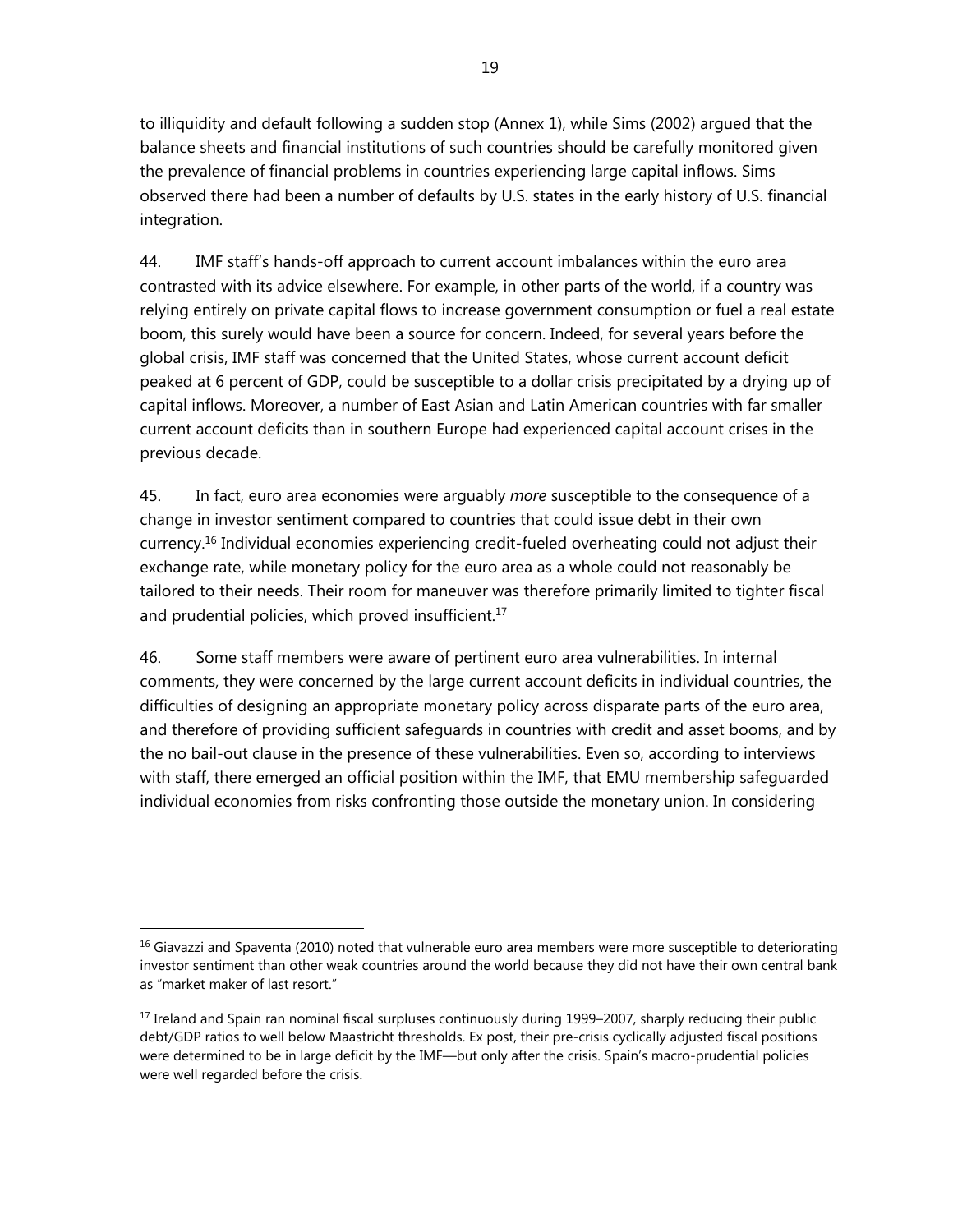the situation in EMU analogous to states within the United States, this position did not take into account some of the fundamental differences between the two monetary unions.<sup>18</sup>

### **IV. IMF ADVICE DURING THE EURO AREA CRISIS**

*A comprehensive euro area crisis management strategy was never formulated and adopted. I blame the management and staff of the IMF, the euro area countries, and other major countries for this failing. (Truman, 2013)* 

47. IMF surveillance of the euro area became more intensive in the wake of the global financial crisis. Reviews of post-crisis IMF surveillance by Pisani-Ferry and others (2011) and ECB (2015) both indicate improvement relative to the pre-crisis period.<sup>19</sup> ECB (2015), in particular, noted that linkages and spillovers were better accounted for; there was more integration of surveillance at the bilateral and euro area levels and with multilateral exercises; and the analysis of risks had improved. And Veron (2016) found the IMF's discussion of the need for and implementation of a banking union in the euro area was constructive.

48. This section addresses a different question: how effectively was IMF advice directed at containing the severity of the crisis and facilitating recovery? It is motivated by the relatively poor post-crisis economic performance of the euro area and the search for lessons for the IMF. After outlining key factors contributing to the weak recovery in the euro area, the section assesses the IMF's advice in these areas. It finds that the IMF did not take adequate account of the euro area dimensions of the crisis, or the difficulties program countries would encounter when faced with an unconducive external environment, coupled with the constraints of adjustment in a currency union.

### **A. Economic Context: Factors Impeding Recovery**

49. At the outset of the global financial crisis, the euro area's public debt was comparable to that of the United States, and its overall current account was in approximate balance (versus a large U.S. deficit). Its financial sector was far smaller relative to GDP than that of the United Kingdom. Yet, the euro area economy underwent a harsher adjustment to the crisis compared to the United States, United Kingdom, and other advanced economies. Its recovery has been weaker, with the majority of euro area economies yet to recover their pre-crisis per capita output

 $<sup>18</sup>$  Critical differences include: the automatic and discretionary fiscal transfers from the U.S. federal budget to the</sup> states, which comprise significant shares of state budget resources for the poorer states (averaging some 250 percent of 2009 state GDP for Mississippi, New Mexico, and West Virginia during 1990–2009 (Tressel and others, 2014); U.S. federal regulatory institutions with the authority and resources to resolve regional bank failures in contrast to the euro area; a history of state defaults to private creditors in the United States coupled with more stringent borrowing limits in the case of U.S. states, which limited their reliance on debt compared to many euro area countries; and the more highly developed and integrated U.S. capital markets.

 $19$  Pisani-Ferry and others (2011) report improvement since the start of the financial crisis in 2008 through 2010, while the focus of ECB (2015) is on how IMF surveillance changed after the 2011 Triennial Surveillance Review (IMF, 2011).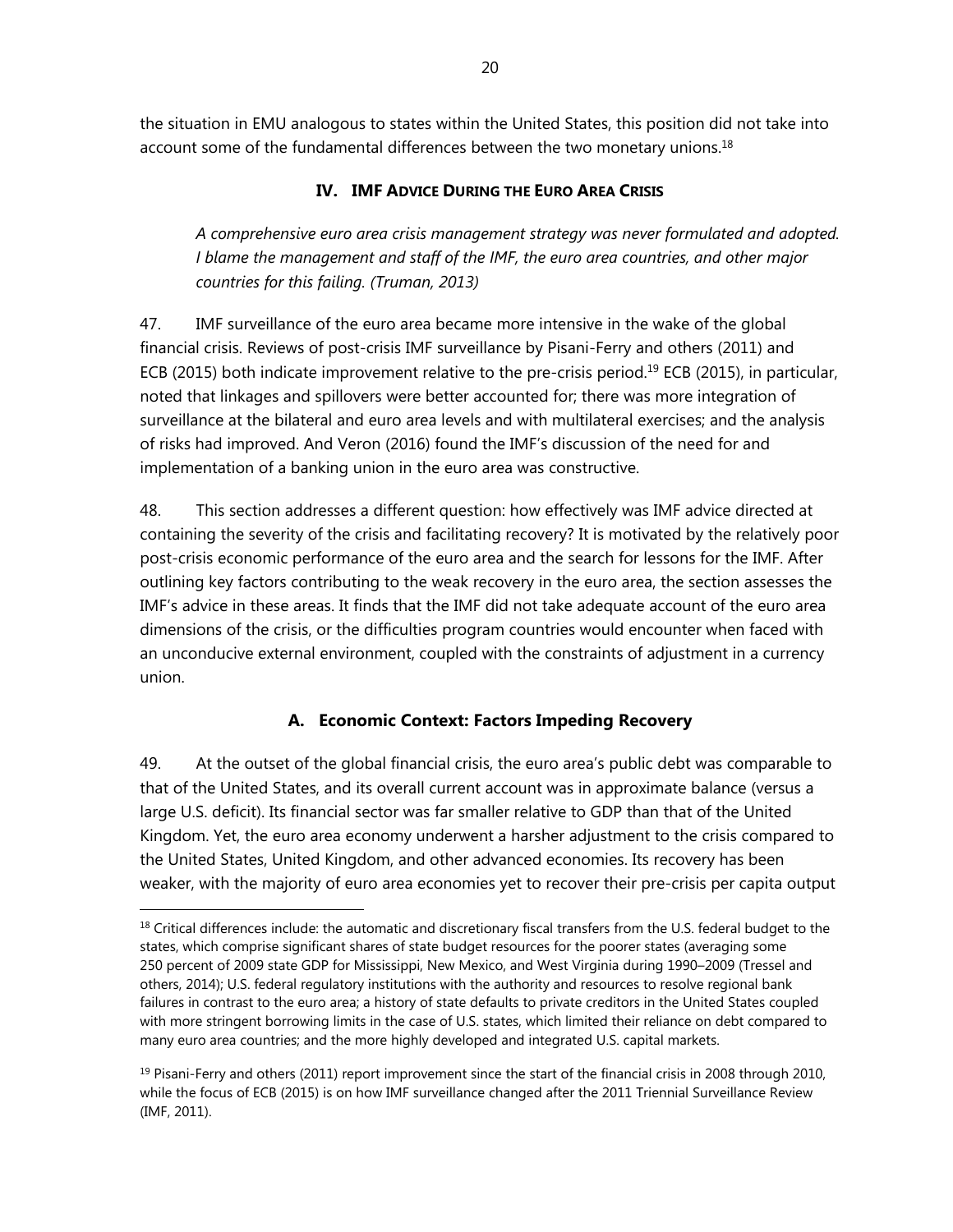levels (Figure 6). Inflation stood well below target during 2013–15, rendering the intended internal devaluations in periphery economies more difficult, while unemployment in the euro area was more than double the rates of other major advanced economies in 2014, and had reached depression era levels in Greece and Spain.



50. In the crisis aftermath, the following factors, among others, have been widely discussed as contributing to the slow recovery:

 The euro architecture, aimed at curbing fiscal profligacy, was less suited to address the problems that confronted the euro area after the Greek crisis erupted. Not only was the scope for countercyclical fiscal policy limited, but as De Grauwe (2011) and others have pointed out, the fear of a liquidity crisis for governments lacking control over their own currency drove up bond yields across much of the euro area. Sovereign bond markets became increasingly destabilized by end-2010, with bond yields in 2011–12 reaching levels that raised questions about sovereign solvency extending well beyond Greece. This in turn aggravated distress in national banking systems given their large exposures to sovereign debt, tightening credit conditions, and setting in motion the bank-sovereign vicious cycle. It was only after ECB President Draghi's July 2012 announcement of potentially unlimited sovereign debt purchases by the central bank ("whatever it takes") and the ECB's subsequent clarification of how its Outright Monetary Transactions (OMT) program would operate, did the bond market turmoil conclusively subside (Figure 7).<sup>20</sup> In

 $^{20}$  The introduction in late 2011 of the long-term refinancing operation (LTRO) of six month or longer maturity also provided significant relief to some countries embroiled in fiscal crises or credit crunches. For example, Eichenbaum and others (2016) indicate that Portuguese bond spreads, which continued to increase following the initial implementation of the troika-supported program for Portugal, only began to diminish following the implementation of this longer-term LTRO.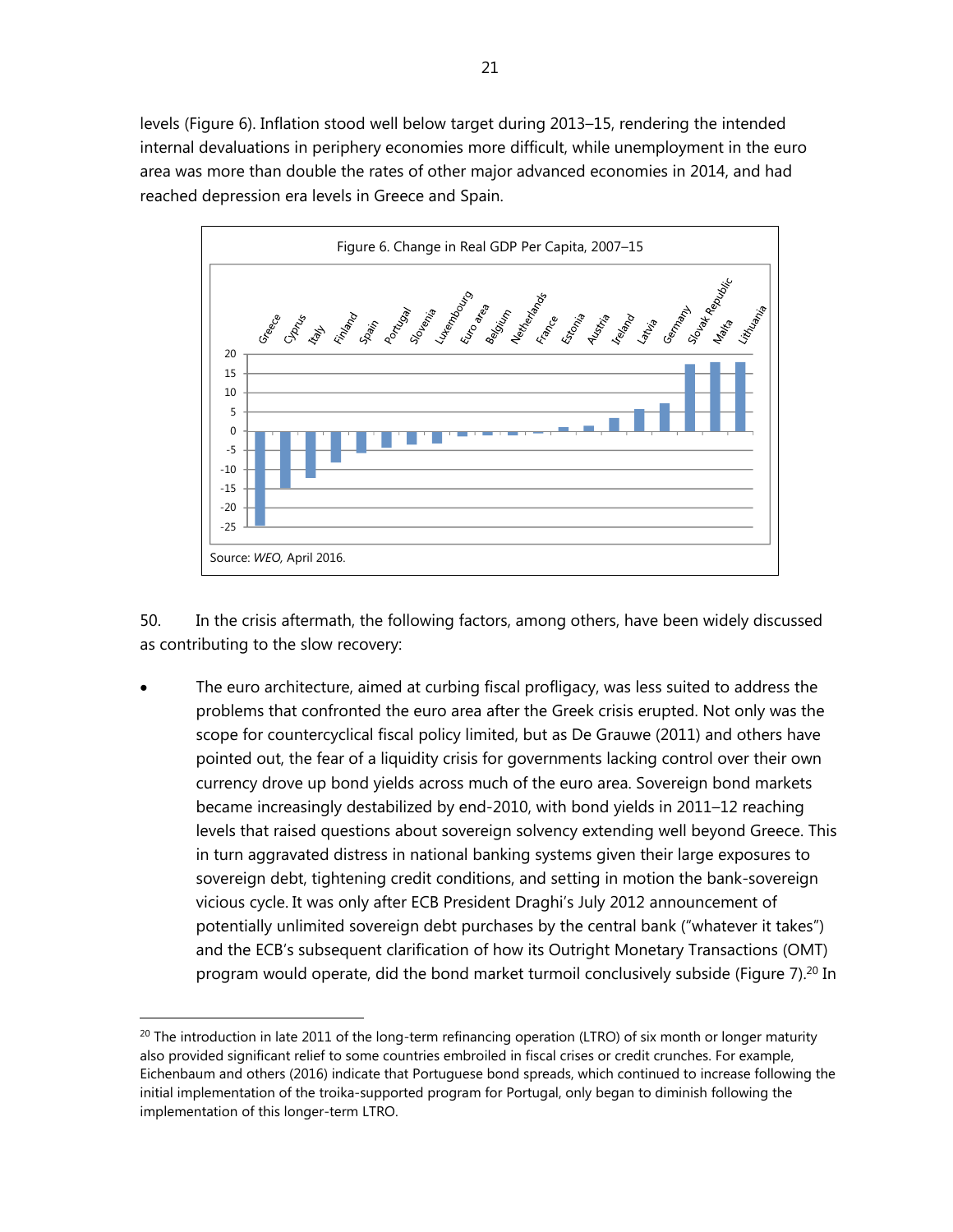the meantime, however, the extended period of financial market instability was detrimental to growth, and a nascent investment recovery following the Lehman shock was reversed (Figure 8).



Source: Eurostat, based on monthly averages.



 *Macroeconomic policies in the euro area were less expansionary than in other advanced economies,* reflecting asymmetric incentives to respond to the crisis, in which debtors were obliged to consolidate in the face of a hard financing constraint, while creditors faced neither incentive nor compulsion to expand. Relative to the United States, the euro area's fiscal stimulus was weaker through 2010, and its cyclically adjusted primary balance reverted to surplus faster. This reflected not only the fiscal consolidation in periphery economies but also tightening fiscal policy in economies with more fiscal space to expand (Figure 9).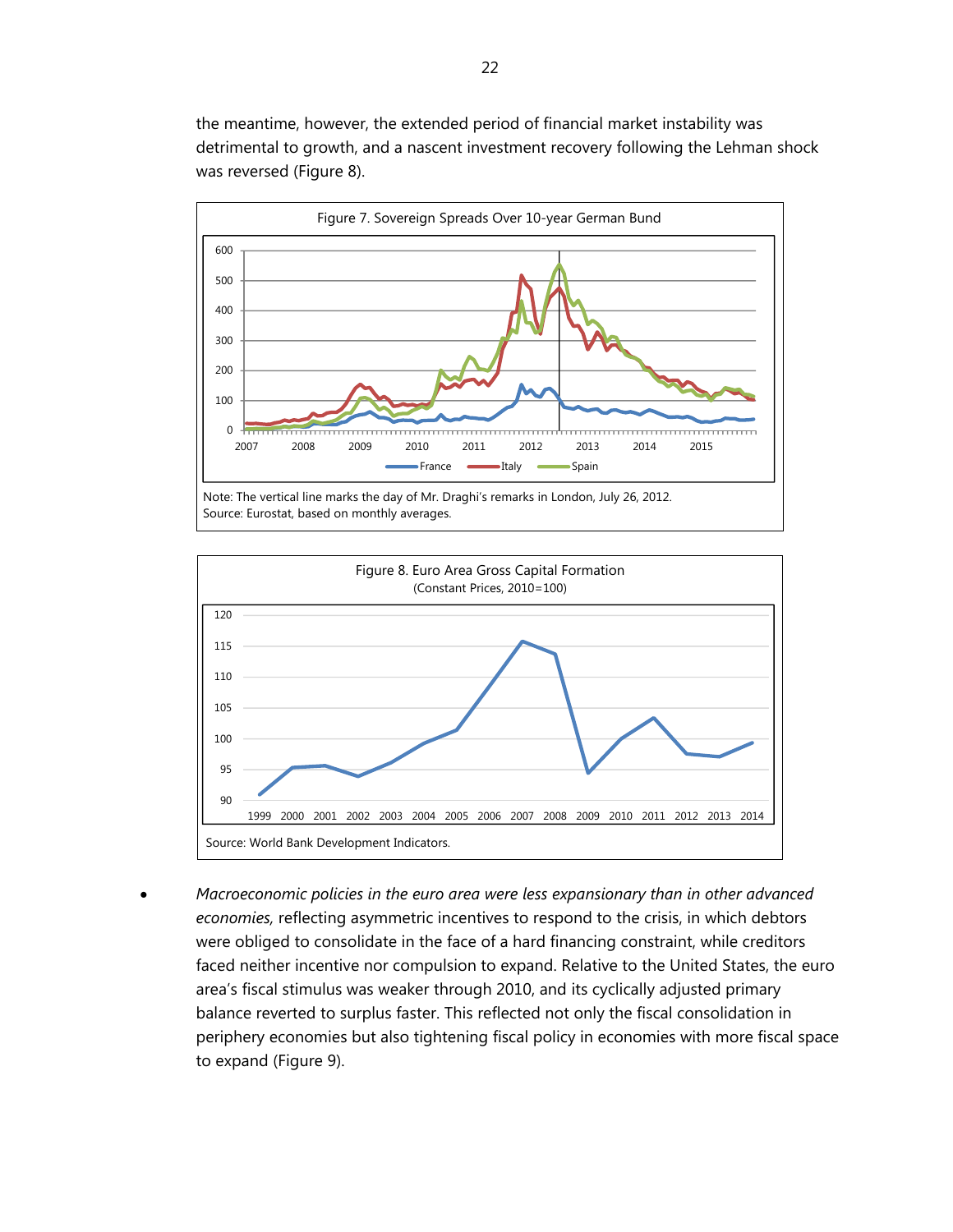

 *The post-crisis monetary stance in the euro area was also initially less expansionary than in other advanced economies.* Interest rates were raised on two occasions in 2011 (prior to being reversed by late 2011), ECB assets declined during 2012–14 (Figure 10) as net asset purchases lagged and bond purchases were sterilized, and a full-fledged program of quantitative easing via sovereign bond purchases was initiated only in March 2015, six or seven years later than in the United States, United Kingdom, and Japan. Moreover, monetary conditions in program countries were considerably tighter than the euro area average even though their cyclical position called for more accommodative monetary conditions than the euro area average.

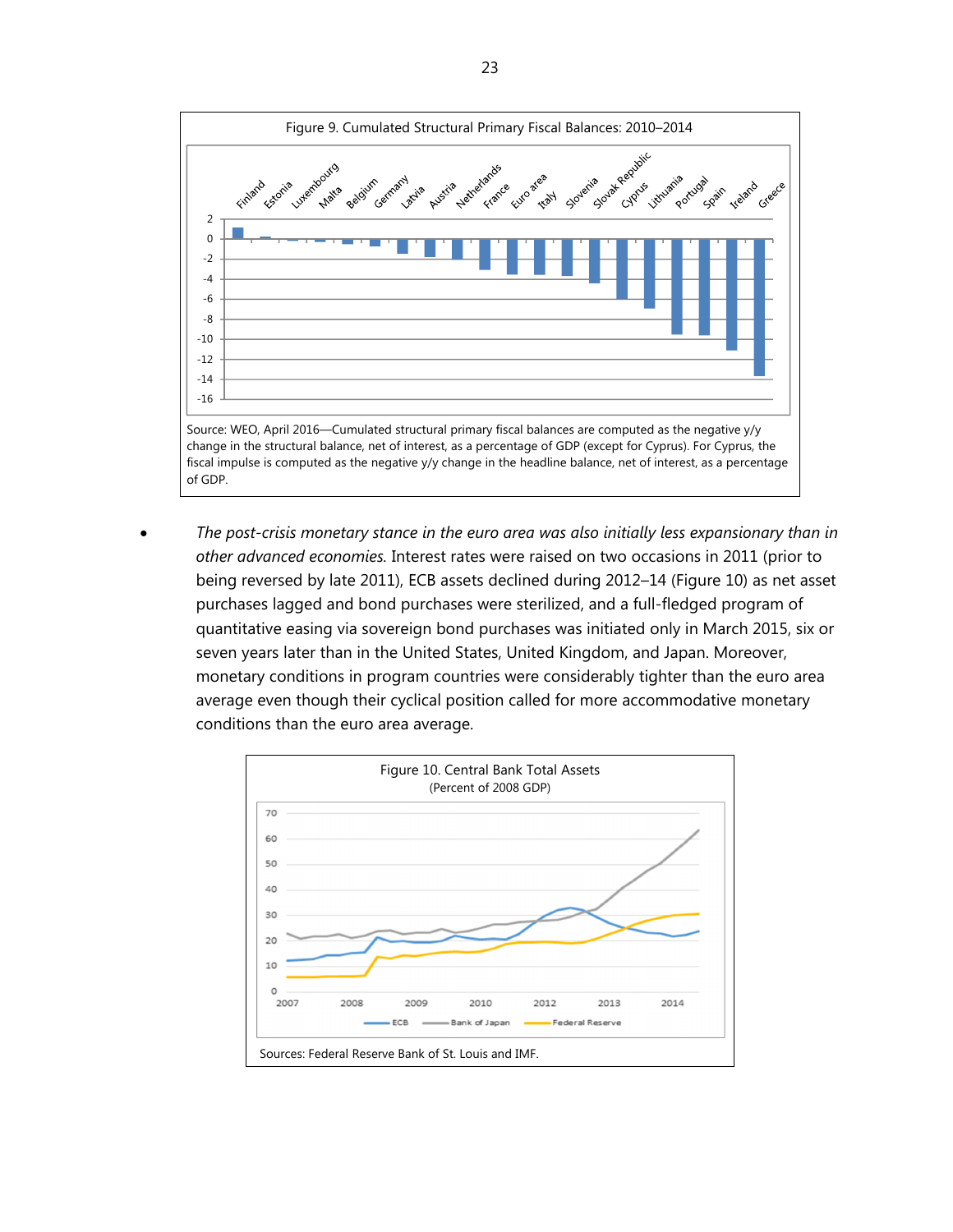*Weak euro area performance also stemmed from the nature of the adjustment the periphery economies were obliged to undertake*. Absent the option to devalue, nominal wages in periphery economies had to decline relative to the euro area core to regain competitiveness. But the deflation or low inflation which accompanied such adjustment reduced nominal GDP and undermined debt sustainability goals. At the same time, low (and below target) inflation in the euro area undermined the effort to gain competitiveness in the periphery, prolonging their period of adjustment.

### **B. IMF Advice on Managing the Crisis**

### **On addressing the liquidity crisis**

51. The IMF was an active participant in the search for institutional solutions to the euro area crisis, and pushed for more comprehensive reforms than the authorities were willing to accept (Pisani-Ferry and others, 2011). It supported the objective of creating a credible firewall to prevent contagion, and was an advocate for expansionary monetary policy, including to support the euro area economy and financial sector. The IMF also provided useful advice on an array of financial sector policies as described in Veron (2016). But it did not offer specific advice, at least openly, on the actions needed and ultimately adopted by the ECB to resolve the crisis of confidence impacting sovereign bonds.

52. The IMF did not call for a re-calibration of the EMU architecture to emphasize crisis management after the Lehman Brothers bankruptcy in 2008, or as vulnerabilities in Ireland and Greece mounted in 2009. In mid-2011, the IMF emphasized that "a cohesive and cooperative approach by all euro area stakeholders" would be essential to resolve the crisis in the periphery, and supported an expansion in the role of the European Financial Stability Facility (EFSF), including, inter alia, to address the liquidity crisis:

Rapid implementation of the commitment to scale up the EFSF and a further extension of its potential uses is important to confirm that member countries "will do whatever it takes to safeguard the stability of the euro area." (Euro Area Policies: 2011 Article IV)

Its analysis did not, however, clarify how funds drawn from the resources of euro area governments could resolve a crisis of confidence, which was already impacting the sovereign spreads of major economies such as Italy and Spain (Figure 7).

53. The IMF did not articulate the case for the ECB to play a more supportive role in addressing the liquidity crisis encompassing both sovereigns and banks through mid-2012. In this respect, the contrast between Euro Area Policies Article IV consultations during 2008–12 and 2015 is stark: the 2015 report urges the ECB to use its menu of tools for providing liquidity and purchasing assets more aggressively if needed. Yet, it was in the earlier period, when the euro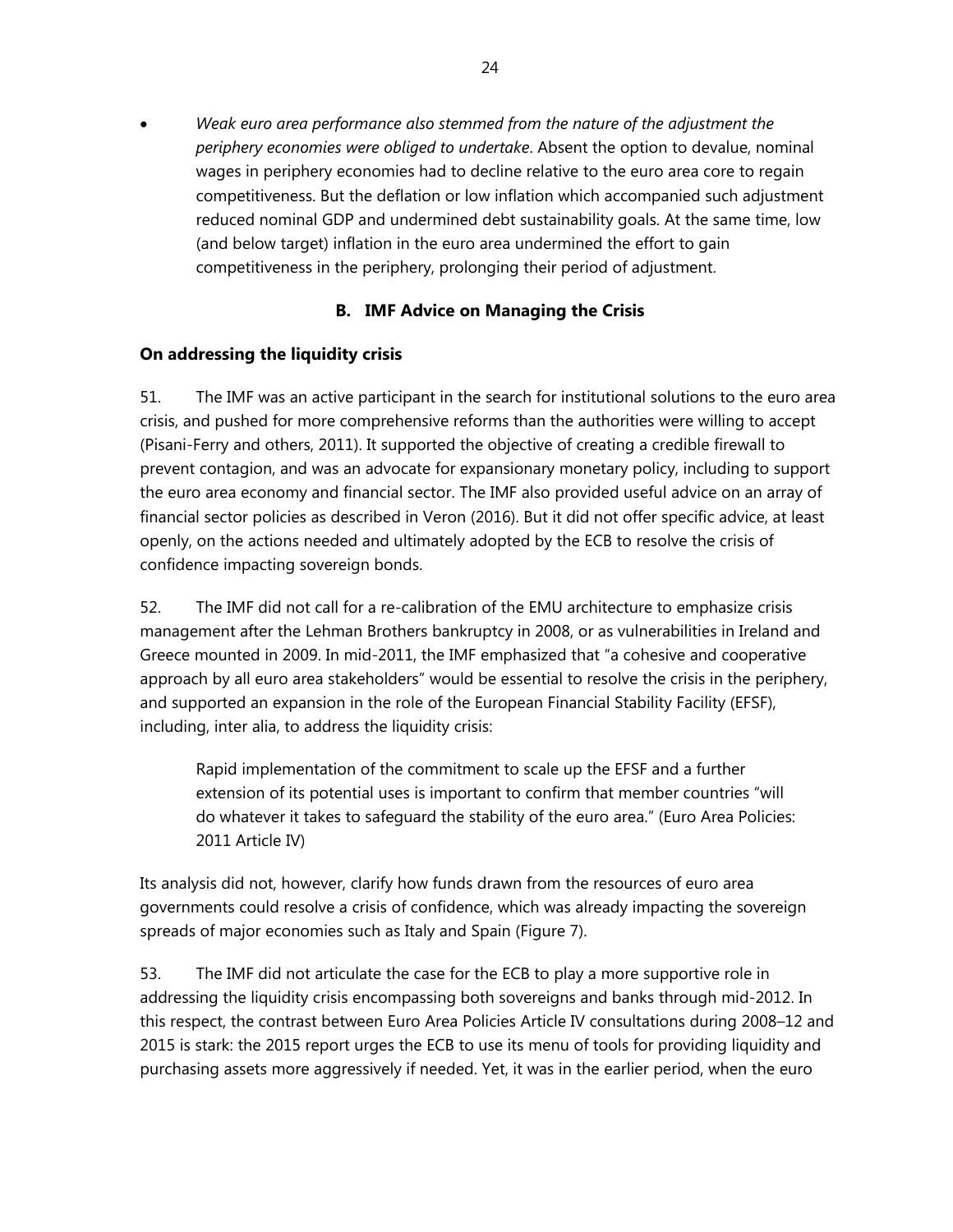area was facing a debilitating liquidity crisis, that the IMF could usefully have articulated such advice.

### **Advice on macroeconomic policies<sup>21</sup>**

54. The adjustment burden facing euro area debtors could also have been eased by curtailing the deflationary bias of the post-crisis response in the euro area. This would have required some combination of more sustained fiscal expansion, more generous wage adjustments, and supplementary measures to stimulate demand in economies with fiscal space and large current account surpluses, and more expansionary monetary policy.

### **Advice on fiscal policy**

 $\overline{a}$ 

55. In the initial years of the euro area crisis, IMF staff did not analyze macroeconomic policy in individual countries from an area-wide perspective. IMF surveillance included several euro area economies in its generalized call for fiscal stimulus during 2008–09, but in mid-2010 (after the start of the troika-supported Greek program), it called for fiscal consolidation to start in each euro area economy by 2011 at the latest. In 2011, IMF staff noted:

It was agreed that maintaining easier fiscal policies in the core for the benefit of the periphery would be of little help, as direct demand effects are small… (Euro Area Policies: 2011 Article IV)

56. IMF staff supported Germany's fiscal stimulus in 2009–10, but in 2010 it suggested that fiscal consolidation from 2011 onwards should be pursued in Germany as well to set an example for fiscal consolidation in the rest of Europe "to anchor fiscal policy in the euro area"—rather than to provide a counter to the adjustment necessitated in the euro area periphery. In support of this position, staff argued that German fiscal expansion would have limited consequences for European growth with the impact almost entirely concentrated on its immediate neighbors, fiscal policy changes in Germany would have only a small impact on the trade balance of the euro area's peripheral economies, and would therefore be unlikely to contribute to the reduction of intra-European imbalances.

57. By 2014–15, however, IMF staff had changed its position on German fiscal policy, calling for it to be more expansionary. In particular, an increase in public investment was found not only to durably raise German GDP, but to also raise growth in the euro area including the periphery economies. If higher wages arose from policies that induced greater labor demand, this too would raise domestic GDP and generate beneficial regional spillovers. By this time, however, the

 $21$  A more comprehensive discussion of IMF macroeconomic advice following the global financial crisis is contained in IEO (2014) and Dhar (2014).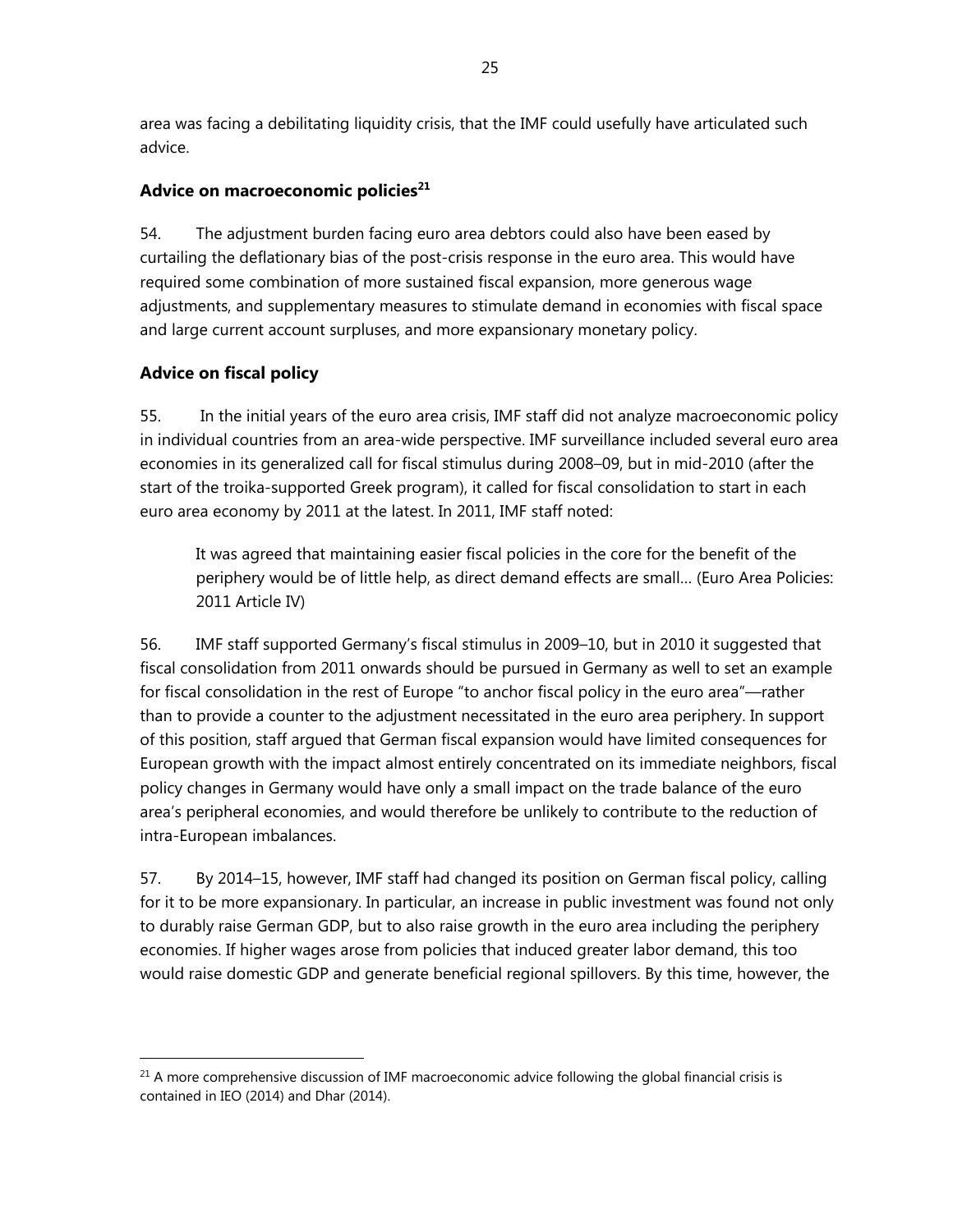German economy was operating closer to potential with less slack in the labor market, and hence with less grounds for engaging in fiscal expansion from a purely domestic perspective.

### **Advice on monetary policy**

 $\overline{a}$ 

58. In line with its advice to advanced economies during 2010–12 to combine fiscal consolidation with monetary expansion, IMF staff was a more consistent advocate of expansionary monetary policy during the post-crisis period. It supported the ECB's measures to inject liquidity to the financial sector, and particularly since 2012, recognized that inadequate rather than excessive inflation would be the more pressing problem for promoting recovery in the euro area. In 2009, the staff argued for consideration of all unconventional monetary policies to support the economy and financial sector. But it did not contest—at least publicly—the ECB's policy rate increases in 2011. From 2012 onwards, however, staff became more proactive on the need for expansionary monetary policy, stressing the risk of deflation, the need for quantitative easing, and negative interest rates.

### **Incorporating the euro area dimension in program design**

59. In light of the weak economic performance of the euro area and the harsh outcomes in some of the program countries, a number of observers and interviewees have questioned the IMF's approach to addressing the euro area crisis. For example, Truman (2013) argues that given the constraints imposed by the EMU architecture, a crisis management strategy should have been formulated at the euro area level rather than placing the entire burden of adjustment on the periphery economies, but "[the] IMF was too timid, paralyzed, or conflicted to require such steps as a condition for its participation in the Greek or subsequent programs." He acknowledges that such a framework would have been difficult to negotiate, but notes some precedents of non-crisis countries enacting measures to support neighboring countries in crisis.<sup>22</sup>

60. It is beyond the scope of this paper to discuss whether the IMF's policy advice to euro area institutions or non-crisis euro area countries should have taken the form of conditionality, as IMF staff recently raised in its recent crisis program review (IMF, 2015).<sup>23</sup> Regardless, it is apparent that IMF staff's advice to the euro area during the crisis would have benefited from a more holistic approach from the standpoint of the whole euro area. Going forward, the IMF needs to ensure

 $22$  For example, China was encouraged not to devalue even when its currency was under pressure during the Asian crisis. Japan exerted moral suasion with its banks to maintain its credit lines to Korean banks and extended official credit in support of private firms in Indonesia. Under the 2009 Vienna Initiative, foreign banks maintained their exposures in emerging Europe, thereby avoiding a large capital flight.

 $^{23}$  Staff's crisis program review, IMF (2015) clarifies that "formal conditions on union-wide policies are consistent with the Fund's Articles of Agreement" noting that they "may be necessary for the success of the member's program." It also indicates that "if these approaches prove unworkable, it may be necessary to postpone Fund support until staff can give the Board an assurance that the relevant problems are being adequately addressed."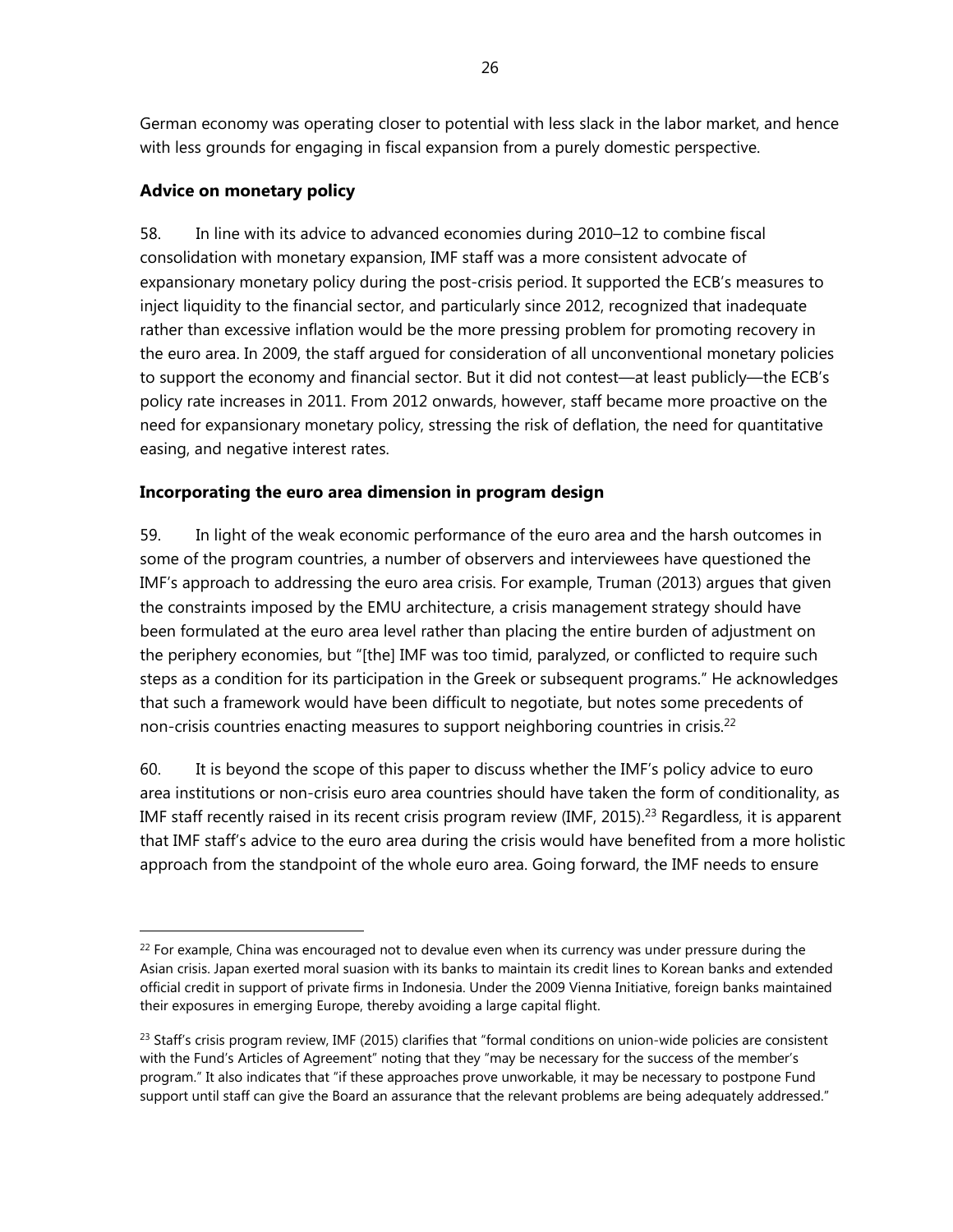that policies that impact a borrowing member's performance but are beyond the control of its authorities do not become binding constraints to recovery for members of a currency union.

### **V. SUMMARY AND CONCLUSIONS**

61. Prior to the introduction of the euro, the IMF's public statements were more optimistic about the benefits of a common currency and less skeptical about the design of the euro area architecture than many prominent scholars of the era. In particular, IMF surveillance noted that the lack of fiscal integration in the euro design would not pose the problems commonly perceived, and remained relatively optimistic that labor markets could be made sufficiently flexible in individual economies to compensate for the lack of an independent monetary policy. By contrast, IMF surveillance of the financial sector was highly pertinent in identifying problems with systemic risk management in the euro area as it related to the payments system and financial supervision—although it was not pursued with sufficient vigor in the pre-crisis period.

62. In the years prior to the euro area crisis, IMF surveillance provided little insightful discussion of the concerns that would become paramount in the crisis to follow. Vulnerabilities stemming from the extraordinary expansion of bank lending to the euro area periphery were not adequately highlighted; risks to financing double-digit current account deficits in the euro area periphery did not receive sufficient attention; there was little discussion about the risks of a sovereign debt crisis beyond calls for fiscal rectitude, or of the repercussions for banking systems from the reversal of credit and housing booms. Given these shortcomings, the intensifying nexus of banking-sovereign risks was missed. Euro Area Policies Article IV consultations, instead of focusing senior policymakers' attention on systemic vulnerabilities, tended to downplay them, even in comparison to Article IV consultations with individual member countries.

63. IMF surveillance became more intensive during the crisis, with more frequent interactions at multiple levels. It made useful contributions in terms of proposals for banking and fiscal unions for  $EMU<sub>1</sub><sup>24</sup>$  and was a positive influence on issues of systemic reform, especially with respect to the financial sector. But it was less effective in its advice on emphasizing the indispensable role of the central bank in containing the crisis of confidence that escalated through mid-2012. Moreover, IMF surveillance did not approach the crisis from a euro area perspective: it did not appear to appreciate the constraints on recovery inherent in the adjustment prospects of the countries in crisis; and it did not call for policies in the rest of the euro area to counter the deflationary pressure and fall in demand that would emanate in the post-crisis period.

64. Some of these shortfalls can be traced to deficiencies in earlier episodes of IMF surveillance. Had the IMF been more skeptical about the EMU design before the euro's introduction, it might have been more apt to raise concerns as fiscal, financial, and balance of

<sup>&</sup>lt;sup>24</sup> As discussed in parallel background papers to this evaluation by Veron (2016) and Kopits (2016).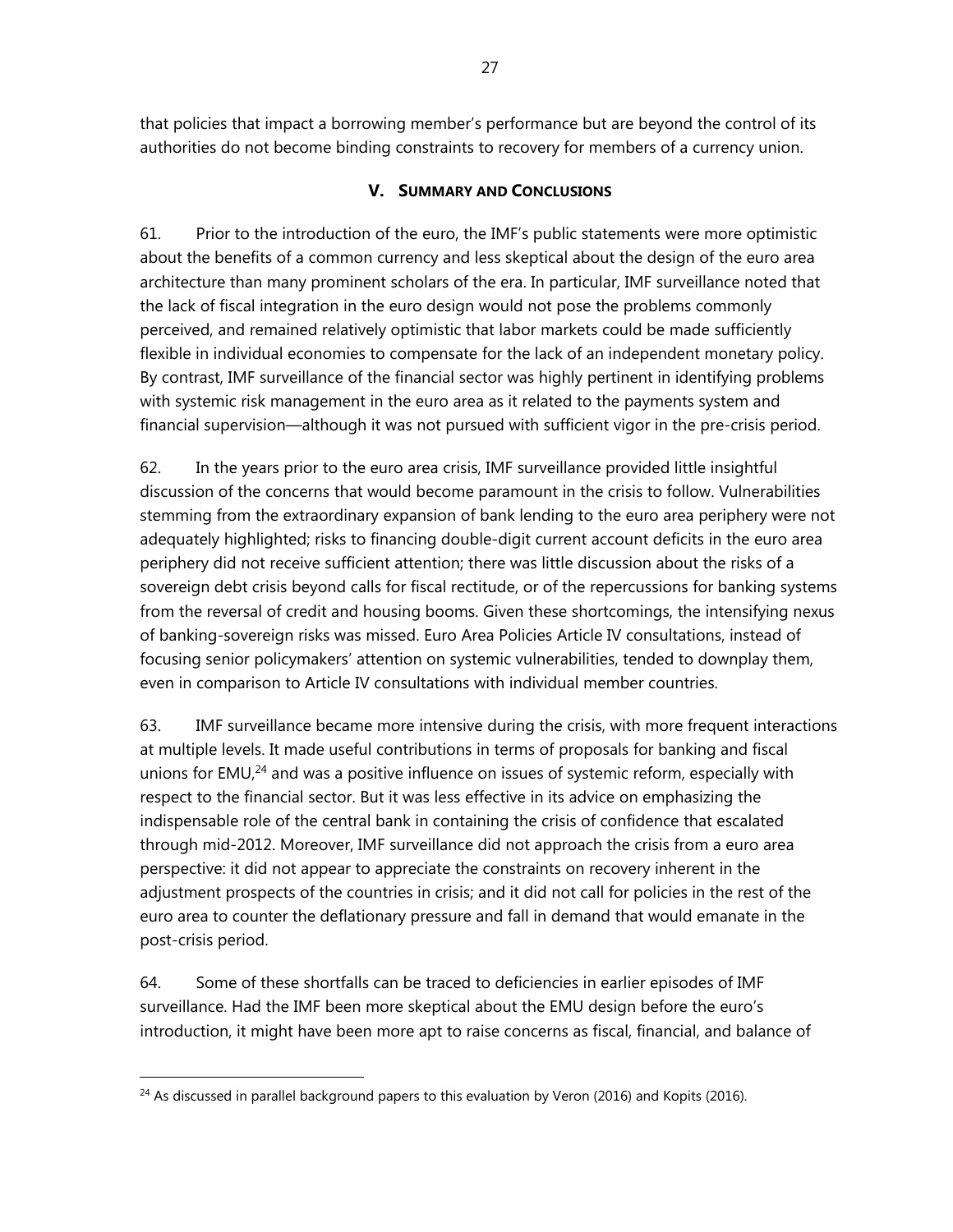payments risks mounted before the crisis. And had it been more concerned about such pre-crisis vulnerabilities, IMF staff may have been quicker to recognize the need to address weaknesses in the EMU's crisis management capacity following the Lehman collapse. A common feature of IMF surveillance over almost 20 years was a tendency to side with the positions or views of authorities on most policy issues, undermining its effectiveness.

65. In explaining why IMF surveillance in the run-up to the financial and economic crisis failed, IEO (2011) noted two types of cognitive bias: groupthink and intellectual capture. Groupthink, the tendency among homogeneous groups to consider issues only within a certain paradigm, explains why IMF staff collectively subscribed to the view that crises were unlikely to happen in advanced economies. Likewise, IMF staff felt uncomfortable challenging the views of authorities in advanced countries, given the large number of qualified professionals working in their central banks and ministries.

66. These findings resonate in the case of the IMF's role in the euro area crisis. The IMF was too deferential to official views, undermining its effectiveness as an independent technical assessor.<sup>25</sup> This report thus confirms the findings of earlier reports. For example, Pisani-Ferry, Sapir, and Wolff (2011) concluded that the IMF had fallen "victim to a 'Europe is different' mindset," and "eagerness to play a role in the complex European policy process reduced the IMF's effectiveness."

67. The desire to maintain good working relationships with authorities is both understandable and important in a membership-based institution where national authorities are the shareholders. At the same time, the Fund's effectiveness as a guardian of global stability is diminished if it moderates the candor of its analysis for political considerations.

68. Recent IEO and IMF reports have provided many suggestions for strengthening surveillance and risk assessment, <sup>26</sup> and many adjustments have already occurred. The findings of this paper point to the need to pay special attention to the frequently observed tendency of IMF area departments to defer to the views of the authorities, especially in systemically importantly countries. Particularly in such cases, the views of departments within the IMF with expertise but less stake in their interactions with authorities could be given added weight during the review process. More generally, the IMF needs to ensure the independence of its analysis, including by fostering open discussion among staff, encouraging divergent views to be heard, and promoting greater diversity in the background and experience of key decision makers.

 $25$  The tendency of staff to defer to the views of authorities has been a well-documented weakness of IMF surveillance since the 1999 external evaluation of IMF surveillance (Crow and others, 1999).

 $26$  For example, see IEO (2011 and 2014) and IMF (2011 and 2014).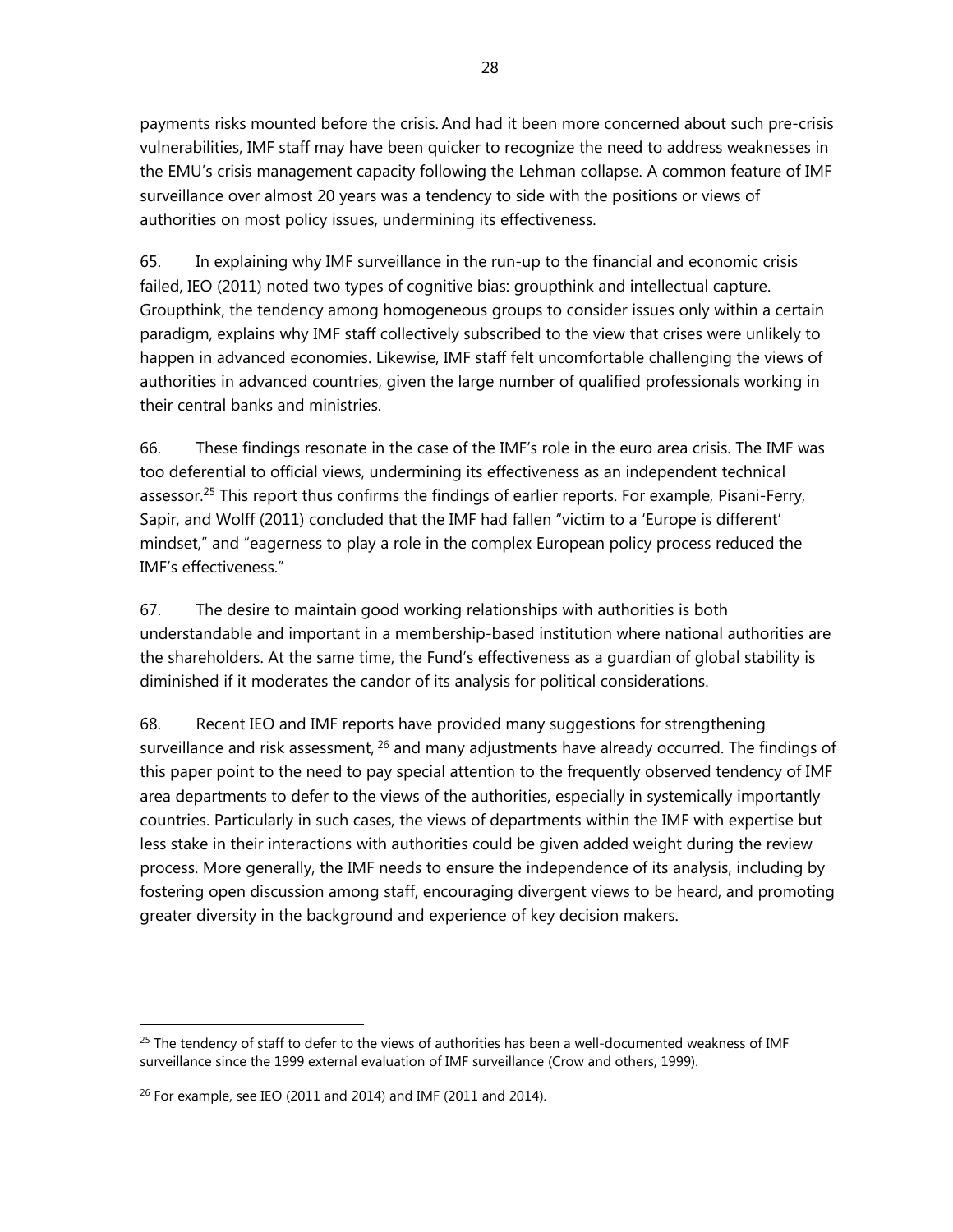#### **ANNEX 1. POST-MAASTRICHT ACADEMIC DISCUSSION OF EMU**

This annex assesses the views of prominent scholars on EMU that appear prescient with the benefit of hindsight, focusing on the period between the signing of the Maastricht Treaty and the introduction of the euro. It finds that many of them expressed serious concerns about the repercussions of EMU for member economies, and several offered useful proposals to strengthen its design.<sup>1</sup> Although much of this discussion was quided by the optimum currency area (OCA) literature—which did not focus on banking or balance of payments risks in a monetary union some also commented on the latter set of issues. The annex reviews each set of concerns in turn.

#### **A. Optimum Currency Area Considerations**

The signing of the Maastricht Treaty led to the emergence of a large academic literature on EMU. Among the critiques of EMU design were such prominent—yet ideologically diverse—economists as Dornbusch, Feldstein, Friedman, and Tobin. The tone of the early literature was generally skeptical of the long-term viability of EMU, either on optimum currency area grounds or in terms of design features, though a more supportive view later emerged emphasizing the endogeneity of OCA criteria.

As one of the early critiques of the Maastricht Treaty, Feldstein (1992) argued that EMU did not satisfy the requirements of an optimal currency area given the structure of production and trade and limited labor mobility. Without a centralized fiscal system, shocks to aggregate demand that were geographically focused, or shifts in the real equilibrium values of national exchange rates, would have large impacts on regional income and employment. Under these conditions, the loss of an independent monetary policy, in particular giving up the possibility of countercyclical monetary policy and exchange rate flexibility, would be severe, particularly in terms of employment and output, given wages and prices adjust downwards only slowly.

Dornbusch (1996) was concerned that by abandoning the use of exchange rate adjustments, the task of adjusting for competitiveness and relative prices would fall upon the labor market. Even though Europe had vastly divergent economies, it had neither flexible wages nor flexible labor markets. As a result, the adjustment process would be frustrated, output and employment losses would dominate, and, if a region were to go into decline, deflation would have to take the place of devaluation. Dornbusch was also concerned that the costs of meeting the Maastricht criteria would be large, with minimal benefits once attained.

Likewise, Friedman (1997) argued that Europe exemplified a situation in which flexible exchange rates would be preferable to a common currency. If a monetary union was desired, however, it should follow rather than precede political unity. But a single currency introduced under unfavorable conditions would prove a barrier to the achievement of political union. He was thus

 $1$  The annex does not aim to provide an exhaustive literature review. Jonung and Drea's (2010) survey of the work of U.S. academic and Federal Reserve economists during 1989–2002 found a high degree of skepticism of the single currency project as designed.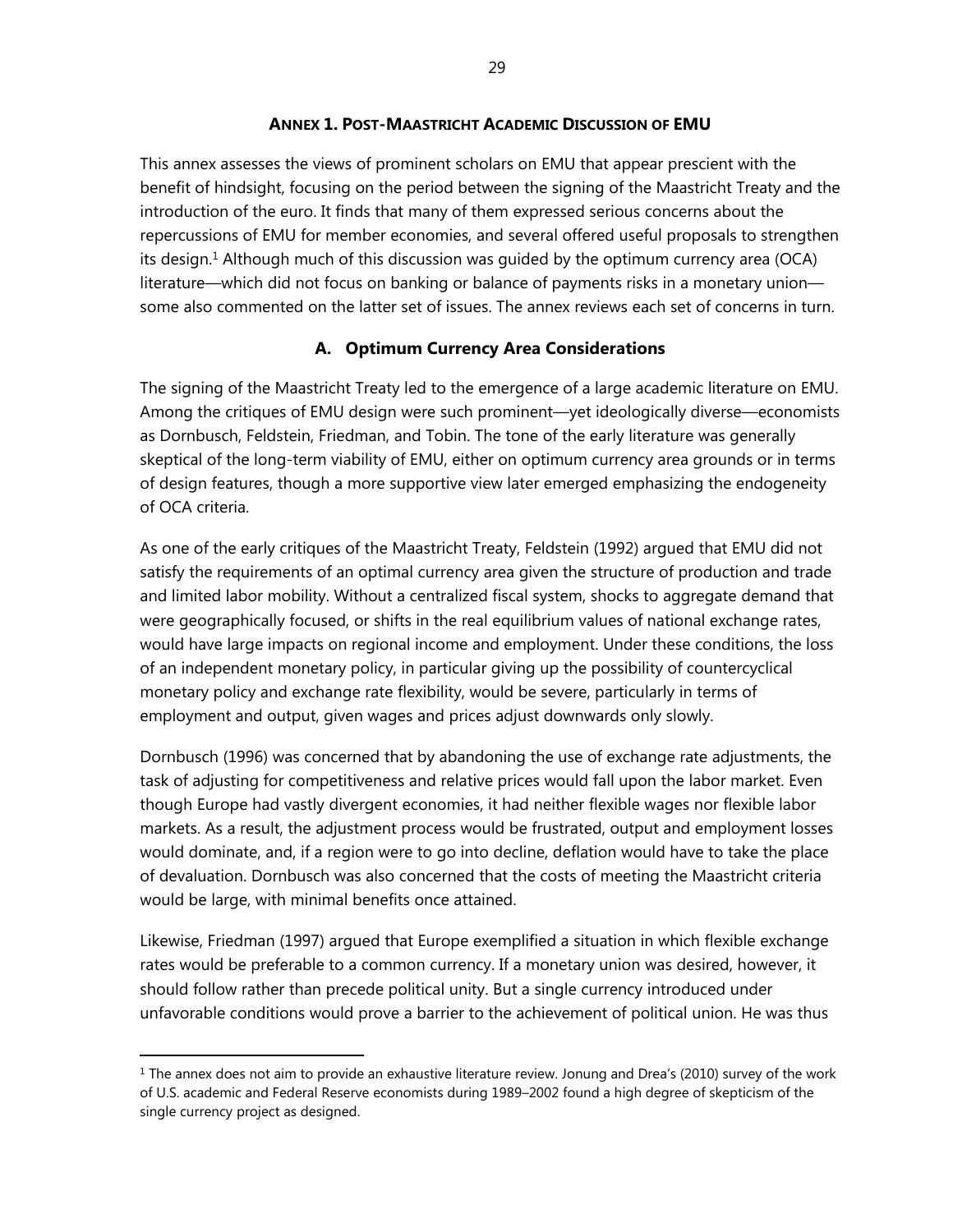concerned that the adoption of the euro "…would exacerbate political tensions by converting divergent shocks that could have been readily accommodated by exchange rate changes into divisive political issues." On the sequencing of political and monetary union, Friedman was reiterating the views not only of other economists (including some far pre-dating the Maastricht Treaty), $^2$  but also a number of policymakers. In particular, the Bundesbank through its President expressed serious reservations about a common currency for Europe prior to the Maastricht conference (Kang and Mody, 2015).

Tobin (1998) cautioned that the combination of a monetary policy focusing solely on an inflation target, the absence of a central fiscal authority, and the prevalence of substantial structural rigidities would undermine Europe's ability to address interregional and asymmetric shocks.<sup>3</sup> Tobin's skepticism of the implicit Maastricht assumption that prices and wages could be sufficiently flexible to adjust to economic shocks, made him critical of the absence of a parallel fiscal entity that would enable automatic stabilizers to operate and could administer discretionary polices at the euro area level.

Other notable critiques (from the United Kingdom) included Walters (1986, 1990) and Godley (1992). Walters argued against Britain's membership in the exchange rate mechanism (ERM) of the European Monetary System on the grounds that the loss of monetary independence would result in perverse real interest rate trends that would have destabilizing pro-cyclical effects, for example, if inflation in the U.K. were to exceed the European average. The so-called Walters critique was influential in subsequent debates in the U.K. about the merits of joining EMU.

Godley (1992) found the EMU architecture to be incomplete, and was particularly concerned about the consequences for poorer countries to survive without a mechanism for fiscal transfers: "As the treaty proposes no new institutions other than a European bank, its sponsors must suppose that nothing more is needed. But this could only be correct if modern economies were self-adjusting systems that didn't need any management at all. … If a country or region has no power to devalue, and if it is not the beneficiary of a system of fiscal equalisation, then there is nothing to stop it suffering a process of cumulative and terminal decline leading, in the end, to emigration as the only alternative to poverty or starvation."

A concern for some scholars was the particular set of problems that could arise from the proposed constellation of monetary and fiscal rules. McKinnon (1996) argued that the probability of default in EMU would rise since the option to inflate away high levels of public debt would be removed. Sims (1999) anticipated a number of problems that the euro area would later face,

 $<sup>2</sup>$  For example, in discussing the European Common Market, Kaldor (1971) warned it was "a dangerous error to</sup> believe that monetary and economic union can *precede* a political union" because "the latter pre-supposes fiscal integration and not just fiscal harmonization."

 $3$  China's emergence as a major importer of capital goods (to the benefit of countries such as Germany) and exporter of consumer goods (to the detriment of some euro area periphery economies) already provided an example of an asymmetric shock facing the prospective EMU.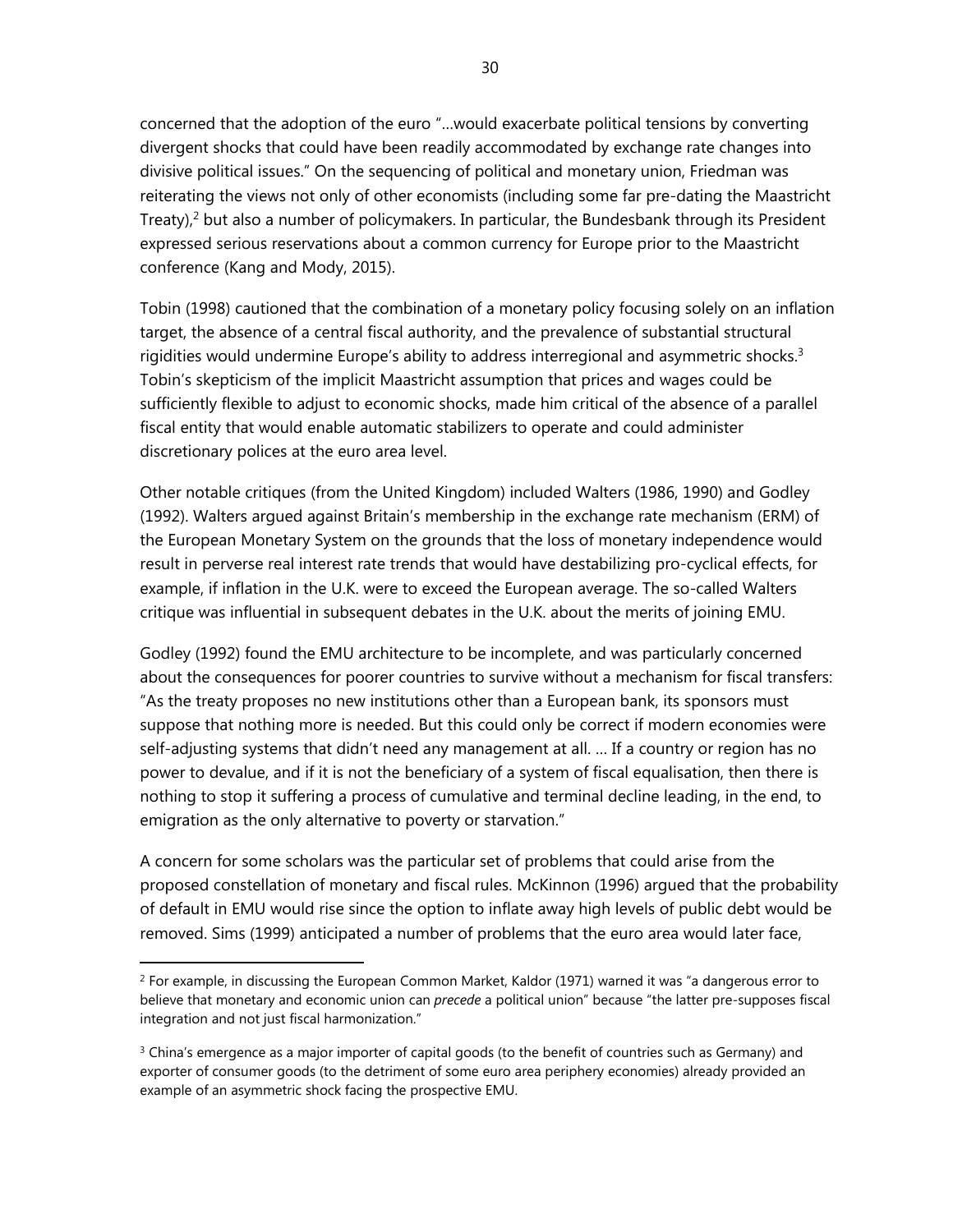including: the incompatibility of the Maastricht rules in a deflationary situation where fiscal expansion may be called for; the limited effectiveness of pecuniary penalties for countries violating the Stability and Growth Pact (SGP) since fining a country in fiscal distress would be difficult and counterproductive; and the possibility that a fiscal shift in response to a speculative attack could produce multiple equilibria. De Grauwe discussed several such concerns in various editions of his textbook on European monetary integration first issued in 1992.<sup>4</sup>

Empirical work raised further questions about the susceptibility of the envisaged EMU to asymmetric shocks. For example, Bayoumi and Eichengreen (1993) found that supply shocks would be larger in magnitude and less correlated across regions in Europe than in the United States, contributing to greater difficulty in operating a monetary union in Europe—although Germany, France, the Benelux countries and Denmark would experience shocks of similar magnitude to U.S. regions.<sup>5</sup> Krugman (1993) argued that the lack of a federalized fiscal system would become more problematic in Europe over time as greater integration of markets would lead to increasingly specialized regions, which would then become more vulnerable to regionspecific shocks.

It was only as the final stage of EMU approached that an alternative view emerged to argue that greater convergence would follow from the very act of introducing a common currency. In a series of papers that became influential in official circles, Frankel and Rose (e.g., 1996) provided empirical evidence suggesting that exchange rate stability promotes stronger trade links and more synchronized business cycles across countries. This evidence was widely interpreted as suggesting that the very act of introducing a common currency would facilitate satisfying OCA criteria over time.<sup>6</sup>

#### **B. Banking and Balance of Payments Risks**

The literature also addressed other issues, such as banking risks, the inter-dependency between bank exposures and sovereign risk, and sudden stops, which were not directly linked to the critiques drawing from the optimal currency area literature, but would become relevant during the crisis.

<sup>4</sup> De Grauwe (2011) later articulated how a monetary union is particularly vulnerable to changing market sentiments and multiple equilibria given the fundamental change in the nature of sovereign debt held by countries that give up the currency in which their debt is issued. In particular, investors recognize that countries with their own central banks cannot face a rollover crisis even if there is no explicit statement by the central bank to provide liquidity in a crisis.

<sup>&</sup>lt;sup>5</sup> The choice of countries suitable for a common currency varied across studies. For example, De Grauwe (1993) noted: "Whereas there is strong consensus among economists that the Twelve should not form a monetary union, there is an equally strong conviction that there is a subset of EC countries which form an optimum currency area. The minimum set of countries that could form a monetary union is generally believed to include Germany, the Benelux and possibly France."

 $6$  Referring to the influence of this work on the thinking of European policymakers, Pisani-Ferry (2013) in retrospect characterized it as a "selected reading" of the literature.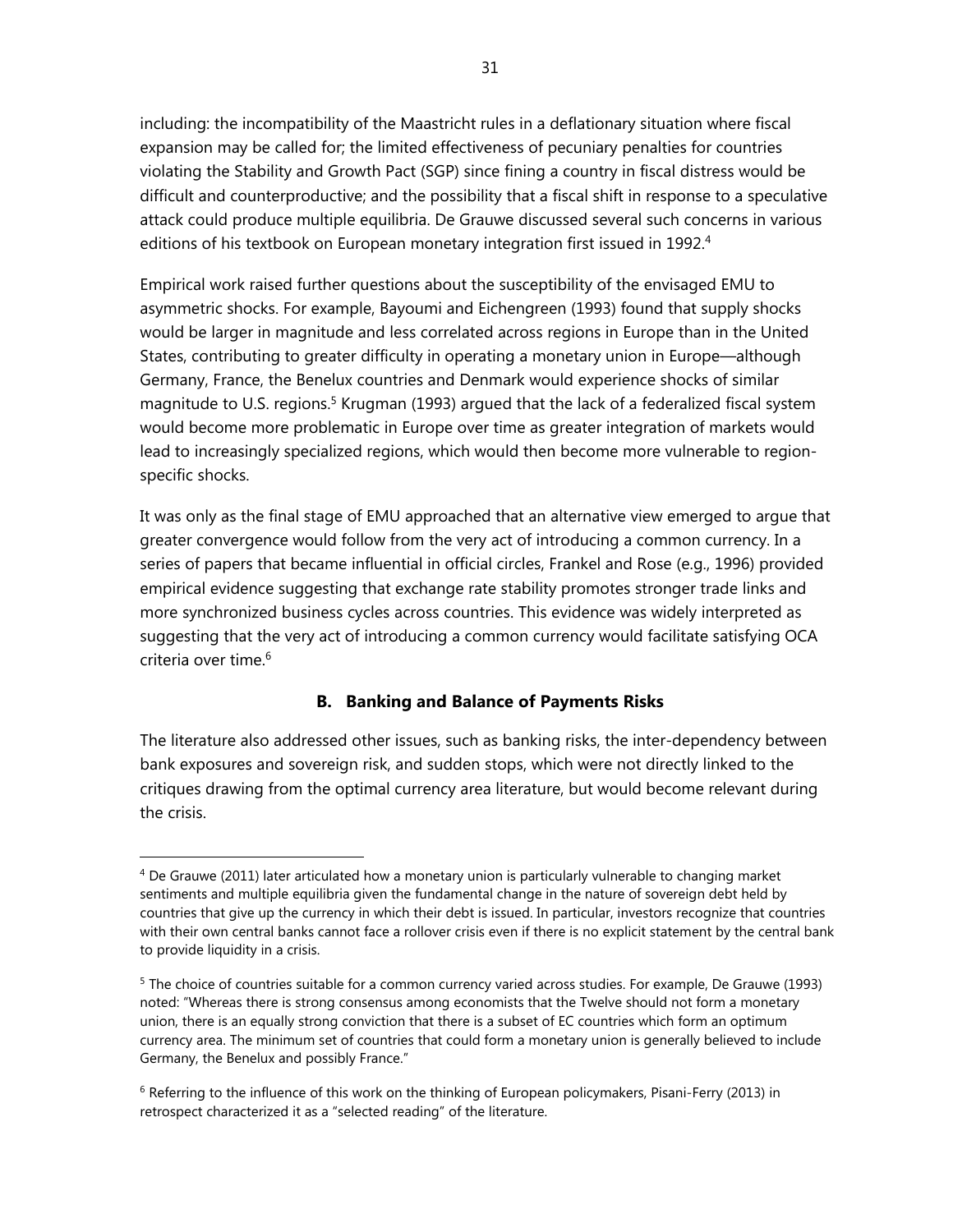In discussing various risk scenarios Eichengreen and Wyplosz (1998) foresaw how fiscal stress in one country could impact not only the banks of that country, but lead to more systemic problems for banks and sovereigns in other countries:

The government of an EMU country gets into fiscal trouble, from which it cannot extricate itself. Investors fear suspension or (more likely) modification of payment on its public debt, and therefore sell its bonds. Its bond prices start to plummet. Banks holding those bonds find their capital impaired, inciting depositor runs. Bond markets (and indirectly banks) in other EMU countries suffer adverse repercussions, as investors in public debt become demoralized. To prevent the collapse of Europe's banking and financial system, the ECB buys up the bonds of the government in distress.

Eichengreen and Wyplosz accordingly suggested higher capital and liquidity requirements for banks than those proposed by the Basel Accords, which were designed for countries with their own central bank, coupled with tighter limits on banks' ability to hold sovereign bonds.

Folkerts-Landau and Garber (1994), concerned about the evolution of financial markets into "liquidity-intensive activities" and their likely convergence within the monetary union, proposed a more activist role for the ECB than envisaged in its statutes, including lender of last resort assistance, together with a parallel strengthening of the ECB's supervisory and regulatory role. Obstfeld (1998) was also concerned about the lack of a statutory mandate for the ECB to act as a lender of last resort to rescue distressed financial institutions. And Buiter (1999) proposed that the ECB should be explicitly charged with responsibility for systemic financial stability, and the Maastricht Treaty should be revised to include the words "lender of last resort."

Shortly after the introduction of the euro, Gourinchas (2002) challenged the prevailing official dictum by arguing that a sudden stop could lead to a situation of illiquidity, and large current account deficits in the euro area would therefore not necessarily be benign<sup>7</sup>:

Large current account deficits, even when a consequence of credible financial integration, may lead to situations of illiquidity. …the fact that neither Portugal's nor Greece's debt carries substantial spreads over that of other European countries can be taken as a sign of market confidence in these countries' ability to honor their international obligations. But this does not mean that capital cannot or will not pull out. Even with a relatively evenly distributed maturity structure, markets could refuse to finance additional increases in debt. …At current levels, this would mean a sudden stop of the order of 5–7 percent of GDP. Most certainly, this would raise the specter of default. In other words, while a common currency may eliminate concerns that capital flight would force a devaluation, it does not insure against situations of illiquidity.

 $<sup>7</sup>$  This was provided as a comment on the more sanguine view of current account deficits expressed by Blanchard</sup> and Giavazzi (2002).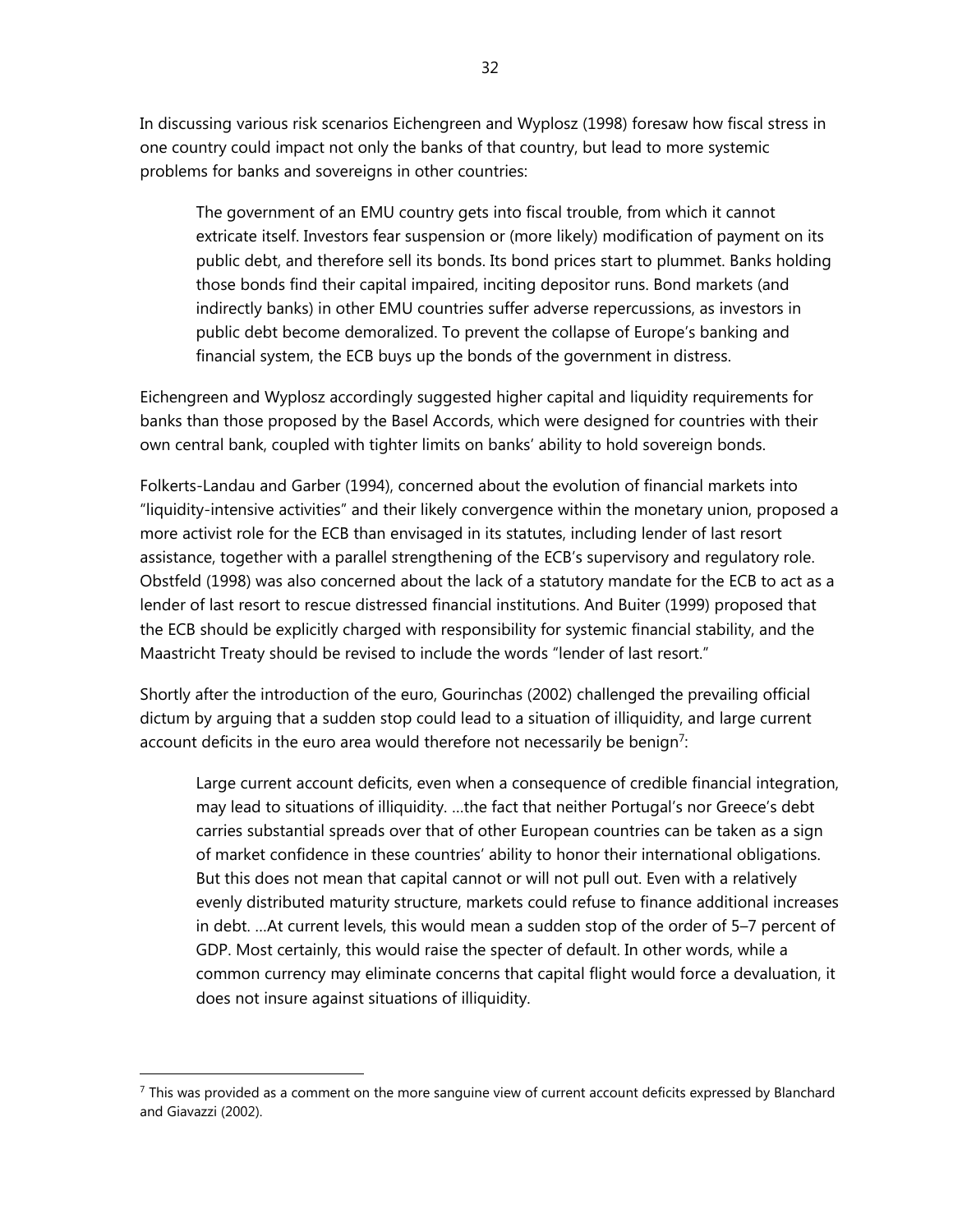#### **REFERENCES**

- Bayoumi, Tamim, and Barry Eichengreen, 1993, "Shocking Aspects of European Monetary Integration," in *Adjustment and Growth in the European Monetary Union*, ed. By Francisco Torres and Francesco Giavazzi (Cambridge, England: Cambridge University Press).
- Blanchard, Olivier, and Francesco Giavazzi, 2002, "Current Account Deficits in the Euro Area: The End of the Feldstein-Horioka Puzzle?" *Brookings Papers on Economic Activity 2* (Brookings Institution).
- Buiter, Willem, 1999, "Alice in Euroland," *Journal of Common Market Studies* Vol. 37, No. 2, pp. 181–209.
- Camdessus, Michel, 1997, "EMU and the Euro: Ensuring a Successful Launch," address at the IMF Conference on EMU and the International Monetary System, March (Washington).
- Crow, J., R. Arriazu, and N. Thygesen, 1999, "External Evaluation of IMF Surveillance—Report by a Group of Independent Experts" (Washington: International Monetary Fund).
- De Grauwe, Paul, 1992, *The Economics of Monetary Integration* (Oxford, England: Oxford University Press, 1<sup>st</sup> ed.).
- \_\_\_\_\_\_, 1993, "The Political Economy of Monetary Union in Europe," *The World Economy*, Vol. 16, Issue 6 (November), pp. 653–757.
- \_\_\_\_\_\_, 2010, "Greece: The start of a systemic crisis of the Eurozone?" VoxEU.org, May.
- \_\_\_\_\_\_, 2011, "The Governance of a Fragile Eurozone," CEPS Working Document, No. 346, May (Brussels: Centre for European Policy Studies).
- Dhar, Sanjay, 2014, "IMF Macroeconomic Policy Advice in the Financial Crisis Aftermath," IEO Background Paper No. BP/14/07 (Washington: International Monetary Fund).
- Donovan, Donal, 2016, "The IMF's Role in Ireland," IEO Background Paper No. BP/16-02/04 (Washington: International Monetary Fund).
- Dornbusch, Rudiger, 1996, "Euro Fantasies: Common Currency as Panacea," *Foreign Affairs*, Vol. 75, September/October, pp. 110–24.
- Eichenbaum, Martin, Sergio Rebelo, and Carlos de Resende, 2016, "The Portuguese Crisis and the IMF," IEO Background Paper No. BP/16-02/05 (Washington: International Monetary Fund).
- Eichengreen, Barry, and Charles Wyplosz, 1998, "Stability Pact: More than a minor nuisance?" Economic Policy, Issue 26 (April), pp. 65–104.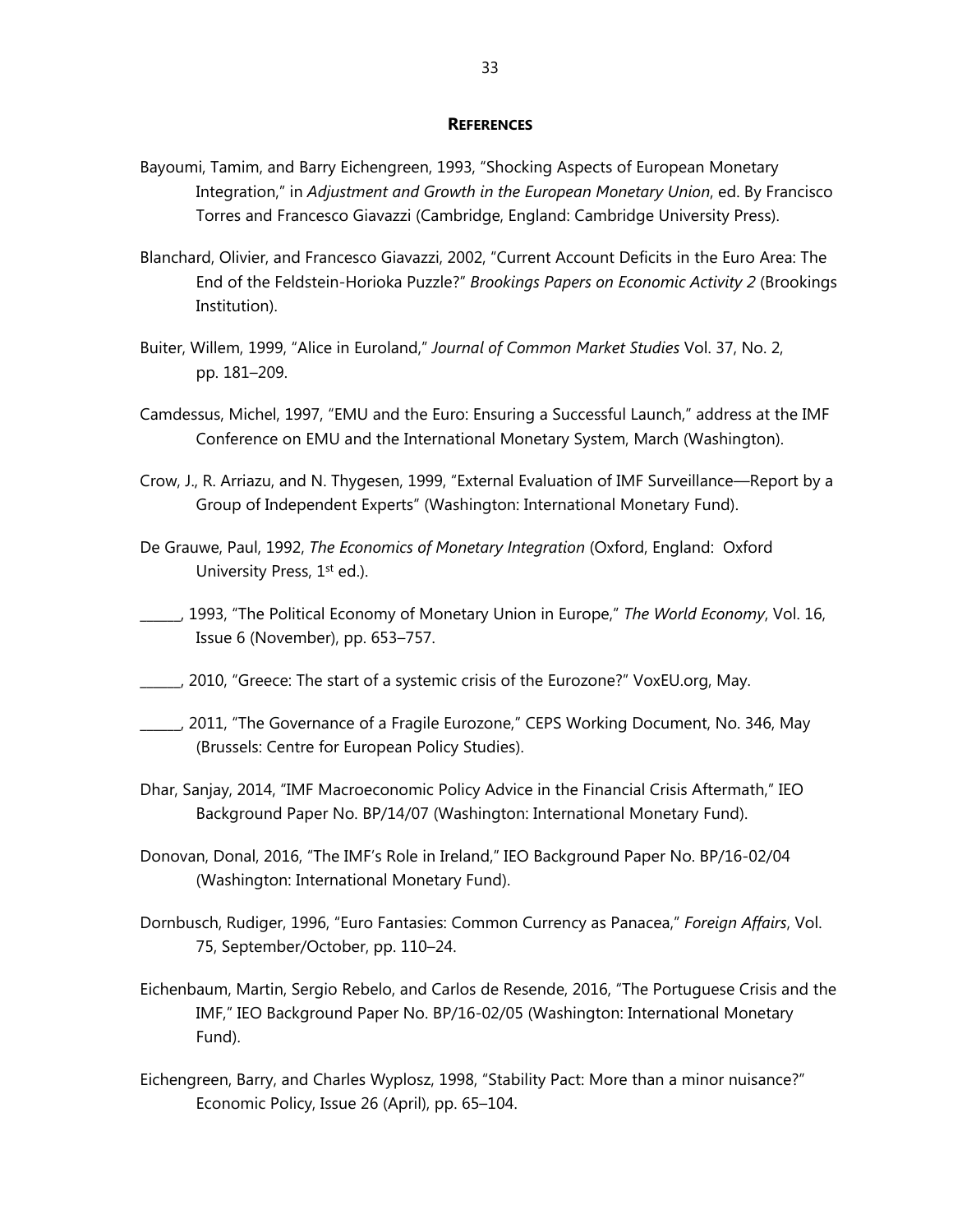- European Central Bank (ECB), Task Force on IMF Issues of the International Relations Committee of the European System of Central Banks, 2015, "IMF Surveillance in Europe," Occasional Paper Series No. 158 (Frankfurt).
- European Commission, 1990, "One Market, One Money: An Evaluation of the Potential Benefits and Costs of Forming an Economic and Monetary Union," Directorate-General for Economic and Financial Affairs, *European Economy,* No. 44.
- Feldstein, Martin, 1992, "Europe's Monetary Union: The case against EMU," *The Economist*, June.
- Folkerts-Landau, David, and Peter Garber, 1994, "What role for the ECB in Europe's financial markets?" in *Thirty Years of European Monetary Integration,* ed. by Alfred Steinherr (Longman).
- Frankel Jeffrey, and Andrew Rose, 1996, "The Endogeneity of the Optimum Currency Area Criteria," NBER Working Paper No. 5700 (Cambridge, Massachusetts: National Bureau of Economic Research).
- Friedman, Milton, 1997, "The Euro: Monetary Unity to Political Disunity?" Project Syndicate, August.
- Garber, Peter M., 1998, "Notes on the Role of TARGET in a Stage III Crisis," NBER Working Paper No. 6619 (Cambridge, Massachusetts: National Bureau of Economic Research).
- \_\_\_\_\_, 1999, "The TARGET Mechanism: Will It Propagate or Stifle a Stage III Crisis?" *Carnegie-Rochester Conference Series on Public Policy*, Vol. 51, pp. 195–220.
- Giavazzi, Francesco, and Luigi Spaventa, 2010, "Why the current account may matter in a monetary union: Lessons from the financial crisis in the Euro area, CEPR Discussion Paper No. DP 8008(London: Centre for Economic Policy Research).
- Godley, Wayne, 1992, "Maastricht and All That," *London Review of Books*, October.
- Gourinchas, Pierre-Olivier, 2002, Comment on Blanchard and Giavazzi, 2002, "Current Account Deficits in the Euro Area: The End of the Feldstein-Horioka Puzzle?" *Brookings Papers on Economic Activity: 2* (Brookings Institution).
- Independent Evaluation Office of the International Monetary Fund (IEO), 2011, *IMF Performance in the Run-Up to the Financial and Economic Crisis: IMF Surveillance in 2004–07*  (Washington: International Monetary Fund).
- \_\_\_\_\_\_\_, 2014, *IMF Response to the Financial and Economic Crisis* (Washington: International Monetary Fund)."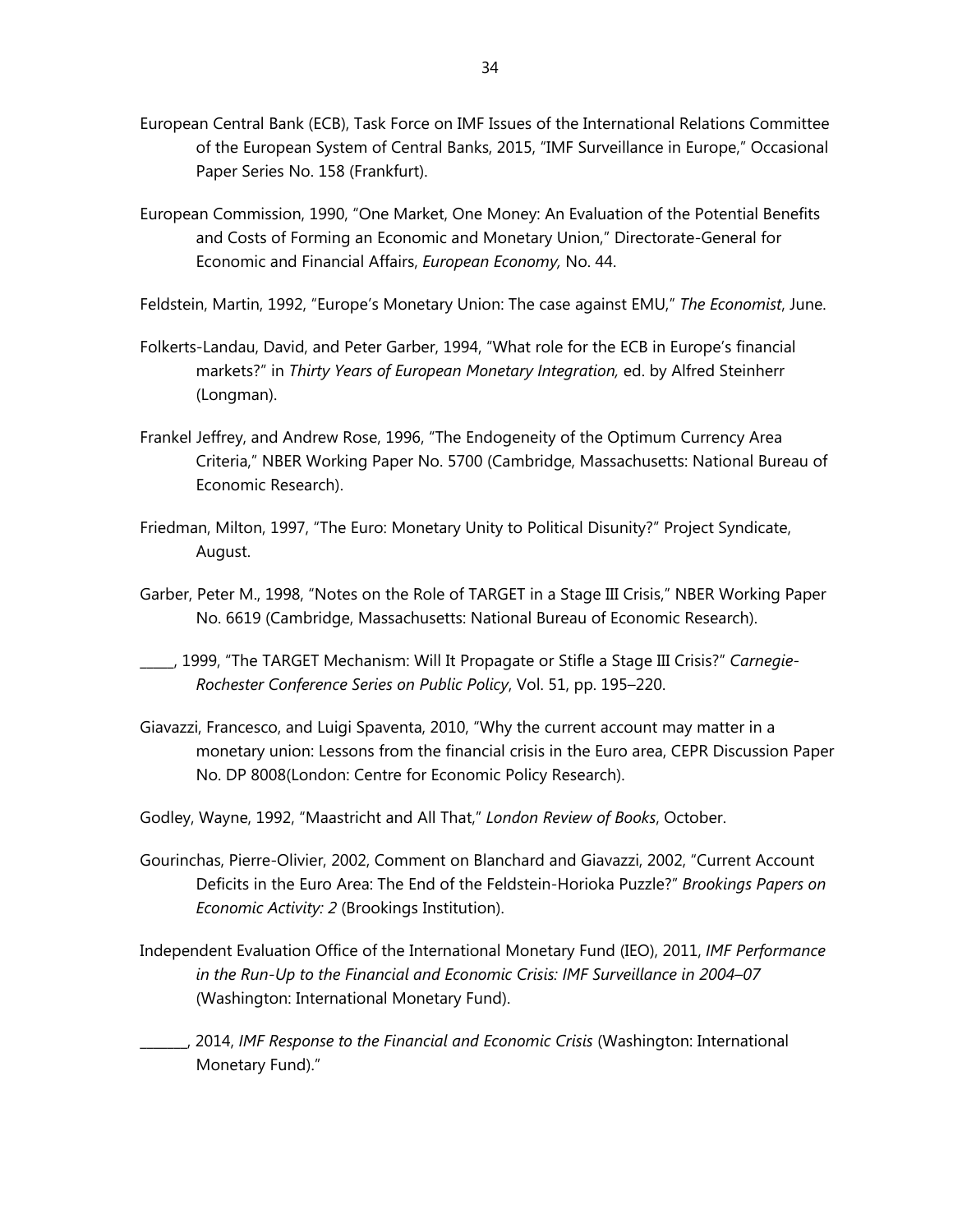- International Monetary Fund, 1997a, "EMU and the World Economy," *World Economic Outlook*, Chapter III, September (Washington).
- \_\_\_\_\_\_\_, 1997b, "EMU: Systemic Implications and Challenges," *International Capital Markets*, Chapter III, October (Washington).
- \_\_\_\_\_\_\_, 1998, "EMU and the Fund—Use of Fund Resources and Use of Euros in the Fund's Operational Budget—Preliminary Considerations," EBS/98/132, August.
- \_\_\_\_\_\_\_, 2005, Euro Area Policies—Selected Issues, "The Integration of European Financial Markets," by Francois Haas.
- \_\_\_\_\_\_\_, 2011, "Triennial Surveillance Review," October.
- \_\_\_\_\_\_\_, 2013, "Greece: Ex-Post Evaluation,"
- \_\_\_\_\_\_\_, 2014, "Triennial Surveillance Review," September.
- \_\_\_\_\_\_\_, 2015, "Crisis Program Review," SM/15/277, November.
- \_\_\_\_\_\_\_, "Euro Area Policies: Article IV Consultation—Staff Report," various issues as noted.
- \_\_\_\_\_\_\_, Article IV Consultations for Euro Area Countries, various issues as noted.
- Jonung, Lars, and Eoin Drea, 2010, "It Can't Happen, It's a Bad Idea, It Won't Last: U.S. Economists on the EMU and the Euro, 1989–2002, Econ Journal Watch, Vol. 7, No. 1, January.
- Kaldor, Nicholas, 1971, "The Dynamic Effects of the Common Market," *New Statesman*, March 12.
- Kang, Dae Woong, and Ashoka Mody, 2015, "The birth of European macroeconomics," VoxEU.org, July.
- Katsoulakos, Yannis, Christos Genakos, and George Houpis, 2015, "Product Market Regulation and Competitiveness: Towards a National Competition and Competitiveness Policy for Greece" (unpublished).
- Kopits, George, 2016, "The IMF and the Euro Area Crisis: The Fiscal Dimension," IEO Background Paper No. BP/16-02/07 (Washington: International Monetary Fund).
- Krugman, Paul, 1993, "Lessons of Massachusetts for EMU," in Torres and Giavazzi, eds., *Adjustment and Growth in the European Monetary Union* (Cambridge, England: Cambridge University Press).
- \_\_\_\_\_\_, 2012, "Revenge of the Optimum Currency Area," *NBER Macroeconomics Annual 2012*, Vol. 27 (Cambridge, Massachusetts: National Bureau of Economic Research).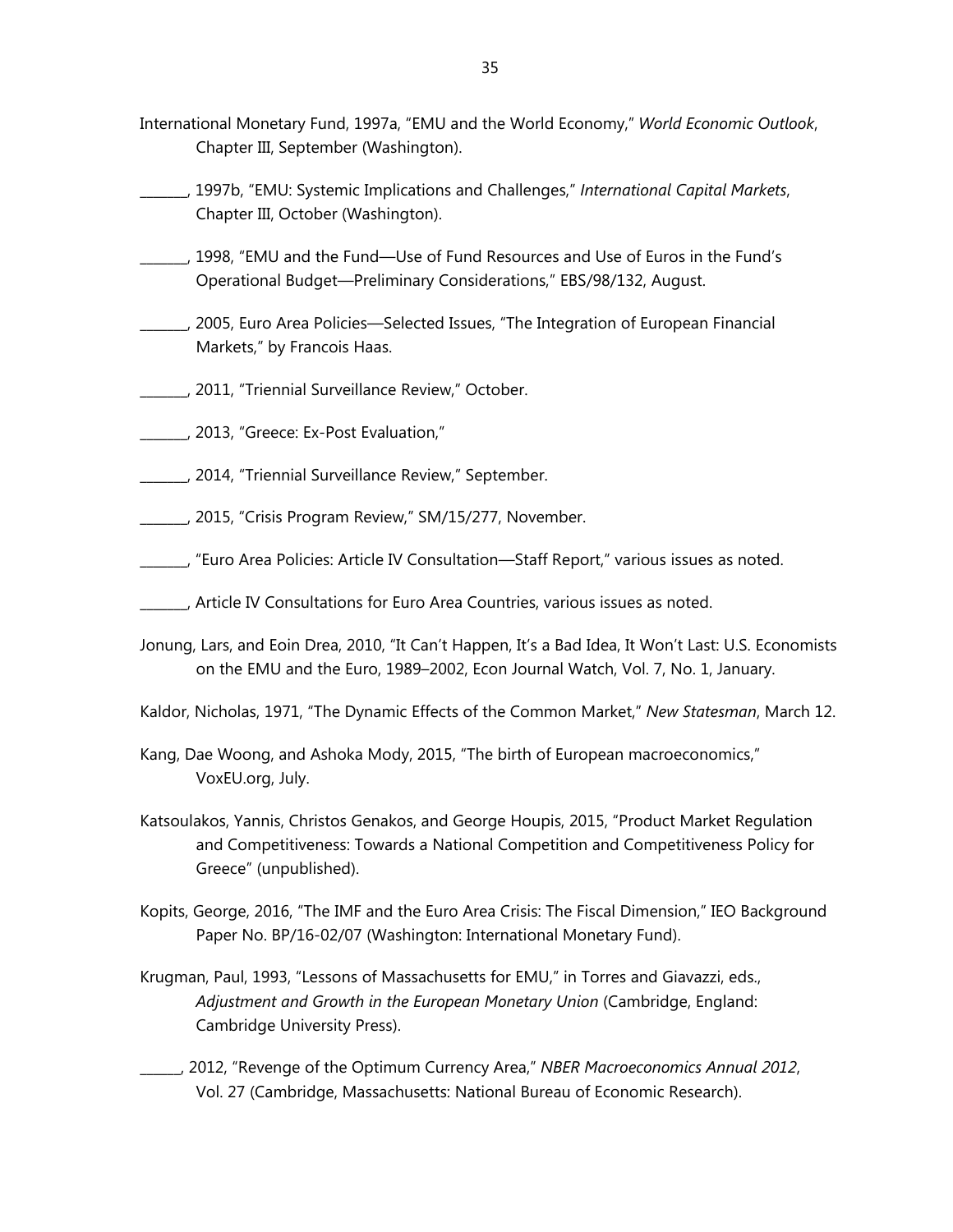- McCarthy, Colm, 2015, "The Euro Debate and the Abuse of Language," in "The Irish Economy" blog.
- McKinnon, Ronald, 1996, "Default Risks in Monetary Unions," Background report for the Swedish Government Commission on EMU (Stockholm).
- Meade, James E., 1953, *Problems of Economic Union,* London, UK: George Allen & Unwin.
- Merler, Silvia, and Jean Pisani-Ferry, 2012, "Sudden stops in the euro area," Bruegel Policy Contribution, Issue 2012/06, March (Brussels: Bruegel).
- Mitsopoulos, Michael, and Theodore Pelagidis, 2011, *Understanding the Crisis in Greece: From Boom to Bust-*, (Palgrave Macmillan).
- Obstfeld, Maurice, 1998, "EMU: Ready, or Not?" NBER Working Paper No. 6682 (Cambridge, Massachusetts: National Bureau of Economic Research).
- \_\_\_\_\_\_, 2013, "Finance at Center Stage: Some Lessons of the Euro Crisis," European Commission Economic Papers 493, April.
- Pelagidis Theodore and Michael Mitsopoulos, 2014, *Greece: From Exit to Recovery?* (Washington: Brookings Institution Press).
- Phelps, Edmund, 2015, "The Foundations of Greece's Failed Economy," Project Syndicate, September.
- Pisani-Ferry, Jean, 2013, "The Known Unknowns and Unknown Unknowns of European Monetary Union," *Journal of International Money and Finance*, Vol. 34, pp. 6–14.
- Pisani-Ferry, Jean, Andre Sapir, and Guntram Wolff, 2011, "An evaluation of IMF surveillance of the euro area," Bruegel Blueprint 14 (Brussels: Bruegel).
- \_\_\_\_\_\_, 2013, "EU-IMF assistance to euro-area countries: an early assessment," Bruegel Blueprint 19 (Brussels: Bruegel).
- Schinasi, Gary, 2012, "IMF Views on Euro Area's Crisis Management Architecture, 1997–2010," background document prepared for the Independent Evaluation Office (Washington: International Monetary Fund).
- Sims, Christopher, 1999, "The Precarious Fiscal Foundations of EMU," DNB Staff Report 34 (Amsterdam: De Nederlandsche Bank).
- \_\_\_\_\_\_\_, 2002, Comment on Blanchard and Giavazzi, 2002, "Current Account Deficits in the Euro Area: The End of the Feldstein-Horioka Puzzle?" *Brookings Papers on Economic Activity:* 2 (Brookings Institution).